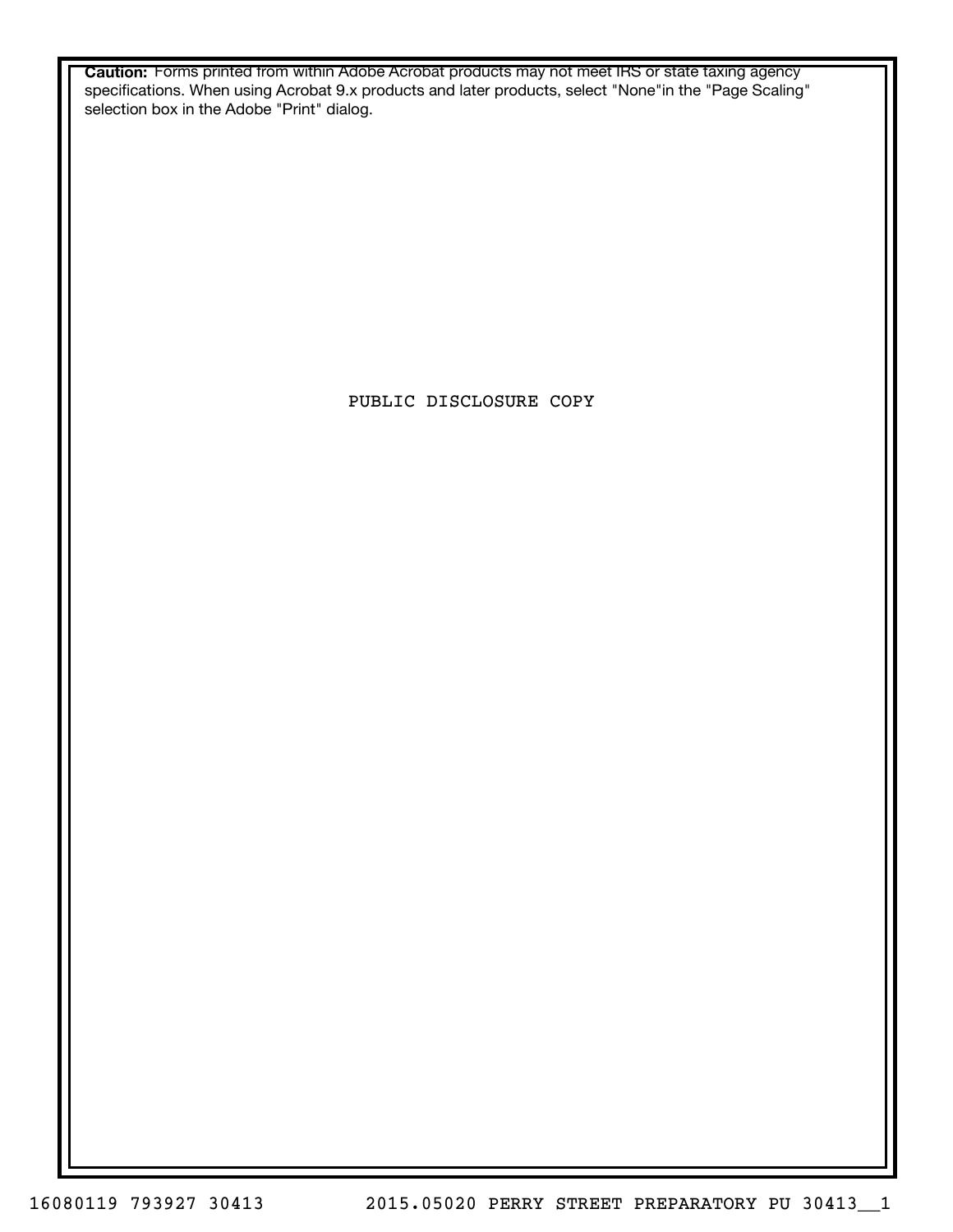|                                               | ***** THIS IS NOT A FILEABLE COPY *****                                                                                                                                                                                                                                                                                                                                                                                                                                                                                                                                                                                                                                                                                                                                                                                                                                                                                                                                                             |                                                |                                                                                           |                 |                                       |
|-----------------------------------------------|-----------------------------------------------------------------------------------------------------------------------------------------------------------------------------------------------------------------------------------------------------------------------------------------------------------------------------------------------------------------------------------------------------------------------------------------------------------------------------------------------------------------------------------------------------------------------------------------------------------------------------------------------------------------------------------------------------------------------------------------------------------------------------------------------------------------------------------------------------------------------------------------------------------------------------------------------------------------------------------------------------|------------------------------------------------|-------------------------------------------------------------------------------------------|-----------------|---------------------------------------|
| Form 8879-EO                                  |                                                                                                                                                                                                                                                                                                                                                                                                                                                                                                                                                                                                                                                                                                                                                                                                                                                                                                                                                                                                     | for an Exempt Organization                     | IRS e-file Signature Authorization                                                        |                 | OMB No. 1545-1878                     |
|                                               | For calendar year 2015, or fiscal year beginning $JUL$ $1$ , 2015, and ending $JUN$ $30$ ,20 $16$                                                                                                                                                                                                                                                                                                                                                                                                                                                                                                                                                                                                                                                                                                                                                                                                                                                                                                   |                                                |                                                                                           |                 |                                       |
| Department of the Treasury                    |                                                                                                                                                                                                                                                                                                                                                                                                                                                                                                                                                                                                                                                                                                                                                                                                                                                                                                                                                                                                     | Do not send to the IRS. Keep for your records. |                                                                                           |                 | 2015                                  |
| Internal Revenue Service                      | Information about Form 8879-EO and its instructions is at www.irs.gov/form8879eo.                                                                                                                                                                                                                                                                                                                                                                                                                                                                                                                                                                                                                                                                                                                                                                                                                                                                                                                   |                                                |                                                                                           |                 |                                       |
| Name of exempt organization                   |                                                                                                                                                                                                                                                                                                                                                                                                                                                                                                                                                                                                                                                                                                                                                                                                                                                                                                                                                                                                     |                                                |                                                                                           |                 | <b>Employer identification number</b> |
| CHARTER SCHOOL                                | PERRY STREET PREPARATORY PUBLIC                                                                                                                                                                                                                                                                                                                                                                                                                                                                                                                                                                                                                                                                                                                                                                                                                                                                                                                                                                     |                                                |                                                                                           |                 | 52-2174617                            |
| Name and title of officer                     |                                                                                                                                                                                                                                                                                                                                                                                                                                                                                                                                                                                                                                                                                                                                                                                                                                                                                                                                                                                                     |                                                |                                                                                           |                 |                                       |
| KELLY SMITH                                   |                                                                                                                                                                                                                                                                                                                                                                                                                                                                                                                                                                                                                                                                                                                                                                                                                                                                                                                                                                                                     |                                                |                                                                                           |                 |                                       |
| DIR OF OPERATIONS<br>Part I                   | Type of Return and Return Information (Whole Dollars Only)                                                                                                                                                                                                                                                                                                                                                                                                                                                                                                                                                                                                                                                                                                                                                                                                                                                                                                                                          |                                                |                                                                                           |                 |                                       |
|                                               |                                                                                                                                                                                                                                                                                                                                                                                                                                                                                                                                                                                                                                                                                                                                                                                                                                                                                                                                                                                                     |                                                |                                                                                           |                 |                                       |
| than 1 line in Part I.                        | Check the box for the return for which you are using this Form 8879-EO and enter the applicable amount, if any, from the return. If you check the box<br>on line 1a, 2a, 3a, 4a, or 5a, below, and the amount on that line for the return being filed with this form was blank, then leave line 1b, 2b, 3b, 4b, or 5b,<br>whichever is applicable, blank (do not enter -0-). But, if you entered -0- on the return, then enter -0- on the applicable line below. Do not complete more                                                                                                                                                                                                                                                                                                                                                                                                                                                                                                               |                                                |                                                                                           |                 |                                       |
| <b>1a</b> Form 990 check here                 | $\blacktriangleright$ $\vert$ X $\vert$                                                                                                                                                                                                                                                                                                                                                                                                                                                                                                                                                                                                                                                                                                                                                                                                                                                                                                                                                             |                                                |                                                                                           |                 |                                       |
| 2a Form 990-EZ check here                     |                                                                                                                                                                                                                                                                                                                                                                                                                                                                                                                                                                                                                                                                                                                                                                                                                                                                                                                                                                                                     |                                                |                                                                                           |                 |                                       |
| 3a Form 1120-POL check here                   |                                                                                                                                                                                                                                                                                                                                                                                                                                                                                                                                                                                                                                                                                                                                                                                                                                                                                                                                                                                                     |                                                |                                                                                           |                 |                                       |
| 4a Form 990-PF check here                     |                                                                                                                                                                                                                                                                                                                                                                                                                                                                                                                                                                                                                                                                                                                                                                                                                                                                                                                                                                                                     |                                                | b Tax based on investment income (Form 990-PF, Part VI, line 5)  4b _____________________ |                 |                                       |
| 5a Form 8868 check here $\blacktriangleright$ |                                                                                                                                                                                                                                                                                                                                                                                                                                                                                                                                                                                                                                                                                                                                                                                                                                                                                                                                                                                                     |                                                |                                                                                           |                 |                                       |
|                                               |                                                                                                                                                                                                                                                                                                                                                                                                                                                                                                                                                                                                                                                                                                                                                                                                                                                                                                                                                                                                     |                                                |                                                                                           |                 |                                       |
| Part II                                       | Declaration and Signature Authorization of Officer                                                                                                                                                                                                                                                                                                                                                                                                                                                                                                                                                                                                                                                                                                                                                                                                                                                                                                                                                  |                                                |                                                                                           |                 |                                       |
|                                               | the date of any refund. If applicable, I authorize the U.S. Treasury and its designated Financial Agent to initiate an electronic funds withdrawal (direct<br>debit) entry to the financial institution account indicated in the tax preparation software for payment of the organization's federal taxes owed on this<br>return, and the financial institution to debit the entry to this account. To revoke a payment, I must contact the U.S. Treasury Financial Agent at<br>1-888-353-4537 no later than 2 business days prior to the payment (settlement) date. I also authorize the financial institutions involved in the<br>processing of the electronic payment of taxes to receive confidential information necessary to answer inquiries and resolve issues related to the<br>payment. I have selected a personal identification number (PIN) as my signature for the organization's electronic return and, if applicable, the<br>organization's consent to electronic funds withdrawal. |                                                |                                                                                           |                 |                                       |
| Officer's PIN: check one box only             |                                                                                                                                                                                                                                                                                                                                                                                                                                                                                                                                                                                                                                                                                                                                                                                                                                                                                                                                                                                                     |                                                |                                                                                           |                 |                                       |
|                                               | $\boxed{\text{X}}$   authorize JONES, MARESCA & MCQUADE,                                                                                                                                                                                                                                                                                                                                                                                                                                                                                                                                                                                                                                                                                                                                                                                                                                                                                                                                            | PA                                             |                                                                                           | to enter my PIN | 20036                                 |
|                                               |                                                                                                                                                                                                                                                                                                                                                                                                                                                                                                                                                                                                                                                                                                                                                                                                                                                                                                                                                                                                     | <b>ERO</b> firm name                           |                                                                                           |                 | Enter five numbers, but               |
|                                               | as my signature on the organization's tax year 2015 electronically filed return. If I have indicated within this return that a copy of the return<br>is being filed with a state agency(ies) regulating charities as part of the IRS Fed/State program, I also authorize the aforementioned ERO to<br>enter my PIN on the return's disclosure consent screen.<br>As an officer of the organization, I will enter my PIN as my signature on the organization's tax year 2015 electronically filed return. If I have                                                                                                                                                                                                                                                                                                                                                                                                                                                                                  |                                                |                                                                                           |                 | do not enter all zeros                |
|                                               | indicated within this return that a copy of the return is being filed with a state agency(ies) regulating charities as part of the IRS Fed/State<br>program, I will enter my PIN on the return's disclosure consent screen.                                                                                                                                                                                                                                                                                                                                                                                                                                                                                                                                                                                                                                                                                                                                                                         |                                                |                                                                                           |                 |                                       |
| Officer's signature                           | ***** THIS IS NOT A FILEABLE COPY ***                                                                                                                                                                                                                                                                                                                                                                                                                                                                                                                                                                                                                                                                                                                                                                                                                                                                                                                                                               |                                                | Date $\blacksquare$                                                                       |                 |                                       |
| Part III                                      | <b>Certification and Authentication</b>                                                                                                                                                                                                                                                                                                                                                                                                                                                                                                                                                                                                                                                                                                                                                                                                                                                                                                                                                             |                                                |                                                                                           |                 |                                       |
|                                               | <b>ERO's EFIN/PIN.</b> Enter your six-digit electronic filing identification                                                                                                                                                                                                                                                                                                                                                                                                                                                                                                                                                                                                                                                                                                                                                                                                                                                                                                                        |                                                |                                                                                           |                 |                                       |
|                                               | number (EFIN) followed by your five-digit self-selected PIN.                                                                                                                                                                                                                                                                                                                                                                                                                                                                                                                                                                                                                                                                                                                                                                                                                                                                                                                                        |                                                | 52249421044<br>do not enter all zeros                                                     |                 |                                       |
| <i>e-file</i> Providers for Business Returns. | I certify that the above numeric entry is my PIN, which is my signature on the 2015 electronically filed return for the organization indicated above. I<br>confirm that I am submitting this return in accordance with the requirements of Pub. 4163, Modernized e-File (MeF) Information for Authorized IRS                                                                                                                                                                                                                                                                                                                                                                                                                                                                                                                                                                                                                                                                                        |                                                |                                                                                           |                 |                                       |
| ERO's signature $\blacktriangleright$         |                                                                                                                                                                                                                                                                                                                                                                                                                                                                                                                                                                                                                                                                                                                                                                                                                                                                                                                                                                                                     |                                                | Date $\blacktriangleright$                                                                |                 |                                       |

## **ERO Must Retain This Form - See Instructions Do Not Submit This Form To the IRS Unless Requested To Do So**

523051 10-19-15 **For Paperwork Reduction Act Notice, see instructions.** LHA Form (2015) **8879-EO**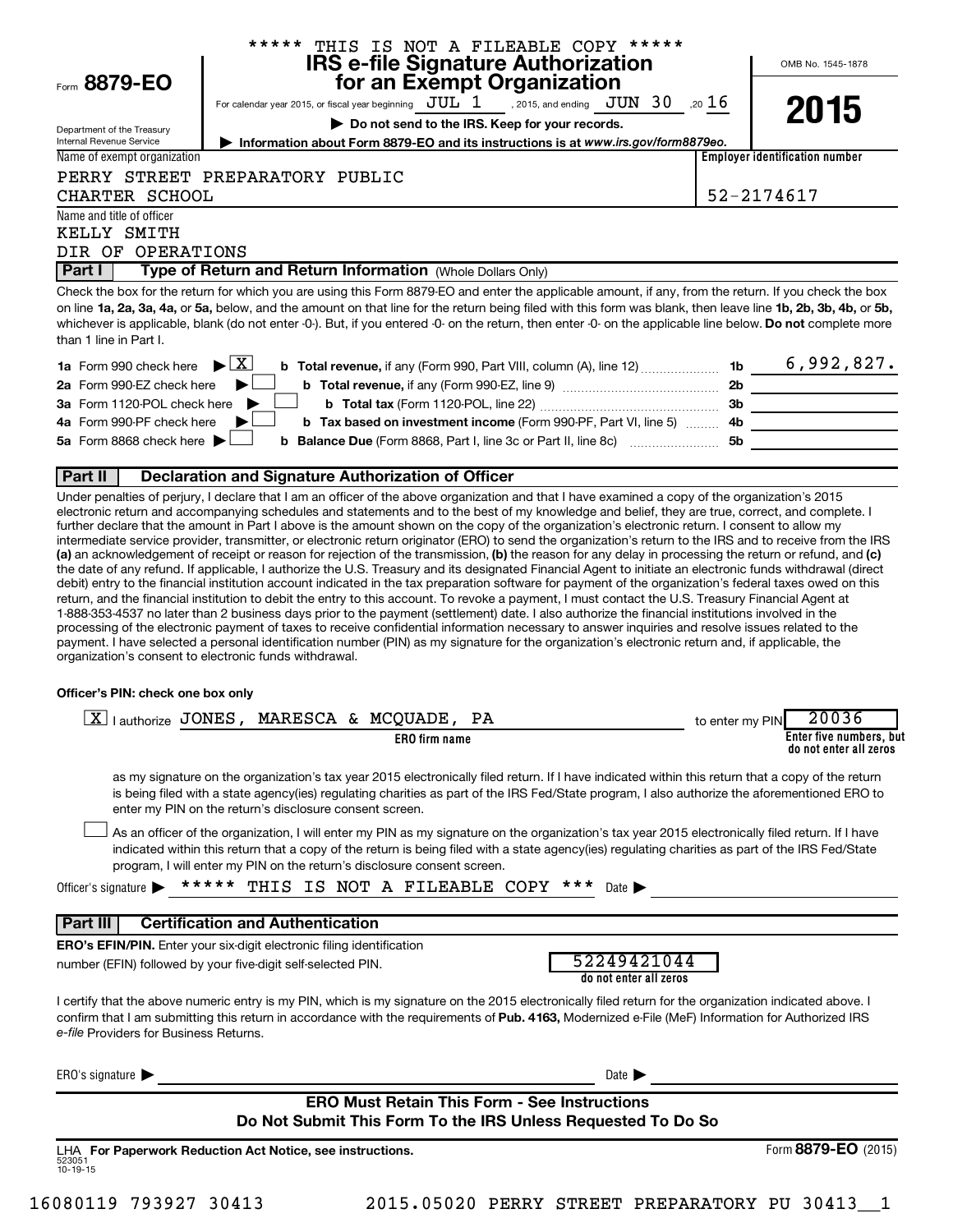|                                                                                                        |                             |                                             | <b>Return of Organization Exempt From Income Tax</b>                                                                                                                       |                                                                       | OMB No. 1545-0047                                     |  |  |
|--------------------------------------------------------------------------------------------------------|-----------------------------|---------------------------------------------|----------------------------------------------------------------------------------------------------------------------------------------------------------------------------|-----------------------------------------------------------------------|-------------------------------------------------------|--|--|
| Form                                                                                                   |                             |                                             | Under section 501(c), 527, or 4947(a)(1) of the Internal Revenue Code (except private foundations)                                                                         |                                                                       |                                                       |  |  |
|                                                                                                        |                             | Department of the Treasury                  | Do not enter social security numbers on this form as it may be made public.                                                                                                |                                                                       | Open to Public                                        |  |  |
| Internal Revenue Service<br>Information about Form 990 and its instructions is at www.irs.gov/form990. |                             |                                             |                                                                                                                                                                            |                                                                       |                                                       |  |  |
|                                                                                                        |                             |                                             | A For the 2015 calendar year, or tax year beginning $JUL$ 1, $2015$                                                                                                        | and ending JUN 30, 2016                                               |                                                       |  |  |
|                                                                                                        | <b>B</b> Check if           |                                             | <b>C</b> Name of organization                                                                                                                                              | D Employer identification number                                      |                                                       |  |  |
|                                                                                                        | applicable:                 |                                             | PERRY STREET PREPARATORY PUBLIC                                                                                                                                            |                                                                       |                                                       |  |  |
|                                                                                                        | Address<br>change           |                                             | CHARTER SCHOOL                                                                                                                                                             |                                                                       |                                                       |  |  |
|                                                                                                        | ]Name<br>]change<br>Initial |                                             | Doing business as                                                                                                                                                          |                                                                       | 52-2174617                                            |  |  |
|                                                                                                        | return<br>Final             |                                             | Number and street (or P.O. box if mail is not delivered to street address)<br>Room/suite                                                                                   | E Telephone number                                                    |                                                       |  |  |
|                                                                                                        | return/<br>termin-          |                                             | 1800 PERRY STREET NE                                                                                                                                                       |                                                                       | $202 - 529 - 4400$                                    |  |  |
|                                                                                                        | ated<br>Amended             |                                             | City or town, state or province, country, and ZIP or foreign postal code<br>20018                                                                                          | G Gross receipts \$                                                   | 7,005,393.                                            |  |  |
|                                                                                                        | return<br>Applica-          |                                             | WASHINGTON, DC                                                                                                                                                             | H(a) Is this a group return                                           | $\overline{\mathsf{Y}}$ es $\overline{\mathsf{X}}$ No |  |  |
|                                                                                                        | tion<br>pending             |                                             | F Name and address of principal officer: KELLY SMITH<br>SAME AS C ABOVE                                                                                                    | for subordinates?<br>$H(b)$ Are all subordinates included? $\Box$ Yes | ⊥No                                                   |  |  |
|                                                                                                        |                             | <b>I</b> Tax-exempt status: $X \ 501(c)(3)$ | $\frac{1}{2}$ 501(c) (<br>$\sqrt{\frac{1}{1}}$ (insert no.)<br>$4947(a)(1)$ or                                                                                             | 527                                                                   | If "No," attach a list. (see instructions)            |  |  |
|                                                                                                        |                             |                                             | J Website: WWW.PSPDC.ORG                                                                                                                                                   | $H(c)$ Group exemption number $\blacktriangleright$                   |                                                       |  |  |
|                                                                                                        |                             |                                             | <b>K</b> Form of organization: $\boxed{\mathbf{X}}$ Corporation<br>Trust<br>Association<br>$\overline{Other}$                                                              | L Year of formation: $1999$ M State of legal domicile: DC             |                                                       |  |  |
|                                                                                                        | Part I                      | <b>Summary</b>                              |                                                                                                                                                                            |                                                                       |                                                       |  |  |
|                                                                                                        | 1.                          |                                             | Briefly describe the organization's mission or most significant activities: TO DEVELOP SOCIALLY RESPONSIBLE                                                                |                                                                       |                                                       |  |  |
| Governance                                                                                             |                             |                                             | LEADERS WHILE TRANSFORMING PUBLIC EDUCATION.                                                                                                                               |                                                                       |                                                       |  |  |
|                                                                                                        | 2                           |                                             | Check this box $\blacktriangleright$ $\Box$ if the organization discontinued its operations or disposed of more than 25% of its net assets.                                |                                                                       |                                                       |  |  |
|                                                                                                        | 3                           |                                             | Number of voting members of the governing body (Part VI, line 1a)                                                                                                          | 3                                                                     | 9                                                     |  |  |
| જ                                                                                                      | 4                           |                                             |                                                                                                                                                                            | $\overline{4}$                                                        | 9                                                     |  |  |
|                                                                                                        | 5                           |                                             |                                                                                                                                                                            | 5                                                                     | 182                                                   |  |  |
| Activities                                                                                             | 6                           |                                             |                                                                                                                                                                            | 6                                                                     | 15                                                    |  |  |
|                                                                                                        |                             |                                             |                                                                                                                                                                            | 7a                                                                    | $\overline{0}$ .<br>σ.                                |  |  |
|                                                                                                        |                             |                                             |                                                                                                                                                                            | 7b                                                                    |                                                       |  |  |
|                                                                                                        |                             |                                             |                                                                                                                                                                            | <b>Prior Year</b><br>1,281,064.                                       | <b>Current Year</b><br>1,246,679.                     |  |  |
|                                                                                                        | 8                           |                                             |                                                                                                                                                                            | 11,633,678.                                                           | 5,744,952.                                            |  |  |
| Revenue                                                                                                | 9                           |                                             | Program service revenue (Part VIII, line 2g)                                                                                                                               | $-96,832.$                                                            | 1,196.                                                |  |  |
|                                                                                                        | 10<br>11                    |                                             | Other revenue (Part VIII, column (A), lines 5, 6d, 8c, 9c, 10c, and 11e)                                                                                                   | 56,986.                                                               | 0.                                                    |  |  |
|                                                                                                        | 12                          |                                             | Total revenue - add lines 8 through 11 (must equal Part VIII, column (A), line 12)                                                                                         | 12,874,896.                                                           | 6,992,827.                                            |  |  |
|                                                                                                        | 13                          |                                             | Grants and similar amounts paid (Part IX, column (A), lines 1-3)                                                                                                           | О.                                                                    | 0.                                                    |  |  |
|                                                                                                        | 14                          |                                             | Benefits paid to or for members (Part IX, column (A), line 4)                                                                                                              | $\overline{0}$ .                                                      | $\overline{0}$ .                                      |  |  |
| 8                                                                                                      |                             |                                             | 15 Salaries, other compensation, employee benefits (Part IX, column (A), lines 5-10)                                                                                       | 7,986,982.                                                            | 3, 163, 292.                                          |  |  |
|                                                                                                        |                             |                                             |                                                                                                                                                                            | υ.                                                                    | υ.                                                    |  |  |
| Expens                                                                                                 |                             |                                             |                                                                                                                                                                            |                                                                       |                                                       |  |  |
|                                                                                                        |                             |                                             |                                                                                                                                                                            | 4,893,660.                                                            | 4,794,727.                                            |  |  |
|                                                                                                        | 18                          |                                             | Total expenses. Add lines 13-17 (must equal Part IX, column (A), line 25)                                                                                                  | 12,880,642.                                                           | 7,958,019.                                            |  |  |
|                                                                                                        | 19                          |                                             |                                                                                                                                                                            | $-5,746$ .                                                            | $-965, 192.$                                          |  |  |
|                                                                                                        |                             |                                             |                                                                                                                                                                            | <b>Beginning of Current Year</b>                                      | <b>End of Year</b>                                    |  |  |
|                                                                                                        | 20                          |                                             | Total assets (Part X, line 16)                                                                                                                                             | 24, 245, 424.                                                         | 22,639,678.                                           |  |  |
| Net Assets or                                                                                          | 21                          |                                             | Total liabilities (Part X, line 26)                                                                                                                                        | 15,577,649.                                                           | 14,924,870.                                           |  |  |
|                                                                                                        | 22                          |                                             |                                                                                                                                                                            | 8,667,775.                                                            | 7,714,808.                                            |  |  |
|                                                                                                        | Part $  $                   | <b>Signature Block</b>                      |                                                                                                                                                                            |                                                                       |                                                       |  |  |
|                                                                                                        |                             |                                             | Under penalties of perjury, I declare that I have examined this return, including accompanying schedules and statements, and to the best of my knowledge and belief, it is |                                                                       |                                                       |  |  |
|                                                                                                        |                             |                                             | true, correct, and complete. Declaration of preparer (other than officer) is based on all information of which preparer has any knowledge.                                 |                                                                       |                                                       |  |  |
|                                                                                                        |                             |                                             | Signature of officer                                                                                                                                                       | Date                                                                  |                                                       |  |  |
| Sign                                                                                                   |                             |                                             |                                                                                                                                                                            |                                                                       |                                                       |  |  |

| Here     | KELLY SMITH, DIR. OF OPERATIONS                                                                      |                      |                              |                            |  |  |  |  |  |
|----------|------------------------------------------------------------------------------------------------------|----------------------|------------------------------|----------------------------|--|--|--|--|--|
|          | Type or print name and title                                                                         |                      |                              |                            |  |  |  |  |  |
|          | Print/Type preparer's name                                                                           | Preparer's signature | Date                         | PTIN.<br>Check             |  |  |  |  |  |
| Paid     | DAVID JONES                                                                                          |                      |                              | P01361002<br>self-emploved |  |  |  |  |  |
| Preparer | JONES MARESCA & MCQUADE PA<br>Firm's name                                                            |                      |                              | 52-1853933<br>Firm's EIN   |  |  |  |  |  |
| Use Only | Firm's address $\sim 1730$ RHODE ISLAND AVE, N.W.,                                                   | SUITE 800            |                              |                            |  |  |  |  |  |
|          | WASHINGTON, DC 20036                                                                                 |                      | Phone no. $202 - 296 - 3306$ |                            |  |  |  |  |  |
|          | ΧI<br>Yes<br>No<br>May the IRS discuss this return with the preparer shown above? (see instructions) |                      |                              |                            |  |  |  |  |  |
|          |                                                                                                      |                      |                              | $\mathbf{A}$               |  |  |  |  |  |

532001 12-16-15 **For Paperwork Reduction Act Notice, see the separate instructions.** LHA Form (2015)

Form **990** (2015)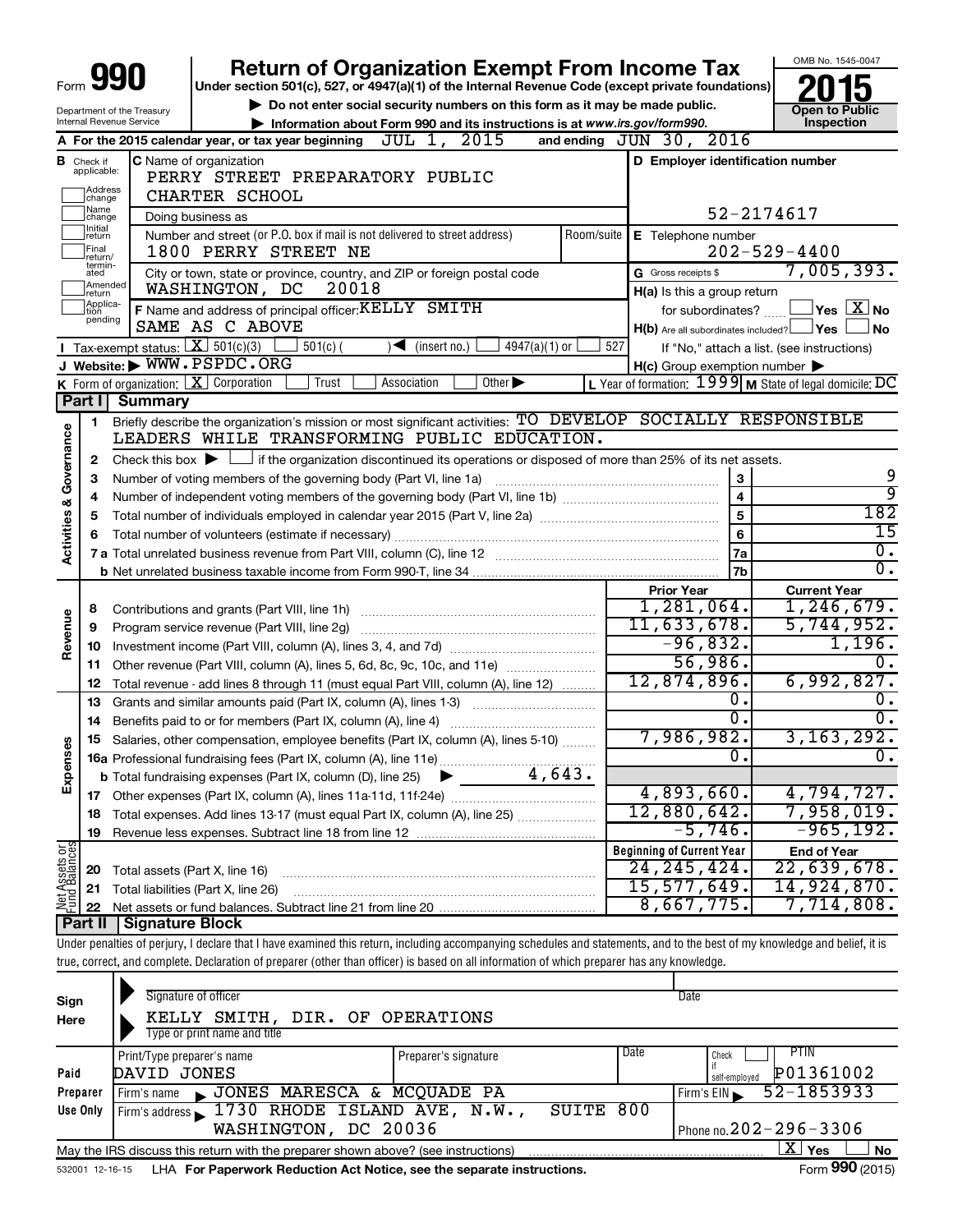| 532002         |                                                                                                                                                                                                                                                                                      |               | Form 990 (2015)                     |  |
|----------------|--------------------------------------------------------------------------------------------------------------------------------------------------------------------------------------------------------------------------------------------------------------------------------------|---------------|-------------------------------------|--|
| 4е             | (Expenses \$<br>) (Revenue \$<br>including grants of \$<br>$\overline{6,414,609}$ .<br>Total program service expenses                                                                                                                                                                |               |                                     |  |
|                | 4d Other program services (Describe in Schedule O.)                                                                                                                                                                                                                                  |               |                                     |  |
|                |                                                                                                                                                                                                                                                                                      |               |                                     |  |
|                |                                                                                                                                                                                                                                                                                      |               |                                     |  |
|                |                                                                                                                                                                                                                                                                                      |               |                                     |  |
|                |                                                                                                                                                                                                                                                                                      |               |                                     |  |
|                |                                                                                                                                                                                                                                                                                      |               |                                     |  |
|                |                                                                                                                                                                                                                                                                                      |               |                                     |  |
| 4c             | (Code: ) (Expenses \$                                                                                                                                                                                                                                                                |               |                                     |  |
|                |                                                                                                                                                                                                                                                                                      |               |                                     |  |
|                |                                                                                                                                                                                                                                                                                      |               |                                     |  |
|                |                                                                                                                                                                                                                                                                                      |               |                                     |  |
|                |                                                                                                                                                                                                                                                                                      |               |                                     |  |
|                |                                                                                                                                                                                                                                                                                      |               |                                     |  |
|                |                                                                                                                                                                                                                                                                                      |               |                                     |  |
| 4b             |                                                                                                                                                                                                                                                                                      |               |                                     |  |
|                |                                                                                                                                                                                                                                                                                      |               |                                     |  |
|                |                                                                                                                                                                                                                                                                                      |               |                                     |  |
|                |                                                                                                                                                                                                                                                                                      |               |                                     |  |
|                |                                                                                                                                                                                                                                                                                      |               |                                     |  |
|                |                                                                                                                                                                                                                                                                                      |               |                                     |  |
|                |                                                                                                                                                                                                                                                                                      |               |                                     |  |
|                | THE SCHOOL'S CHARTER PROVIDES FOR ENROLLMENT OF UP TO 850 STUDENTS IN<br>PRE-KINDERGARTEN (3 YEARS OLD) THROUGH 8TH GRADE.                                                                                                                                                           |               |                                     |  |
|                | revenue, if any, for each program service reported.<br>$6,414,609$ $\cdot$ including grants of \$<br>) (Expenses \$<br>4a (Code:                                                                                                                                                     | ) (Revenue \$ | 5,744,952.                          |  |
| 4              | Describe the organization's program service accomplishments for each of its three largest program services, as measured by expenses.<br>Section 501(c)(3) and 501(c)(4) organizations are required to report the amount of grants and allocations to others, the total expenses, and |               |                                     |  |
|                | If "Yes," describe these changes on Schedule O.                                                                                                                                                                                                                                      |               |                                     |  |
| 3              | If "Yes." describe these new services on Schedule O.                                                                                                                                                                                                                                 |               | $\Box$ Yes $~\boxed{\text{X}}$ No   |  |
| $\overline{2}$ | Did the organization undertake any significant program services during the year which were not listed on                                                                                                                                                                             |               | $\exists$ Yes $\boxed{\text{X}}$ No |  |
|                |                                                                                                                                                                                                                                                                                      |               |                                     |  |
|                | WITH FAMILIES AND EMPOWER STUDENTS TO BE COLLEGE-READY AND TO THRIVE<br>IN A GLOBAL SOCIETY.                                                                                                                                                                                         |               |                                     |  |
| 1              | Briefly describe the organization's mission:<br>TO DEVELOP A COMMUNITY OF DIVERSE LEARNERS THAT BUILDS RELATIONSHIPS                                                                                                                                                                 |               |                                     |  |
|                | <b>Part III   Statement of Program Service Accomplishments</b>                                                                                                                                                                                                                       |               |                                     |  |
|                |                                                                                                                                                                                                                                                                                      |               |                                     |  |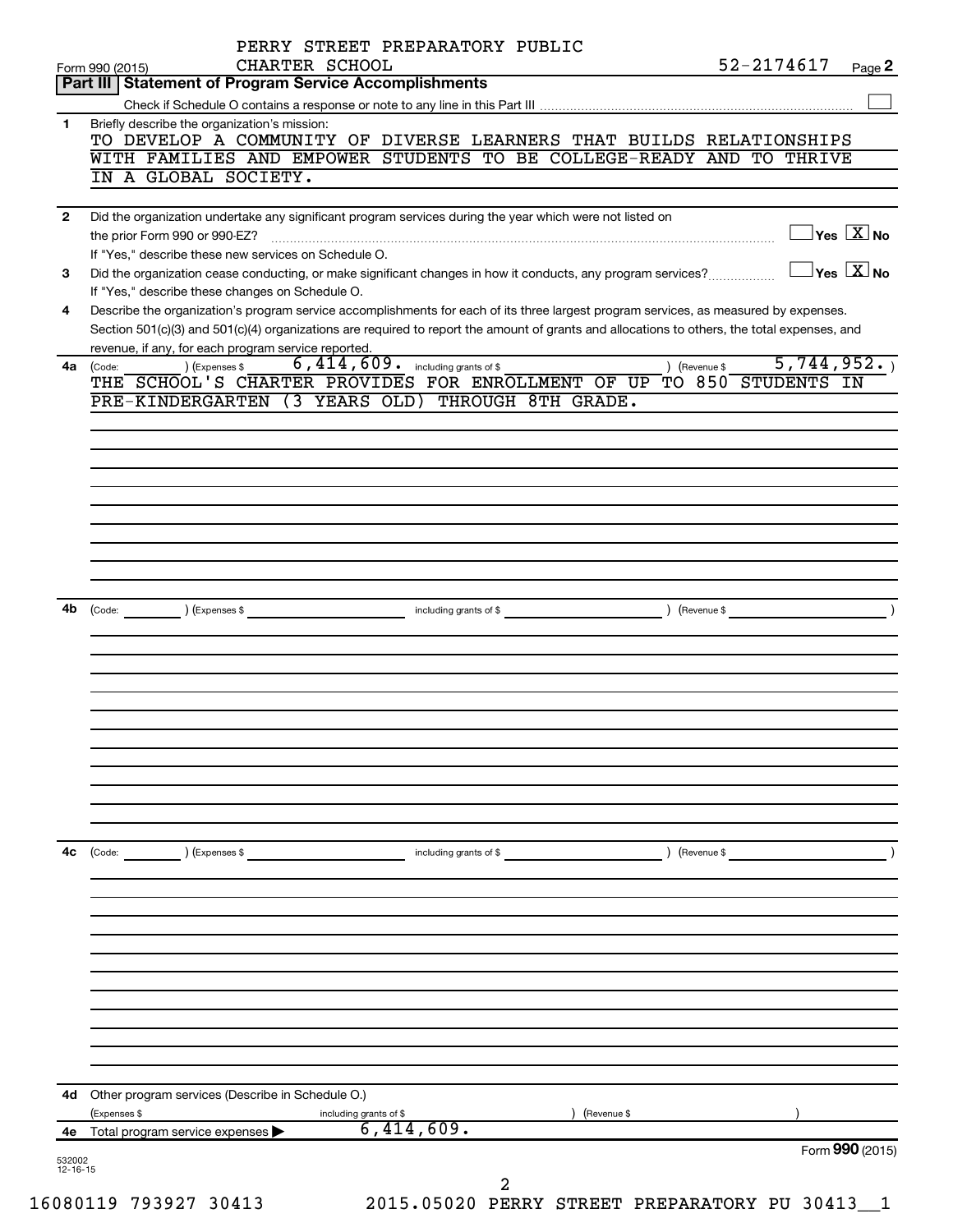|    | Part IV   Checklist of Required Schedules                                                                                                                                                                                                                                                                                                                            |                |                         |                       |
|----|----------------------------------------------------------------------------------------------------------------------------------------------------------------------------------------------------------------------------------------------------------------------------------------------------------------------------------------------------------------------|----------------|-------------------------|-----------------------|
|    |                                                                                                                                                                                                                                                                                                                                                                      |                | Yes                     | No.                   |
| 1  | Is the organization described in section $501(c)(3)$ or $4947(a)(1)$ (other than a private foundation)?                                                                                                                                                                                                                                                              |                |                         |                       |
|    |                                                                                                                                                                                                                                                                                                                                                                      | 1              | X                       |                       |
| 2  |                                                                                                                                                                                                                                                                                                                                                                      | $\mathbf{2}$   |                         | $\overline{\text{X}}$ |
| З  | Did the organization engage in direct or indirect political campaign activities on behalf of or in opposition to candidates for                                                                                                                                                                                                                                      |                |                         |                       |
|    |                                                                                                                                                                                                                                                                                                                                                                      | 3              |                         | х                     |
| 4  | Section 501(c)(3) organizations. Did the organization engage in lobbying activities, or have a section 501(h) election in effect                                                                                                                                                                                                                                     |                |                         |                       |
|    |                                                                                                                                                                                                                                                                                                                                                                      | 4              |                         | х                     |
| 5  | Is the organization a section 501(c)(4), 501(c)(5), or 501(c)(6) organization that receives membership dues, assessments, or                                                                                                                                                                                                                                         |                |                         |                       |
|    |                                                                                                                                                                                                                                                                                                                                                                      | 5              |                         | х                     |
| 6  | Did the organization maintain any donor advised funds or any similar funds or accounts for which donors have the right to                                                                                                                                                                                                                                            |                |                         |                       |
|    | provide advice on the distribution or investment of amounts in such funds or accounts? If "Yes," complete Schedule D, Part I                                                                                                                                                                                                                                         | 6              |                         | х                     |
| 7  | Did the organization receive or hold a conservation easement, including easements to preserve open space,                                                                                                                                                                                                                                                            |                |                         |                       |
|    | the environment, historic land areas, or historic structures? If "Yes," complete Schedule D, Part II                                                                                                                                                                                                                                                                 | $\overline{7}$ |                         | х                     |
| 8  | Did the organization maintain collections of works of art, historical treasures, or other similar assets? If "Yes," complete                                                                                                                                                                                                                                         |                |                         |                       |
|    |                                                                                                                                                                                                                                                                                                                                                                      | 8              |                         | х                     |
| 9  | Schedule D, Part III <b>Marting Community</b> Construction of the Construction of the Construction of the Construction of the Construction of the Construction of the Construction of the Construction of the Construction of the C<br>Did the organization report an amount in Part X, line 21, for escrow or custodial account liability, serve as a custodian for |                |                         |                       |
|    | amounts not listed in Part X; or provide credit counseling, debt management, credit repair, or debt negotiation services?                                                                                                                                                                                                                                            |                |                         |                       |
|    |                                                                                                                                                                                                                                                                                                                                                                      | 9              |                         | х                     |
|    | If "Yes," complete Schedule D, Part IV                                                                                                                                                                                                                                                                                                                               |                |                         |                       |
| 10 | Did the organization, directly or through a related organization, hold assets in temporarily restricted endowments, permanent                                                                                                                                                                                                                                        |                |                         | x                     |
|    |                                                                                                                                                                                                                                                                                                                                                                      | 10             |                         |                       |
| 11 | If the organization's answer to any of the following questions is "Yes," then complete Schedule D, Parts VI, VII, VIII, IX, or X                                                                                                                                                                                                                                     |                |                         |                       |
|    | as applicable.                                                                                                                                                                                                                                                                                                                                                       |                |                         |                       |
|    | a Did the organization report an amount for land, buildings, and equipment in Part X, line 10? If "Yes," complete Schedule D,                                                                                                                                                                                                                                        |                | X                       |                       |
|    | Part VI                                                                                                                                                                                                                                                                                                                                                              | 11a            |                         |                       |
|    | <b>b</b> Did the organization report an amount for investments - other securities in Part X, line 12 that is 5% or more of its total                                                                                                                                                                                                                                 |                |                         | х                     |
|    |                                                                                                                                                                                                                                                                                                                                                                      | 11b            |                         |                       |
|    | c Did the organization report an amount for investments - program related in Part X, line 13 that is 5% or more of its total                                                                                                                                                                                                                                         |                |                         | х                     |
|    |                                                                                                                                                                                                                                                                                                                                                                      | 11c            |                         |                       |
|    | d Did the organization report an amount for other assets in Part X, line 15 that is 5% or more of its total assets reported in                                                                                                                                                                                                                                       |                |                         | х                     |
|    |                                                                                                                                                                                                                                                                                                                                                                      | 11d            | $\overline{\mathbf{X}}$ |                       |
|    |                                                                                                                                                                                                                                                                                                                                                                      | 11e            |                         |                       |
| f  | Did the organization's separate or consolidated financial statements for the tax year include a footnote that addresses                                                                                                                                                                                                                                              |                | X                       |                       |
|    | the organization's liability for uncertain tax positions under FIN 48 (ASC 740)? If "Yes," complete Schedule D, Part X                                                                                                                                                                                                                                               | 11f            |                         |                       |
|    | 12a Did the organization obtain separate, independent audited financial statements for the tax year? If "Yes," complete                                                                                                                                                                                                                                              |                | х                       |                       |
|    | Schedule D, Parts XI and XII <b>continuum continuum continuum continuum continuum continuum continuum continuum</b> continuum continuum continuum continuum continuum continuum continuum continuum continuum continuum continuum c                                                                                                                                  | 12a            |                         |                       |
|    | b Was the organization included in consolidated, independent audited financial statements for the tax year?                                                                                                                                                                                                                                                          |                |                         | х                     |
|    | If "Yes," and if the organization answered "No" to line 12a, then completing Schedule D, Parts XI and XII is optional                                                                                                                                                                                                                                                | 12b            | $\overline{\textbf{x}}$ |                       |
| 13 |                                                                                                                                                                                                                                                                                                                                                                      | 13             |                         | х                     |
|    |                                                                                                                                                                                                                                                                                                                                                                      | 14a            |                         |                       |
|    | <b>b</b> Did the organization have aggregate revenues or expenses of more than \$10,000 from grantmaking, fundraising, business,                                                                                                                                                                                                                                     |                |                         |                       |
|    | investment, and program service activities outside the United States, or aggregate foreign investments valued at \$100,000                                                                                                                                                                                                                                           |                |                         | х                     |
|    |                                                                                                                                                                                                                                                                                                                                                                      | 14b            |                         |                       |
| 15 | Did the organization report on Part IX, column (A), line 3, more than \$5,000 of grants or other assistance to or for any                                                                                                                                                                                                                                            |                |                         |                       |
|    |                                                                                                                                                                                                                                                                                                                                                                      | 15             |                         | х                     |
| 16 | Did the organization report on Part IX, column (A), line 3, more than \$5,000 of aggregate grants or other assistance to                                                                                                                                                                                                                                             |                |                         | х                     |
|    |                                                                                                                                                                                                                                                                                                                                                                      | 16             |                         |                       |
| 17 | Did the organization report a total of more than \$15,000 of expenses for professional fundraising services on Part IX,                                                                                                                                                                                                                                              |                |                         |                       |
|    |                                                                                                                                                                                                                                                                                                                                                                      | 17             |                         | х                     |
| 18 | Did the organization report more than \$15,000 total of fundraising event gross income and contributions on Part VIII, lines                                                                                                                                                                                                                                         |                |                         |                       |
|    |                                                                                                                                                                                                                                                                                                                                                                      | 18             |                         | х                     |
| 19 | Did the organization report more than \$15,000 of gross income from gaming activities on Part VIII, line 9a? If "Yes,"                                                                                                                                                                                                                                               |                |                         |                       |
|    |                                                                                                                                                                                                                                                                                                                                                                      | 19             |                         | x                     |

Form **990** (2015)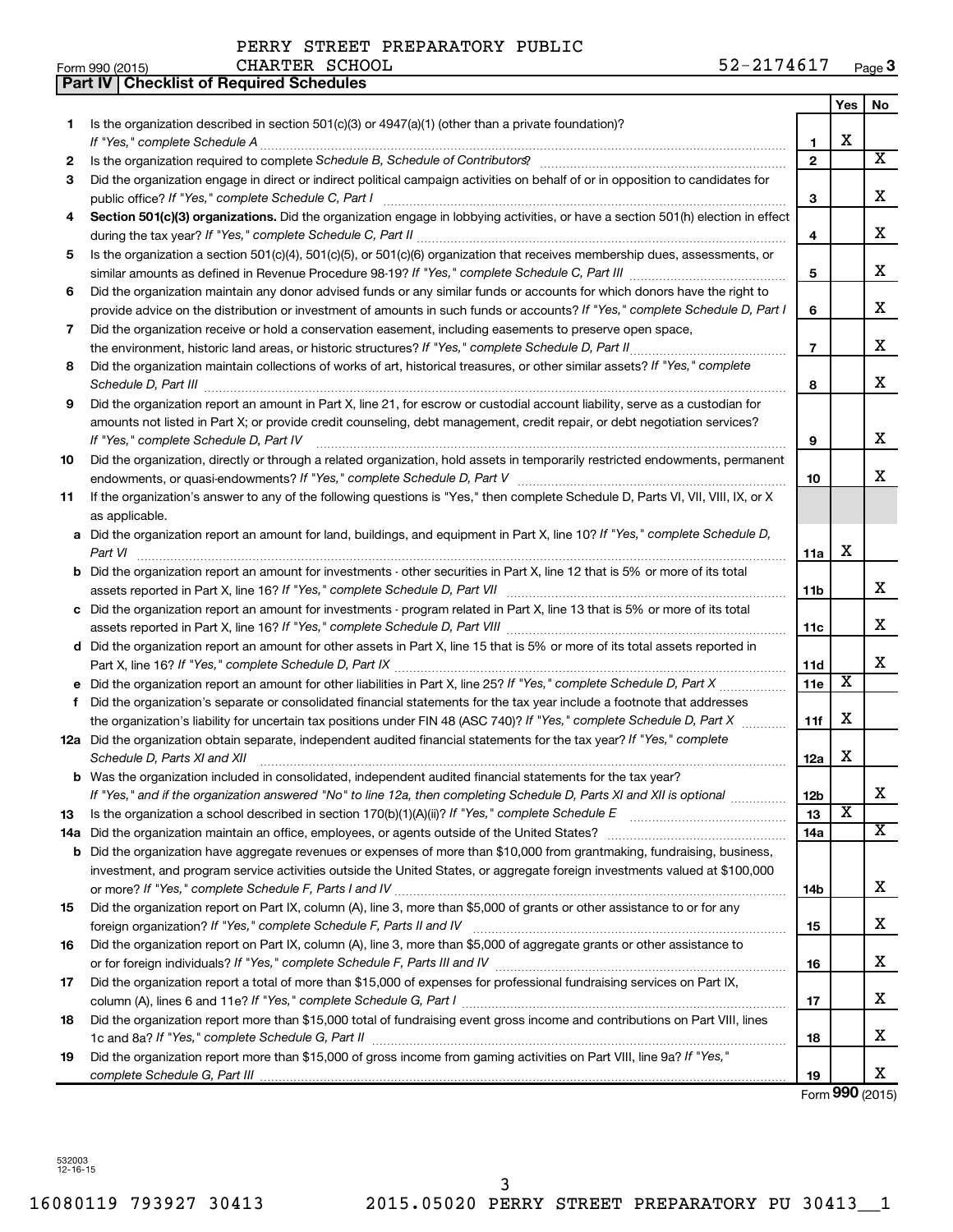| Form<br>റററ<br>. ອອບ ' | 1001F<br>וכו ט∠ו | <b>SCHOOL</b><br>$\sim$ UT<br>CHARTER<br>______ | ∼<br>ึ∪ ⊥ | Paɑe |
|------------------------|------------------|-------------------------------------------------|-----------|------|
|                        |                  |                                                 |           |      |

|    | <b>Part IV   Checklist of Required Schedules (continued)</b>                                                                      |                 |     |                       |
|----|-----------------------------------------------------------------------------------------------------------------------------------|-----------------|-----|-----------------------|
|    |                                                                                                                                   |                 | Yes | No                    |
|    | 20a Did the organization operate one or more hospital facilities? If "Yes," complete Schedule H                                   | 20a             |     | x                     |
|    |                                                                                                                                   | 20 <sub>b</sub> |     |                       |
| 21 | Did the organization report more than \$5,000 of grants or other assistance to any domestic organization or                       |                 |     |                       |
|    |                                                                                                                                   | 21              |     | х                     |
| 22 | Did the organization report more than \$5,000 of grants or other assistance to or for domestic individuals on                     |                 |     |                       |
|    |                                                                                                                                   | 22              |     | х                     |
| 23 | Did the organization answer "Yes" to Part VII, Section A, line 3, 4, or 5 about compensation of the organization's current        |                 |     |                       |
|    | and former officers, directors, trustees, key employees, and highest compensated employees? If "Yes," complete                    |                 |     |                       |
|    | Schedule J <b>Execute Schedule Schedule Schedule Schedule</b> J <b>Execute Schedule J Execute Schedule J</b>                      | 23              |     | x                     |
|    | 24a Did the organization have a tax-exempt bond issue with an outstanding principal amount of more than \$100,000 as of the       |                 |     |                       |
|    | last day of the year, that was issued after December 31, 2002? If "Yes," answer lines 24b through 24d and complete                |                 |     |                       |
|    | Schedule K. If "No", go to line 25a                                                                                               | 24a             | X   |                       |
| b  |                                                                                                                                   | 24b             |     | x                     |
|    | Did the organization maintain an escrow account other than a refunding escrow at any time during the year to defease              |                 |     |                       |
|    |                                                                                                                                   | 24c             |     | х                     |
|    | d Did the organization act as an "on behalf of" issuer for bonds outstanding at any time during the year?                         | 24d             |     | $\overline{\text{X}}$ |
|    | 25a Section 501(c)(3), 501(c)(4), and 501(c)(29) organizations. Did the organization engage in an excess benefit                  |                 |     |                       |
|    |                                                                                                                                   | 25a             |     | х                     |
| b  | Is the organization aware that it engaged in an excess benefit transaction with a disqualified person in a prior year, and        |                 |     |                       |
|    | that the transaction has not been reported on any of the organization's prior Forms 990 or 990-EZ? If "Yes," complete             |                 |     |                       |
|    | Schedule L, Part I                                                                                                                | 25b             |     | x                     |
| 26 | Did the organization report any amount on Part X, line 5, 6, or 22 for receivables from or payables to any current or             |                 |     |                       |
|    | former officers, directors, trustees, key employees, highest compensated employees, or disqualified persons? If "Yes,"            |                 |     |                       |
|    | complete Schedule L, Part II                                                                                                      | 26              |     | х                     |
| 27 | Did the organization provide a grant or other assistance to an officer, director, trustee, key employee, substantial              |                 |     |                       |
|    | contributor or employee thereof, a grant selection committee member, or to a 35% controlled entity or family member               |                 |     |                       |
|    |                                                                                                                                   | 27              |     | x                     |
| 28 | Was the organization a party to a business transaction with one of the following parties (see Schedule L, Part IV                 |                 |     |                       |
|    | instructions for applicable filing thresholds, conditions, and exceptions):                                                       |                 |     |                       |
| а  | A current or former officer, director, trustee, or key employee? If "Yes," complete Schedule L, Part IV                           | 28a             |     | x                     |
| b  | A family member of a current or former officer, director, trustee, or key employee? If "Yes," complete Schedule L, Part IV        | 28b             |     | $\overline{\text{X}}$ |
|    | c An entity of which a current or former officer, director, trustee, or key employee (or a family member thereof) was an officer, |                 |     |                       |
|    | director, trustee, or direct or indirect owner? If "Yes," complete Schedule L, Part IV                                            | 28c             |     | х                     |
| 29 |                                                                                                                                   | 29              |     | $\overline{\text{X}}$ |
| 30 | Did the organization receive contributions of art, historical treasures, or other similar assets, or qualified conservation       |                 |     |                       |
|    |                                                                                                                                   | 30              |     | Χ                     |
| 31 | Did the organization liquidate, terminate, or dissolve and cease operations?                                                      |                 |     |                       |
|    |                                                                                                                                   | 31              |     | х                     |
| 32 | Did the organization sell, exchange, dispose of, or transfer more than 25% of its net assets?/f "Yes," complete                   |                 |     |                       |
|    | Schedule N, Part II                                                                                                               | 32              |     | X.                    |
| 33 | Did the organization own 100% of an entity disregarded as separate from the organization under Regulations                        |                 |     |                       |
|    |                                                                                                                                   | 33              |     | X.                    |
| 34 | Was the organization related to any tax-exempt or taxable entity? If "Yes," complete Schedule R, Part II, III, or IV, and         |                 |     |                       |
|    | Part V, line 1                                                                                                                    | 34              |     | x                     |
|    |                                                                                                                                   | 35a             |     | $\overline{\text{X}}$ |
|    | b If "Yes" to line 35a, did the organization receive any payment from or engage in any transaction with a controlled entity       |                 |     |                       |
|    |                                                                                                                                   | 35b             |     |                       |
| 36 | Section 501(c)(3) organizations. Did the organization make any transfers to an exempt non-charitable related organization?        |                 |     |                       |
|    |                                                                                                                                   | 36              |     | х                     |
| 37 | Did the organization conduct more than 5% of its activities through an entity that is not a related organization                  |                 |     |                       |
|    |                                                                                                                                   | 37              |     | х                     |
| 38 | Did the organization complete Schedule O and provide explanations in Schedule O for Part VI, lines 11b and 19?                    |                 |     |                       |
|    |                                                                                                                                   | 38              | х   |                       |
|    |                                                                                                                                   |                 |     | Form 990 (2015)       |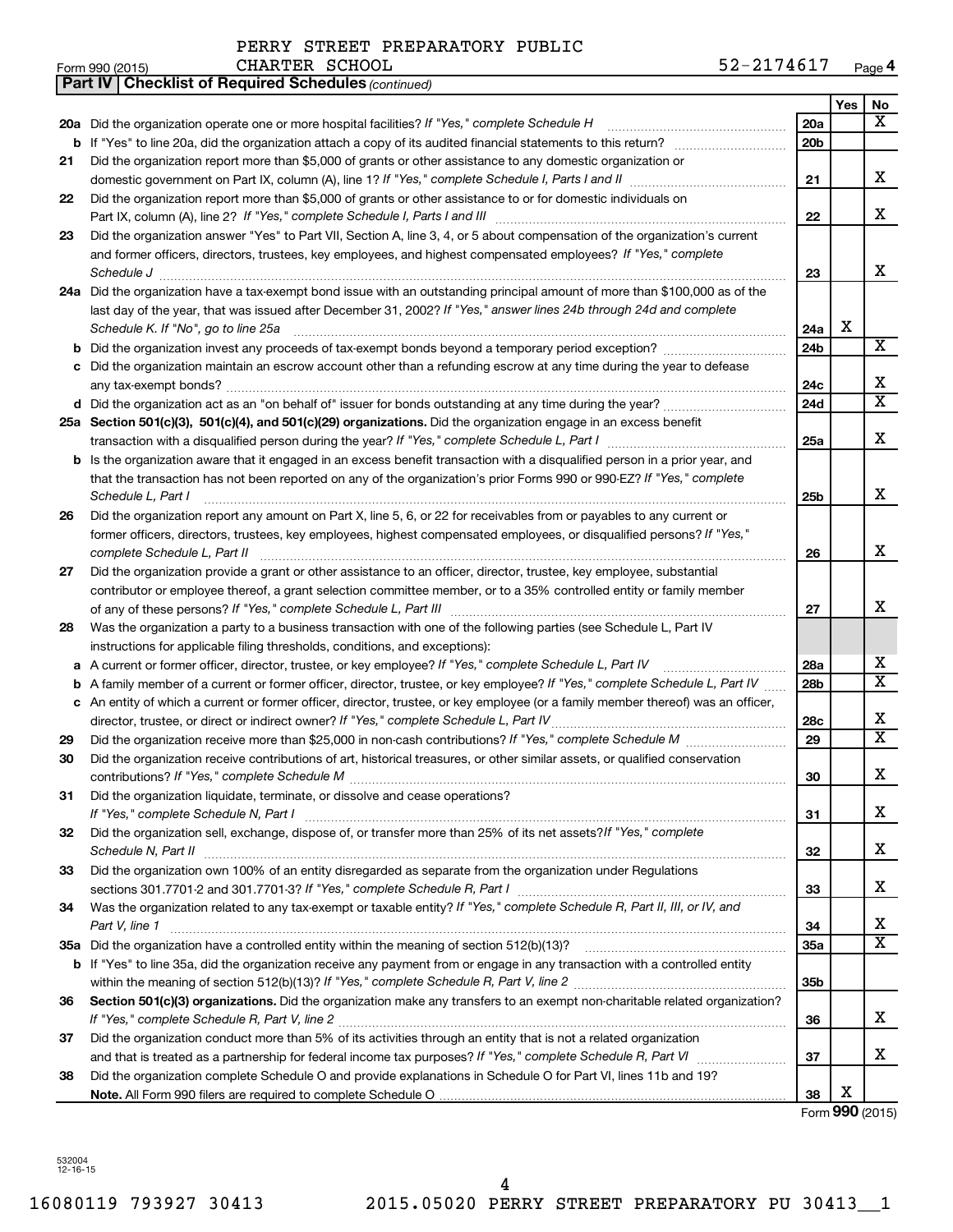|  | PERRY STREET PREPARATORY PUBLIC |  |  |
|--|---------------------------------|--|--|
|--|---------------------------------|--|--|

|    | Part V<br><b>Statements Regarding Other IRS Filings and Tax Compliance</b><br>Check if Schedule O contains a response or note to any line in this Part V                                                                         |                 |     |                |            |                              |
|----|----------------------------------------------------------------------------------------------------------------------------------------------------------------------------------------------------------------------------------|-----------------|-----|----------------|------------|------------------------------|
|    |                                                                                                                                                                                                                                  |                 |     |                | <b>Yes</b> | No                           |
|    |                                                                                                                                                                                                                                  | 1a              | 46  |                |            |                              |
|    | Enter the number of Forms W-2G included in line 1a. Enter -0- if not applicable                                                                                                                                                  | 1 <sub>b</sub>  |     |                |            |                              |
|    | c Did the organization comply with backup withholding rules for reportable payments to vendors and reportable gaming                                                                                                             |                 |     |                |            |                              |
|    |                                                                                                                                                                                                                                  |                 |     | 1c             | х          |                              |
|    | 2a Enter the number of employees reported on Form W-3, Transmittal of Wage and Tax Statements,                                                                                                                                   |                 |     |                |            |                              |
|    | filed for the calendar year ending with or within the year covered by this return                                                                                                                                                | 2a              | 182 |                |            |                              |
|    |                                                                                                                                                                                                                                  |                 |     | 2 <sub>b</sub> | х          |                              |
|    |                                                                                                                                                                                                                                  |                 |     |                |            |                              |
|    | 3a Did the organization have unrelated business gross income of \$1,000 or more during the year?                                                                                                                                 |                 |     | За             |            | x                            |
|    | <b>b</b> If "Yes," has it filed a Form 990 T for this year? If "No," to line 3b, provide an explanation in Schedule O                                                                                                            |                 |     | 3 <sub>b</sub> |            |                              |
|    | 4a At any time during the calendar year, did the organization have an interest in, or a signature or other authority over, a                                                                                                     |                 |     |                |            |                              |
|    |                                                                                                                                                                                                                                  |                 |     | 4a             |            | x                            |
|    | <b>b</b> If "Yes," enter the name of the foreign country: $\blacktriangleright$                                                                                                                                                  |                 |     |                |            |                              |
|    | See instructions for filing requirements for FinCEN Form 114, Report of Foreign Bank and Financial Accounts (FBAR).                                                                                                              |                 |     |                |            |                              |
|    |                                                                                                                                                                                                                                  |                 |     | 5a             |            | х<br>$\overline{\texttt{x}}$ |
|    |                                                                                                                                                                                                                                  |                 |     | 5 <sub>b</sub> |            |                              |
|    |                                                                                                                                                                                                                                  |                 |     | 5с             |            |                              |
|    | 6a Does the organization have annual gross receipts that are normally greater than \$100,000, and did the organization solicit                                                                                                   |                 |     |                |            | х                            |
|    | any contributions that were not tax deductible as charitable contributions?                                                                                                                                                      |                 |     | 6a             |            |                              |
|    | <b>b</b> If "Yes," did the organization include with every solicitation an express statement that such contributions or gifts                                                                                                    |                 |     |                |            |                              |
|    | were not tax deductible?                                                                                                                                                                                                         |                 |     | 6b             |            |                              |
| 7  | Organizations that may receive deductible contributions under section 170(c).<br>Did the organization receive a payment in excess of \$75 made partly as a contribution and partly for goods and services provided to the payor? |                 |     | 7а             |            | х                            |
|    |                                                                                                                                                                                                                                  |                 |     | 7b             |            |                              |
|    | c Did the organization sell, exchange, or otherwise dispose of tangible personal property for which it was required                                                                                                              |                 |     |                |            |                              |
|    |                                                                                                                                                                                                                                  |                 |     | 7c             |            | x                            |
|    |                                                                                                                                                                                                                                  | 7d              |     |                |            |                              |
|    | Did the organization receive any funds, directly or indirectly, to pay premiums on a personal benefit contract?                                                                                                                  |                 |     | 7е             |            |                              |
| t  | Did the organization, during the year, pay premiums, directly or indirectly, on a personal benefit contract?                                                                                                                     |                 |     | 7f             |            | X                            |
|    | If the organization received a contribution of qualified intellectual property, did the organization file Form 8899 as required?                                                                                                 |                 |     | 7g             |            | $\overline{\text{X}}$        |
| h  | If the organization received a contribution of cars, boats, airplanes, or other vehicles, did the organization file a Form 1098-C?                                                                                               |                 |     | 7h             |            |                              |
| 8  | Sponsoring organizations maintaining donor advised funds. Did a donor advised fund maintained by the                                                                                                                             |                 |     |                |            |                              |
|    |                                                                                                                                                                                                                                  |                 |     | 8              |            |                              |
| 9  | Sponsoring organizations maintaining donor advised funds.                                                                                                                                                                        |                 |     |                |            |                              |
|    |                                                                                                                                                                                                                                  |                 |     | эа             |            |                              |
|    |                                                                                                                                                                                                                                  |                 |     | 9b             |            |                              |
| 10 | Section 501(c)(7) organizations. Enter:                                                                                                                                                                                          |                 |     |                |            |                              |
| а  |                                                                                                                                                                                                                                  | 10a             |     |                |            |                              |
|    | <b>b</b> Gross receipts, included on Form 990, Part VIII, line 12, for public use of club facilities <i>manument</i>                                                                                                             | 10 <sub>b</sub> |     |                |            |                              |
| 11 | Section 501(c)(12) organizations. Enter:                                                                                                                                                                                         |                 |     |                |            |                              |
| а  |                                                                                                                                                                                                                                  | 11a             |     |                |            |                              |
|    | b Gross income from other sources (Do not net amounts due or paid to other sources against                                                                                                                                       |                 |     |                |            |                              |
|    | amounts due or received from them.)                                                                                                                                                                                              | 11b             |     |                |            |                              |
|    | 12a Section 4947(a)(1) non-exempt charitable trusts. Is the organization filing Form 990 in lieu of Form 1041?                                                                                                                   |                 |     | 12a            |            |                              |
|    | b If "Yes," enter the amount of tax-exempt interest received or accrued during the year                                                                                                                                          | 12b             |     |                |            |                              |
| 13 | Section 501(c)(29) qualified nonprofit health insurance issuers.                                                                                                                                                                 |                 |     |                |            |                              |
|    | a Is the organization licensed to issue qualified health plans in more than one state?                                                                                                                                           |                 |     | 13a            |            |                              |
|    | Note. See the instructions for additional information the organization must report on Schedule O.<br><b>b</b> Enter the amount of reserves the organization is required to maintain by the states in which the                   |                 |     |                |            |                              |
|    |                                                                                                                                                                                                                                  | 13 <sub>b</sub> |     |                |            |                              |
|    |                                                                                                                                                                                                                                  | 13 <sub>c</sub> |     |                |            |                              |
|    | 14a Did the organization receive any payments for indoor tanning services during the tax year?                                                                                                                                   |                 |     | 14a            |            | x                            |
|    | <b>b</b> If "Yes," has it filed a Form 720 to report these payments? If "No," provide an explanation in Schedule O                                                                                                               |                 |     | 14b            |            |                              |

Form (2015) **990**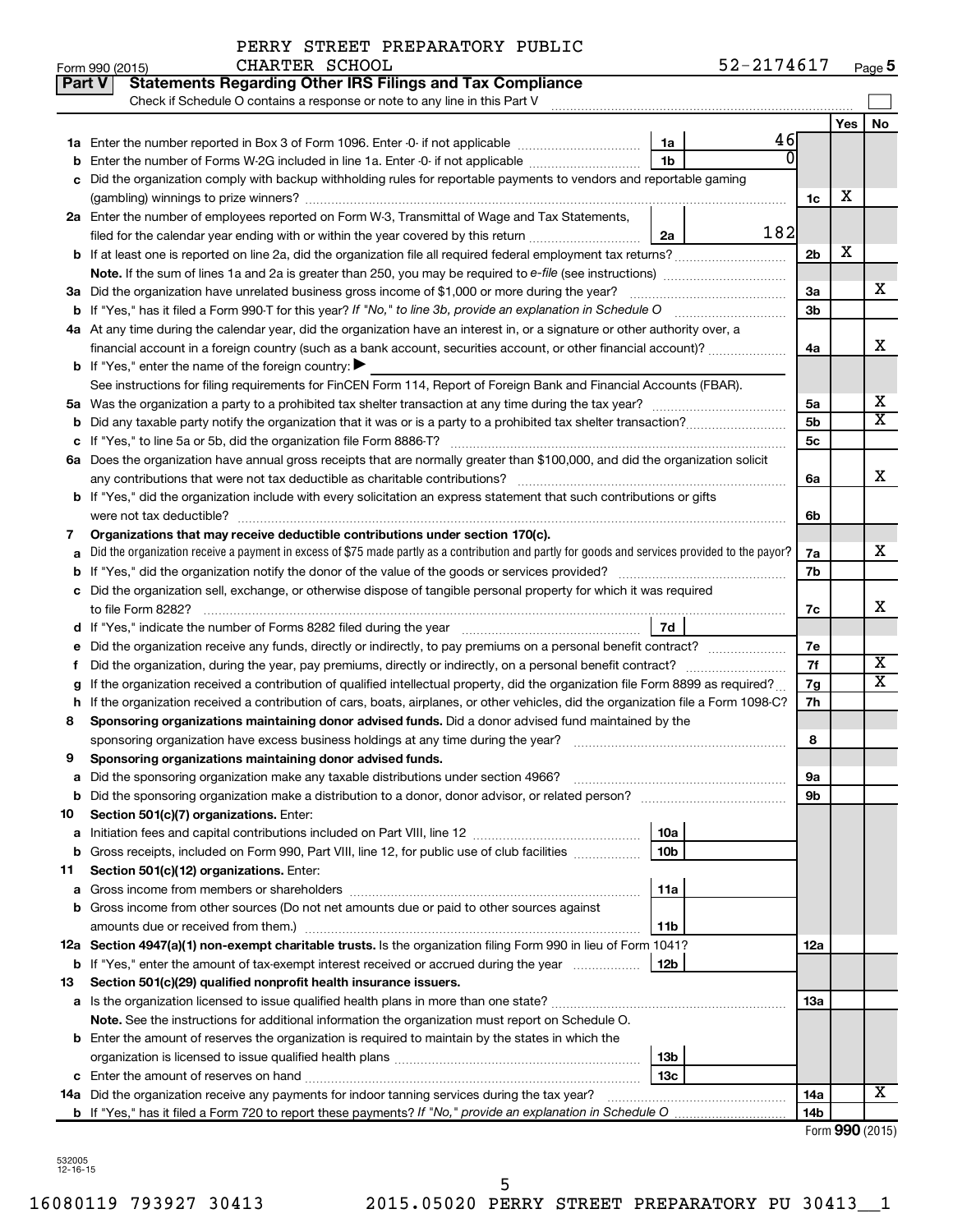| Form 990 (2015) | CHARTER SCHOOL                                                                                                                     |  | 52-2174617 | Pag |
|-----------------|------------------------------------------------------------------------------------------------------------------------------------|--|------------|-----|
|                 | <b>Part VI Governance, Management, and Disclosure</b> For each "Yes" response to lines 2 through 7b below, and for a "No" response |  |            |     |
|                 | to line 8a, 8b, or 10b below, describe the circumstances, processes, or changes in Schedule O. See instructions.                   |  |            |     |

|     | Check if Schedule O contains a response or note to any line in this Part VI [1] [1] [1] [1] [1] [1] [1] [1] [1                                                                                                   |                               |                 |                         | $\mathbf{X}$ |
|-----|------------------------------------------------------------------------------------------------------------------------------------------------------------------------------------------------------------------|-------------------------------|-----------------|-------------------------|--------------|
|     | <b>Section A. Governing Body and Management</b>                                                                                                                                                                  |                               |                 |                         |              |
|     |                                                                                                                                                                                                                  |                               |                 | Yes                     | No           |
|     | 1a Enter the number of voting members of the governing body at the end of the tax year <i>manument</i>                                                                                                           | 1a                            | 9               |                         |              |
|     | If there are material differences in voting rights among members of the governing body, or if the governing                                                                                                      |                               |                 |                         |              |
|     | body delegated broad authority to an executive committee or similar committee, explain in Schedule O.                                                                                                            |                               |                 |                         |              |
| b   | Enter the number of voting members included in line 1a, above, who are independent <i>manumum</i>                                                                                                                | 1b                            | 9               |                         |              |
| 2   | Did any officer, director, trustee, or key employee have a family relationship or a business relationship with any other                                                                                         |                               |                 |                         |              |
|     | officer, director, trustee, or key employee?                                                                                                                                                                     |                               | 2               |                         |              |
| 3   | Did the organization delegate control over management duties customarily performed by or under the direct supervision                                                                                            |                               |                 |                         |              |
|     |                                                                                                                                                                                                                  |                               | 3               |                         |              |
| 4   | Did the organization make any significant changes to its governing documents since the prior Form 990 was filed?                                                                                                 |                               | 4               |                         |              |
| 5   |                                                                                                                                                                                                                  |                               | 5               |                         |              |
| 6   |                                                                                                                                                                                                                  |                               | 6               |                         |              |
|     | Did the organization have members, stockholders, or other persons who had the power to elect or appoint one or                                                                                                   |                               |                 |                         |              |
| 7a  |                                                                                                                                                                                                                  |                               |                 |                         |              |
|     |                                                                                                                                                                                                                  |                               | 7a              |                         |              |
| b   | Are any governance decisions of the organization reserved to (or subject to approval by) members, stockholders, or                                                                                               |                               |                 |                         |              |
|     | persons other than the governing body?                                                                                                                                                                           |                               | 7b              |                         |              |
| 8   | Did the organization contemporaneously document the meetings held or written actions undertaken during the year by the following:                                                                                |                               |                 |                         |              |
| а   |                                                                                                                                                                                                                  |                               | 8а              | x                       |              |
| b   |                                                                                                                                                                                                                  |                               | 8b              | $\overline{\textbf{x}}$ |              |
| 9   | Is there any officer, director, trustee, or key employee listed in Part VII, Section A, who cannot be reached at the                                                                                             |                               |                 |                         |              |
|     |                                                                                                                                                                                                                  |                               | 9               |                         |              |
|     | <b>Section B. Policies</b> (This Section B requests information about policies not required by the Internal Revenue Code.)                                                                                       |                               |                 |                         |              |
|     |                                                                                                                                                                                                                  |                               |                 | Yes                     |              |
|     |                                                                                                                                                                                                                  |                               | 10a             |                         |              |
|     | <b>b</b> If "Yes," did the organization have written policies and procedures governing the activities of such chapters, affiliates,                                                                              |                               |                 |                         |              |
|     |                                                                                                                                                                                                                  |                               | 10 <sub>b</sub> |                         |              |
|     | 11a Has the organization provided a complete copy of this Form 990 to all members of its governing body before filing the form?                                                                                  |                               | 11a             | X                       |              |
| b   | Describe in Schedule O the process, if any, used by the organization to review this Form 990.                                                                                                                    |                               |                 |                         |              |
| 12a | Did the organization have a written conflict of interest policy? If "No," go to line 13                                                                                                                          |                               | 12a             | х                       |              |
| b   | Were officers, directors, or trustees, and key employees required to disclose annually interests that could give rise to conflicts?                                                                              |                               | 12 <sub>b</sub> | $\overline{\textbf{x}}$ |              |
| с   | Did the organization regularly and consistently monitor and enforce compliance with the policy? If "Yes," describe                                                                                               |                               |                 |                         |              |
|     |                                                                                                                                                                                                                  |                               | 12c             | х                       |              |
| 13  |                                                                                                                                                                                                                  |                               | 13              | $\overline{\textbf{x}}$ |              |
|     |                                                                                                                                                                                                                  |                               |                 | $\overline{\textbf{x}}$ |              |
| 14  | Did the organization have a written document retention and destruction policy? [11] manufaction materials and destruction policy? [11] manufaction have a written document retention and destruction policy?     |                               | 14              |                         |              |
| 15  | Did the process for determining compensation of the following persons include a review and approval by independent                                                                                               |                               |                 |                         |              |
|     | persons, comparability data, and contemporaneous substantiation of the deliberation and decision?                                                                                                                |                               |                 |                         |              |
| а   | The organization's CEO, Executive Director, or top management official manufactured content of the organization's CEO, Executive Director, or top management official manufactured content of the organization's |                               | <b>15a</b>      | х                       |              |
|     |                                                                                                                                                                                                                  |                               | 15b             | $\overline{\textbf{x}}$ |              |
|     | If "Yes" to line 15a or 15b, describe the process in Schedule O (see instructions).                                                                                                                              |                               |                 |                         |              |
|     | <b>16a</b> Did the organization invest in, contribute assets to, or participate in a joint venture or similar arrangement with a                                                                                 |                               |                 |                         |              |
|     | taxable entity during the year?                                                                                                                                                                                  |                               | 16a             |                         |              |
|     | b If "Yes," did the organization follow a written policy or procedure requiring the organization to evaluate its participation                                                                                   |                               |                 |                         |              |
|     | in joint venture arrangements under applicable federal tax law, and take steps to safequard the organization's                                                                                                   |                               |                 |                         |              |
|     | exempt status with respect to such arrangements?                                                                                                                                                                 |                               | 16b             |                         |              |
|     | <b>Section C. Disclosure</b>                                                                                                                                                                                     |                               |                 |                         |              |
| 17  | <b>NONE</b><br>List the states with which a copy of this Form 990 is required to be filed $\blacktriangleright$                                                                                                  |                               |                 |                         |              |
| 18  | Section 6104 requires an organization to make its Forms 1023 (or 1024 if applicable), 990, and 990-T (Section 501(c)(3)s only) available                                                                         |                               |                 |                         |              |
|     | for public inspection. Indicate how you made these available. Check all that apply.                                                                                                                              |                               |                 |                         |              |
|     | $\lfloor x \rfloor$ Upon request                                                                                                                                                                                 |                               |                 |                         |              |
|     | Own website<br>Another's website                                                                                                                                                                                 | Other (explain in Schedule O) |                 |                         |              |
| 19  | Describe in Schedule O whether (and if so, how) the organization made its governing documents, conflict of interest policy, and financial                                                                        |                               |                 |                         |              |
|     | statements available to the public during the tax year.                                                                                                                                                          |                               |                 |                         |              |
| 20  | State the name, address, and telephone number of the person who possesses the organization's books and records:                                                                                                  |                               |                 |                         |              |
|     | KELLY SMITH - 202-529-4400                                                                                                                                                                                       |                               |                 |                         |              |
|     | 20018<br>1800 PERRY STREET NE, WASHINGTON,<br>DC                                                                                                                                                                 |                               |                 |                         |              |
|     | 532006 12-16-15                                                                                                                                                                                                  |                               |                 | Form 990 (2015)         |              |
|     | 6                                                                                                                                                                                                                |                               |                 |                         |              |
|     | 16080119 793927 30413<br>2015.05020 PERRY STREET PREPARATORY PU 30413                                                                                                                                            |                               |                 |                         |              |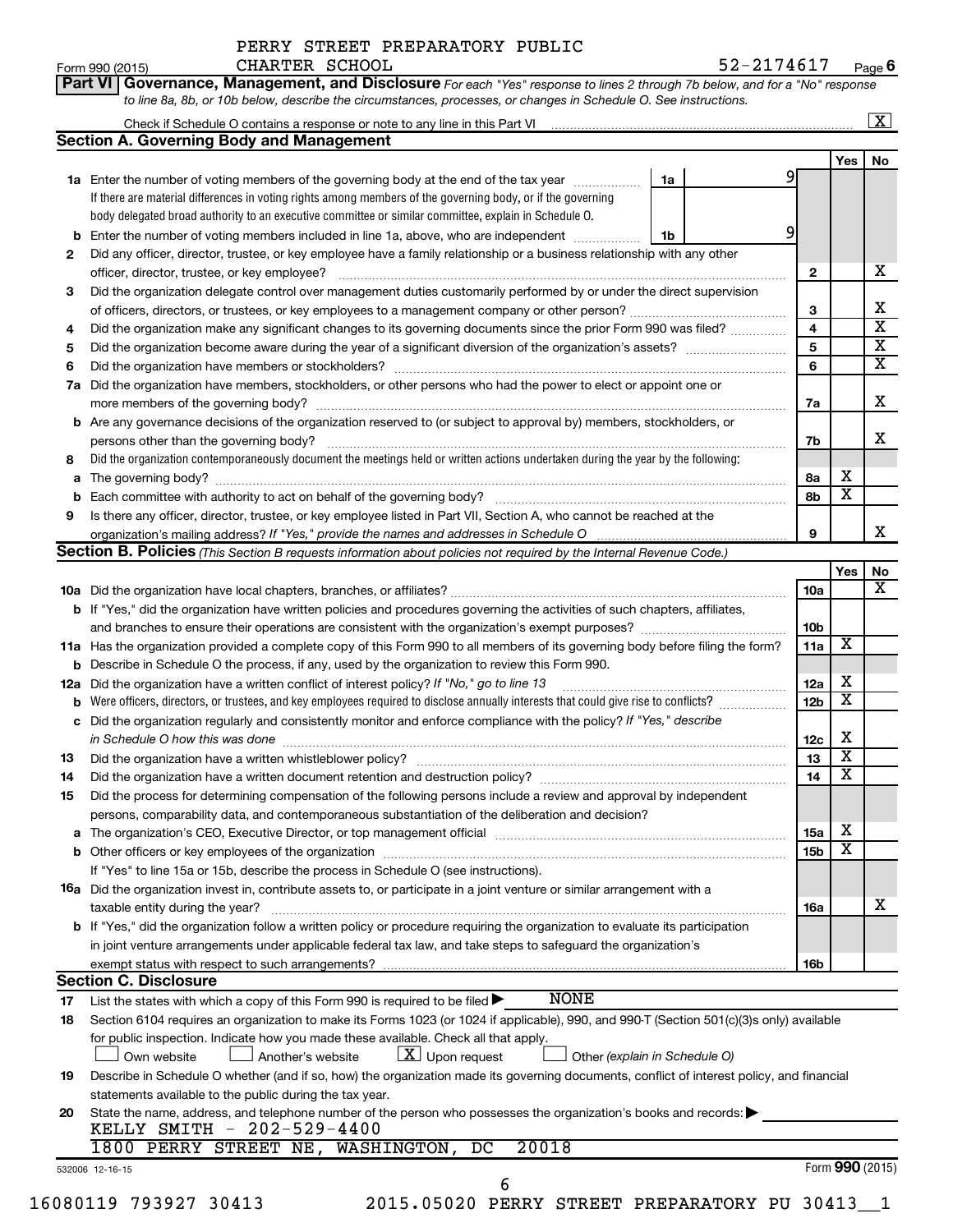| Form 990 (2015)                                                                            | CHARTER SCHOOL                                                               |  |  |  |  |  | 52-2174617 |  | Page 7 |
|--------------------------------------------------------------------------------------------|------------------------------------------------------------------------------|--|--|--|--|--|------------|--|--------|
| Part VII Compensation of Officers, Directors, Trustees, Key Employees, Highest Compensated |                                                                              |  |  |  |  |  |            |  |        |
| <b>Employees, and Independent Contractors</b>                                              |                                                                              |  |  |  |  |  |            |  |        |
|                                                                                            | Check if Schedule O contains a response or note to any line in this Part VII |  |  |  |  |  |            |  |        |
| Section A. Officers, Directors, Trustees, Key Employees, and Highest Compensated Employees |                                                                              |  |  |  |  |  |            |  |        |
|                                                                                            |                                                                              |  |  |  |  |  |            |  |        |

**1a**  Complete this table for all persons required to be listed. Report compensation for the calendar year ending with or within the organization's tax year.

**•** List all of the organization's current officers, directors, trustees (whether individuals or organizations), regardless of amount of compensation. Enter -0- in columns  $(D)$ ,  $(E)$ , and  $(F)$  if no compensation was paid.

**•** List all of the organization's **current** key employees, if any. See instructions for definition of "key employee."

PERRY STREET PREPARATORY PUBLIC

**•** List the organization's five current highest compensated employees (other than an officer, director, trustee, or key employee) who received reportable compensation (Box 5 of Form W-2 and/or Box 7 of Form 1099-MISC) of more than \$100,000 from the organization and any related organizations.

**•** List all of the organization's former officers, key employees, and highest compensated employees who received more than \$100,000 of reportable compensation from the organization and any related organizations.

**•** List all of the organization's former directors or trustees that received, in the capacity as a former director or trustee of the organization, more than \$10,000 of reportable compensation from the organization and any related organizations.

List persons in the following order: individual trustees or directors; institutional trustees; officers; key employees; highest compensated employees; and former such persons.

Check this box if neither the organization nor any related organization compensated any current officer, director, or trustee.  $\Box$ 

| Position<br>Name and Title<br>Reportable<br>Reportable<br>Average<br>Estimated<br>(do not check more than one<br>compensation<br>compensation<br>hours per<br>box, unless person is both an<br>amount of<br>officer and a director/trustee)<br>week<br>from<br>from related<br>other<br>Individual trustee or director<br>the<br>organizations<br>(list any<br>compensation<br>(W-2/1099-MISC)<br>from the<br>hours for<br>organization<br>Highest compensated<br>employee<br>Institutional trustee<br>(W-2/1099-MISC)<br>related<br>Key employee<br>organizations<br>and related<br>below<br>Former<br>Officer<br>line)<br>4.00<br>CYNTHIA G BROWN<br>(1)<br>$\mathbf X$<br>$\mathbf X$<br>$\mathbf 0$ .<br>0.<br>PRESIDENT<br>4.00<br>HAROLD BARDONILLE<br>(2)<br>$\mathbf X$<br>$\mathbf 0$ .<br>$\mathbf X$<br>0<br>CHAIR/INTERIM TREASURER<br>4.00<br>VINETTE E BROWN<br>(3)<br>$\mathbf X$<br>$\mathbf 0$<br>0.<br>X<br><b>BOARD SECRETARY</b><br>2.00<br>FREDA DENIS<br>(4)<br>$\mathbf X$<br>$\mathbf 0$<br>0.<br><b>BOARD MEMBER</b><br>2.00<br>CONOR P WILLIAMS<br>(5)<br>X<br>$\mathbf 0$<br>$\mathbf 0$ .<br><b>BOARD MEMBER</b><br>2.00<br>LAKISHA RIVERA<br>(6)<br>$\mathbf X$<br>0.<br>0<br><b>BOARD MEMBER</b><br>2.00<br>DARWIN K BAGLEY<br>(7)<br>$\mathbf 0$ .<br>X<br>$\mathbf 0$<br><b>BOARD MEMBER</b><br>2.00<br><b>CONSUELO NELSON</b><br>(8)<br>$\mathbf X$<br>0.<br>$\mathbf 0$ .<br><b>BOARD MEMBER</b><br>2.00<br>ADJOA B ASAMOAH<br>(9)<br>$\mathbf X$<br>$\mathbf 0$<br>$\mathbf 0$ .<br>BOARD MEMBER UNTIL 4/2016<br>2.00<br>(10) AHSLEY KOLLME<br>X<br>$\mathbf 0$<br>$\mathbf 0$ .<br>BOARD MEMBER<br>2.00<br>(11) TIFFANY WARD<br>0.<br>X<br>$\mathbf 0$ .<br>BOARD MEMBER UNTIL 10/2015<br>40.00<br>SHADWICK JENKINS<br>(12)<br>103,204.<br>$\mathbf 0$ .<br>$\mathbf X$<br>HEAD OF SCHOOL | (A) | (B) |  |  |  | (C) |  | (D) | (E) | (F)                |  |  |
|-------------------------------------------------------------------------------------------------------------------------------------------------------------------------------------------------------------------------------------------------------------------------------------------------------------------------------------------------------------------------------------------------------------------------------------------------------------------------------------------------------------------------------------------------------------------------------------------------------------------------------------------------------------------------------------------------------------------------------------------------------------------------------------------------------------------------------------------------------------------------------------------------------------------------------------------------------------------------------------------------------------------------------------------------------------------------------------------------------------------------------------------------------------------------------------------------------------------------------------------------------------------------------------------------------------------------------------------------------------------------------------------------------------------------------------------------------------------------------------------------------------------------------------------------------------------------------------------------------------------------------------------------------------------------------------------------------------------------------------------------------------------------------------------------------------------------------|-----|-----|--|--|--|-----|--|-----|-----|--------------------|--|--|
|                                                                                                                                                                                                                                                                                                                                                                                                                                                                                                                                                                                                                                                                                                                                                                                                                                                                                                                                                                                                                                                                                                                                                                                                                                                                                                                                                                                                                                                                                                                                                                                                                                                                                                                                                                                                                               |     |     |  |  |  |     |  |     |     |                    |  |  |
|                                                                                                                                                                                                                                                                                                                                                                                                                                                                                                                                                                                                                                                                                                                                                                                                                                                                                                                                                                                                                                                                                                                                                                                                                                                                                                                                                                                                                                                                                                                                                                                                                                                                                                                                                                                                                               |     |     |  |  |  |     |  |     |     |                    |  |  |
|                                                                                                                                                                                                                                                                                                                                                                                                                                                                                                                                                                                                                                                                                                                                                                                                                                                                                                                                                                                                                                                                                                                                                                                                                                                                                                                                                                                                                                                                                                                                                                                                                                                                                                                                                                                                                               |     |     |  |  |  |     |  |     |     |                    |  |  |
|                                                                                                                                                                                                                                                                                                                                                                                                                                                                                                                                                                                                                                                                                                                                                                                                                                                                                                                                                                                                                                                                                                                                                                                                                                                                                                                                                                                                                                                                                                                                                                                                                                                                                                                                                                                                                               |     |     |  |  |  |     |  |     |     |                    |  |  |
|                                                                                                                                                                                                                                                                                                                                                                                                                                                                                                                                                                                                                                                                                                                                                                                                                                                                                                                                                                                                                                                                                                                                                                                                                                                                                                                                                                                                                                                                                                                                                                                                                                                                                                                                                                                                                               |     |     |  |  |  |     |  |     |     | organization       |  |  |
|                                                                                                                                                                                                                                                                                                                                                                                                                                                                                                                                                                                                                                                                                                                                                                                                                                                                                                                                                                                                                                                                                                                                                                                                                                                                                                                                                                                                                                                                                                                                                                                                                                                                                                                                                                                                                               |     |     |  |  |  |     |  |     |     |                    |  |  |
|                                                                                                                                                                                                                                                                                                                                                                                                                                                                                                                                                                                                                                                                                                                                                                                                                                                                                                                                                                                                                                                                                                                                                                                                                                                                                                                                                                                                                                                                                                                                                                                                                                                                                                                                                                                                                               |     |     |  |  |  |     |  |     |     | organizations      |  |  |
|                                                                                                                                                                                                                                                                                                                                                                                                                                                                                                                                                                                                                                                                                                                                                                                                                                                                                                                                                                                                                                                                                                                                                                                                                                                                                                                                                                                                                                                                                                                                                                                                                                                                                                                                                                                                                               |     |     |  |  |  |     |  |     |     |                    |  |  |
|                                                                                                                                                                                                                                                                                                                                                                                                                                                                                                                                                                                                                                                                                                                                                                                                                                                                                                                                                                                                                                                                                                                                                                                                                                                                                                                                                                                                                                                                                                                                                                                                                                                                                                                                                                                                                               |     |     |  |  |  |     |  |     |     | $\boldsymbol{0}$ . |  |  |
|                                                                                                                                                                                                                                                                                                                                                                                                                                                                                                                                                                                                                                                                                                                                                                                                                                                                                                                                                                                                                                                                                                                                                                                                                                                                                                                                                                                                                                                                                                                                                                                                                                                                                                                                                                                                                               |     |     |  |  |  |     |  |     |     |                    |  |  |
|                                                                                                                                                                                                                                                                                                                                                                                                                                                                                                                                                                                                                                                                                                                                                                                                                                                                                                                                                                                                                                                                                                                                                                                                                                                                                                                                                                                                                                                                                                                                                                                                                                                                                                                                                                                                                               |     |     |  |  |  |     |  |     |     | $\mathbf 0$ .      |  |  |
|                                                                                                                                                                                                                                                                                                                                                                                                                                                                                                                                                                                                                                                                                                                                                                                                                                                                                                                                                                                                                                                                                                                                                                                                                                                                                                                                                                                                                                                                                                                                                                                                                                                                                                                                                                                                                               |     |     |  |  |  |     |  |     |     |                    |  |  |
|                                                                                                                                                                                                                                                                                                                                                                                                                                                                                                                                                                                                                                                                                                                                                                                                                                                                                                                                                                                                                                                                                                                                                                                                                                                                                                                                                                                                                                                                                                                                                                                                                                                                                                                                                                                                                               |     |     |  |  |  |     |  |     |     | $\mathbf 0$ .      |  |  |
|                                                                                                                                                                                                                                                                                                                                                                                                                                                                                                                                                                                                                                                                                                                                                                                                                                                                                                                                                                                                                                                                                                                                                                                                                                                                                                                                                                                                                                                                                                                                                                                                                                                                                                                                                                                                                               |     |     |  |  |  |     |  |     |     |                    |  |  |
|                                                                                                                                                                                                                                                                                                                                                                                                                                                                                                                                                                                                                                                                                                                                                                                                                                                                                                                                                                                                                                                                                                                                                                                                                                                                                                                                                                                                                                                                                                                                                                                                                                                                                                                                                                                                                               |     |     |  |  |  |     |  |     |     | $\mathbf 0$ .      |  |  |
|                                                                                                                                                                                                                                                                                                                                                                                                                                                                                                                                                                                                                                                                                                                                                                                                                                                                                                                                                                                                                                                                                                                                                                                                                                                                                                                                                                                                                                                                                                                                                                                                                                                                                                                                                                                                                               |     |     |  |  |  |     |  |     |     |                    |  |  |
|                                                                                                                                                                                                                                                                                                                                                                                                                                                                                                                                                                                                                                                                                                                                                                                                                                                                                                                                                                                                                                                                                                                                                                                                                                                                                                                                                                                                                                                                                                                                                                                                                                                                                                                                                                                                                               |     |     |  |  |  |     |  |     |     | $\boldsymbol{0}$ . |  |  |
|                                                                                                                                                                                                                                                                                                                                                                                                                                                                                                                                                                                                                                                                                                                                                                                                                                                                                                                                                                                                                                                                                                                                                                                                                                                                                                                                                                                                                                                                                                                                                                                                                                                                                                                                                                                                                               |     |     |  |  |  |     |  |     |     |                    |  |  |
|                                                                                                                                                                                                                                                                                                                                                                                                                                                                                                                                                                                                                                                                                                                                                                                                                                                                                                                                                                                                                                                                                                                                                                                                                                                                                                                                                                                                                                                                                                                                                                                                                                                                                                                                                                                                                               |     |     |  |  |  |     |  |     |     | $\mathbf 0$ .      |  |  |
|                                                                                                                                                                                                                                                                                                                                                                                                                                                                                                                                                                                                                                                                                                                                                                                                                                                                                                                                                                                                                                                                                                                                                                                                                                                                                                                                                                                                                                                                                                                                                                                                                                                                                                                                                                                                                               |     |     |  |  |  |     |  |     |     |                    |  |  |
|                                                                                                                                                                                                                                                                                                                                                                                                                                                                                                                                                                                                                                                                                                                                                                                                                                                                                                                                                                                                                                                                                                                                                                                                                                                                                                                                                                                                                                                                                                                                                                                                                                                                                                                                                                                                                               |     |     |  |  |  |     |  |     |     | $\mathbf 0$ .      |  |  |
|                                                                                                                                                                                                                                                                                                                                                                                                                                                                                                                                                                                                                                                                                                                                                                                                                                                                                                                                                                                                                                                                                                                                                                                                                                                                                                                                                                                                                                                                                                                                                                                                                                                                                                                                                                                                                               |     |     |  |  |  |     |  |     |     |                    |  |  |
|                                                                                                                                                                                                                                                                                                                                                                                                                                                                                                                                                                                                                                                                                                                                                                                                                                                                                                                                                                                                                                                                                                                                                                                                                                                                                                                                                                                                                                                                                                                                                                                                                                                                                                                                                                                                                               |     |     |  |  |  |     |  |     |     | $\mathbf 0$ .      |  |  |
|                                                                                                                                                                                                                                                                                                                                                                                                                                                                                                                                                                                                                                                                                                                                                                                                                                                                                                                                                                                                                                                                                                                                                                                                                                                                                                                                                                                                                                                                                                                                                                                                                                                                                                                                                                                                                               |     |     |  |  |  |     |  |     |     |                    |  |  |
|                                                                                                                                                                                                                                                                                                                                                                                                                                                                                                                                                                                                                                                                                                                                                                                                                                                                                                                                                                                                                                                                                                                                                                                                                                                                                                                                                                                                                                                                                                                                                                                                                                                                                                                                                                                                                               |     |     |  |  |  |     |  |     |     | 0.                 |  |  |
|                                                                                                                                                                                                                                                                                                                                                                                                                                                                                                                                                                                                                                                                                                                                                                                                                                                                                                                                                                                                                                                                                                                                                                                                                                                                                                                                                                                                                                                                                                                                                                                                                                                                                                                                                                                                                               |     |     |  |  |  |     |  |     |     |                    |  |  |
|                                                                                                                                                                                                                                                                                                                                                                                                                                                                                                                                                                                                                                                                                                                                                                                                                                                                                                                                                                                                                                                                                                                                                                                                                                                                                                                                                                                                                                                                                                                                                                                                                                                                                                                                                                                                                               |     |     |  |  |  |     |  |     |     | $\mathbf 0$ .      |  |  |
|                                                                                                                                                                                                                                                                                                                                                                                                                                                                                                                                                                                                                                                                                                                                                                                                                                                                                                                                                                                                                                                                                                                                                                                                                                                                                                                                                                                                                                                                                                                                                                                                                                                                                                                                                                                                                               |     |     |  |  |  |     |  |     |     |                    |  |  |
|                                                                                                                                                                                                                                                                                                                                                                                                                                                                                                                                                                                                                                                                                                                                                                                                                                                                                                                                                                                                                                                                                                                                                                                                                                                                                                                                                                                                                                                                                                                                                                                                                                                                                                                                                                                                                               |     |     |  |  |  |     |  |     |     | 0.                 |  |  |
|                                                                                                                                                                                                                                                                                                                                                                                                                                                                                                                                                                                                                                                                                                                                                                                                                                                                                                                                                                                                                                                                                                                                                                                                                                                                                                                                                                                                                                                                                                                                                                                                                                                                                                                                                                                                                               |     |     |  |  |  |     |  |     |     |                    |  |  |
|                                                                                                                                                                                                                                                                                                                                                                                                                                                                                                                                                                                                                                                                                                                                                                                                                                                                                                                                                                                                                                                                                                                                                                                                                                                                                                                                                                                                                                                                                                                                                                                                                                                                                                                                                                                                                               |     |     |  |  |  |     |  |     |     | 0.                 |  |  |
|                                                                                                                                                                                                                                                                                                                                                                                                                                                                                                                                                                                                                                                                                                                                                                                                                                                                                                                                                                                                                                                                                                                                                                                                                                                                                                                                                                                                                                                                                                                                                                                                                                                                                                                                                                                                                               |     |     |  |  |  |     |  |     |     |                    |  |  |
|                                                                                                                                                                                                                                                                                                                                                                                                                                                                                                                                                                                                                                                                                                                                                                                                                                                                                                                                                                                                                                                                                                                                                                                                                                                                                                                                                                                                                                                                                                                                                                                                                                                                                                                                                                                                                               |     |     |  |  |  |     |  |     |     |                    |  |  |
|                                                                                                                                                                                                                                                                                                                                                                                                                                                                                                                                                                                                                                                                                                                                                                                                                                                                                                                                                                                                                                                                                                                                                                                                                                                                                                                                                                                                                                                                                                                                                                                                                                                                                                                                                                                                                               |     |     |  |  |  |     |  |     |     |                    |  |  |
|                                                                                                                                                                                                                                                                                                                                                                                                                                                                                                                                                                                                                                                                                                                                                                                                                                                                                                                                                                                                                                                                                                                                                                                                                                                                                                                                                                                                                                                                                                                                                                                                                                                                                                                                                                                                                               |     |     |  |  |  |     |  |     |     |                    |  |  |
|                                                                                                                                                                                                                                                                                                                                                                                                                                                                                                                                                                                                                                                                                                                                                                                                                                                                                                                                                                                                                                                                                                                                                                                                                                                                                                                                                                                                                                                                                                                                                                                                                                                                                                                                                                                                                               |     |     |  |  |  |     |  |     |     |                    |  |  |
|                                                                                                                                                                                                                                                                                                                                                                                                                                                                                                                                                                                                                                                                                                                                                                                                                                                                                                                                                                                                                                                                                                                                                                                                                                                                                                                                                                                                                                                                                                                                                                                                                                                                                                                                                                                                                               |     |     |  |  |  |     |  |     |     |                    |  |  |
|                                                                                                                                                                                                                                                                                                                                                                                                                                                                                                                                                                                                                                                                                                                                                                                                                                                                                                                                                                                                                                                                                                                                                                                                                                                                                                                                                                                                                                                                                                                                                                                                                                                                                                                                                                                                                               |     |     |  |  |  |     |  |     |     |                    |  |  |
|                                                                                                                                                                                                                                                                                                                                                                                                                                                                                                                                                                                                                                                                                                                                                                                                                                                                                                                                                                                                                                                                                                                                                                                                                                                                                                                                                                                                                                                                                                                                                                                                                                                                                                                                                                                                                               |     |     |  |  |  |     |  |     |     |                    |  |  |

532007 12-16-15

Form (2015) **990**

7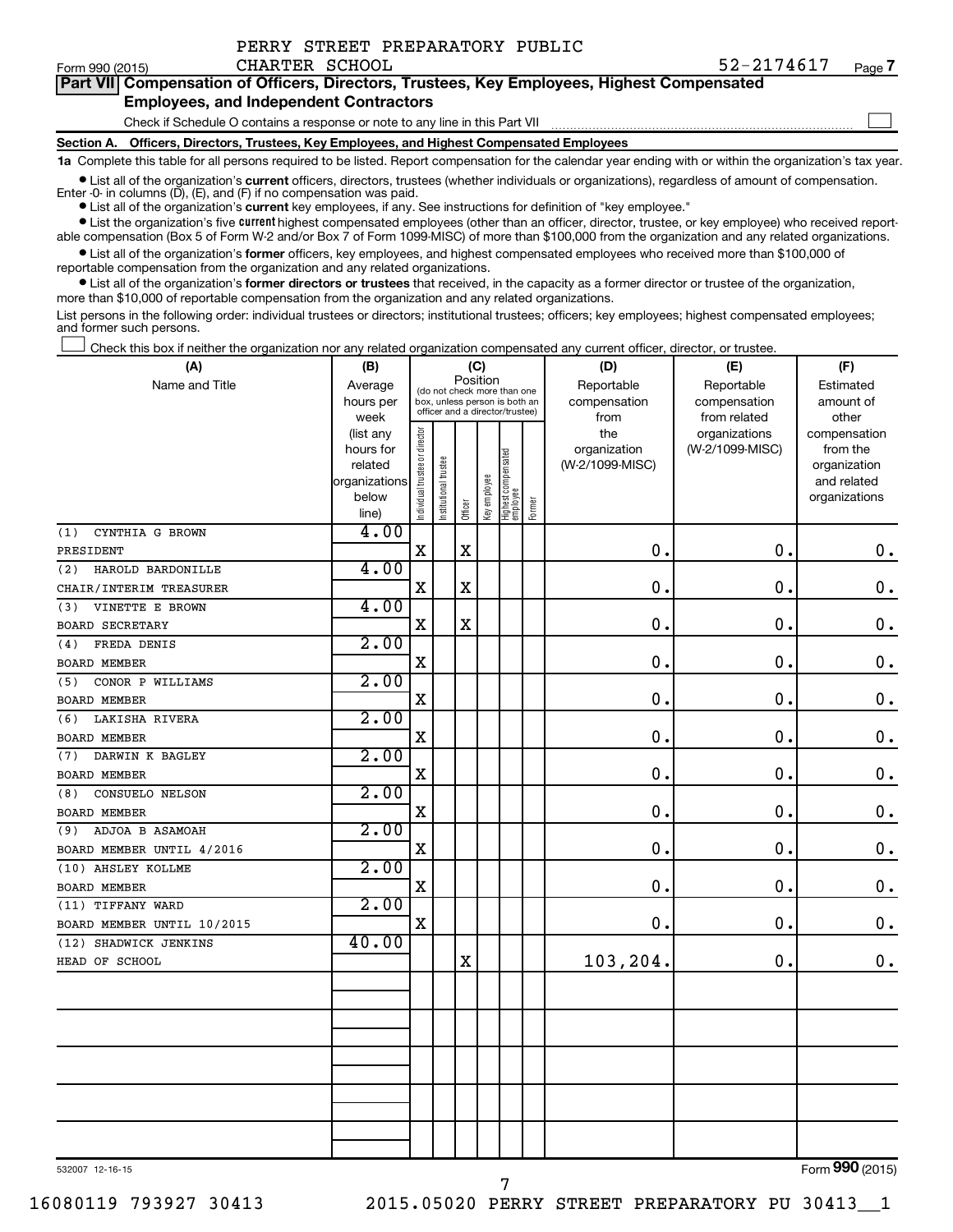|              | PERRY STREET PREPARATORY PUBLIC<br>CHARTER SCHOOL                                                                                                                                                                                                                 |                                                                       |                                |                       |                 |              |                                                                                                 |        |                                                      | 52-2174617                                        |                |                     |                                                                          | Page 8                                     |
|--------------|-------------------------------------------------------------------------------------------------------------------------------------------------------------------------------------------------------------------------------------------------------------------|-----------------------------------------------------------------------|--------------------------------|-----------------------|-----------------|--------------|-------------------------------------------------------------------------------------------------|--------|------------------------------------------------------|---------------------------------------------------|----------------|---------------------|--------------------------------------------------------------------------|--------------------------------------------|
|              | Form 990 (2015)<br>Part VII Section A. Officers, Directors, Trustees, Key Employees, and Highest Compensated Employees (continued)                                                                                                                                |                                                                       |                                |                       |                 |              |                                                                                                 |        |                                                      |                                                   |                |                     |                                                                          |                                            |
|              | (A)<br>Name and title                                                                                                                                                                                                                                             | (B)<br>Average<br>hours per<br>week                                   |                                |                       | (C)<br>Position |              | (do not check more than one<br>box, unless person is both an<br>officer and a director/trustee) |        | (D)<br>Reportable<br>compensation<br>from            | (E)<br>Reportable<br>compensation<br>from related |                |                     | (F)<br>Estimated<br>amount of<br>other                                   |                                            |
|              |                                                                                                                                                                                                                                                                   | (list any<br>hours for<br>related<br> organizations<br>below<br>line) | Individual trustee or director | Institutional trustee | Officer         | key employee | Highest compensated<br>employee                                                                 | Former | the<br>organization<br>(W-2/1099-MISC)               | organizations<br>(W-2/1099-MISC)                  |                |                     | compensation<br>from the<br>organization<br>and related<br>organizations |                                            |
|              |                                                                                                                                                                                                                                                                   |                                                                       |                                |                       |                 |              |                                                                                                 |        |                                                      |                                                   |                |                     |                                                                          |                                            |
|              |                                                                                                                                                                                                                                                                   |                                                                       |                                |                       |                 |              |                                                                                                 |        |                                                      |                                                   |                |                     |                                                                          |                                            |
|              |                                                                                                                                                                                                                                                                   |                                                                       |                                |                       |                 |              |                                                                                                 |        |                                                      |                                                   |                |                     |                                                                          |                                            |
|              |                                                                                                                                                                                                                                                                   |                                                                       |                                |                       |                 |              |                                                                                                 |        |                                                      |                                                   |                |                     |                                                                          |                                            |
|              |                                                                                                                                                                                                                                                                   |                                                                       |                                |                       |                 |              |                                                                                                 |        |                                                      |                                                   |                |                     |                                                                          |                                            |
|              |                                                                                                                                                                                                                                                                   |                                                                       |                                |                       |                 |              |                                                                                                 |        |                                                      |                                                   |                |                     |                                                                          |                                            |
|              |                                                                                                                                                                                                                                                                   |                                                                       |                                |                       |                 |              |                                                                                                 |        | 103, 204.<br>σ.<br>103, 204.                         |                                                   | О.<br>σ.<br>σ. |                     |                                                                          | 0.<br>$\overline{0}$ .<br>$\overline{0}$ . |
| $\mathbf{2}$ | Total number of individuals (including but not limited to those listed above) who received more than \$100,000 of reportable<br>compensation from the organization $\blacktriangleright$                                                                          |                                                                       |                                |                       |                 |              |                                                                                                 |        |                                                      |                                                   |                |                     |                                                                          | 1                                          |
| З            | Did the organization list any former officer, director, or trustee, key employee, or highest compensated employee on<br>line 1a? If "Yes," complete Schedule J for such individual manufactured content to the successive complete schedule J for such individual |                                                                       |                                |                       |                 |              |                                                                                                 |        |                                                      |                                                   |                | 3                   | Yes                                                                      | No<br>X                                    |
| 4            | For any individual listed on line 1a, is the sum of reportable compensation and other compensation from the organization                                                                                                                                          |                                                                       |                                |                       |                 |              |                                                                                                 |        |                                                      |                                                   |                | 4                   |                                                                          | х                                          |
| 5            | Did any person listed on line 1a receive or accrue compensation from any unrelated organization or individual for services<br><b>Section B. Independent Contractors</b>                                                                                           |                                                                       |                                |                       |                 |              |                                                                                                 |        |                                                      |                                                   |                | 5                   |                                                                          | х                                          |
| 1            | Complete this table for your five highest compensated independent contractors that received more than \$100,000 of compensation from<br>the organization. Report compensation for the calendar year ending with or within the organization's tax year.            |                                                                       |                                |                       |                 |              |                                                                                                 |        |                                                      |                                                   |                |                     |                                                                          |                                            |
|              | (A)<br>Name and business address<br>TENSQUARE, LLC, 1101 17TH STREET SUITE                                                                                                                                                                                        |                                                                       |                                |                       |                 |              |                                                                                                 |        | (B)<br>Description of services<br>SCHOOL IMPROVEMENT |                                                   |                | (C)<br>Compensation |                                                                          |                                            |
|              | 200, WASHINGTON, DC 20036                                                                                                                                                                                                                                         |                                                                       |                                |                       |                 |              |                                                                                                 |        | SERVICES                                             |                                                   |                |                     |                                                                          | 751,667.                                   |
|              |                                                                                                                                                                                                                                                                   |                                                                       |                                |                       |                 |              |                                                                                                 |        |                                                      |                                                   |                |                     |                                                                          |                                            |
|              |                                                                                                                                                                                                                                                                   |                                                                       |                                |                       |                 |              |                                                                                                 |        |                                                      |                                                   |                |                     |                                                                          |                                            |
| 2            | Total number of independent contractors (including but not limited to those listed above) who received more than<br>\$100,000 of compensation from the organization >                                                                                             |                                                                       |                                |                       |                 |              | ı                                                                                               |        |                                                      |                                                   |                |                     |                                                                          |                                            |
|              |                                                                                                                                                                                                                                                                   |                                                                       |                                |                       |                 |              |                                                                                                 |        |                                                      |                                                   |                |                     |                                                                          | Form 990 (2015)                            |

| 532008   |  |
|----------|--|
| 12-16-15 |  |

8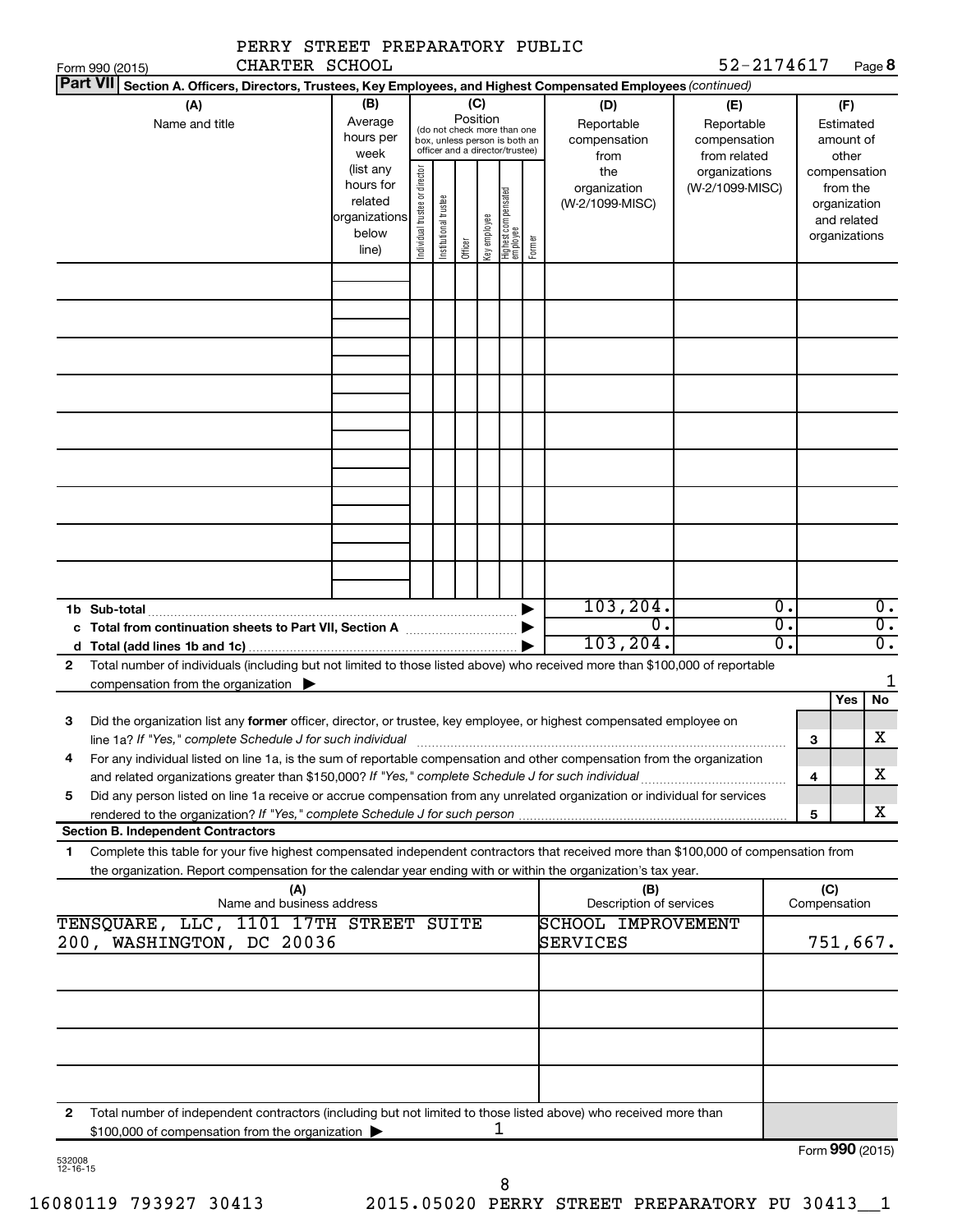PERRY STREET PREPARATORY PUBLIC CHARTER SCHOOL

|                                                           |                       | Form 990 (2015)                                                  | CHARTER SCHOOL |                               |                                                                   |                                                 | 52-2174617                              | Page 9                                                             |
|-----------------------------------------------------------|-----------------------|------------------------------------------------------------------|----------------|-------------------------------|-------------------------------------------------------------------|-------------------------------------------------|-----------------------------------------|--------------------------------------------------------------------|
|                                                           | <b>Part VIII</b>      | <b>Statement of Revenue</b>                                      |                |                               |                                                                   |                                                 |                                         |                                                                    |
|                                                           |                       |                                                                  |                |                               |                                                                   |                                                 |                                         |                                                                    |
|                                                           |                       |                                                                  |                |                               | (A)<br>Total revenue                                              | (B)<br>Related or<br>exempt function<br>revenue | (C)<br>Unrelated<br>business<br>revenue | (D)<br>Revenue excluded<br>from tax under<br>sections<br>512 - 514 |
|                                                           |                       | 1 a Federated campaigns                                          | 1a             |                               |                                                                   |                                                 |                                         |                                                                    |
|                                                           |                       | <b>b</b> Membership dues                                         | 1 <sub>b</sub> |                               |                                                                   |                                                 |                                         |                                                                    |
|                                                           |                       | c Fundraising events                                             | 1 <sub>c</sub> |                               |                                                                   |                                                 |                                         |                                                                    |
|                                                           |                       | d Related organizations<br>$\overline{\phantom{a}}$              | 1 <sub>d</sub> |                               |                                                                   |                                                 |                                         |                                                                    |
|                                                           |                       | e Government grants (contributions)                              |                | $1e$ <sup>1</sup> , 227, 200. |                                                                   |                                                 |                                         |                                                                    |
|                                                           |                       | f All other contributions, gifts, grants, and                    |                |                               |                                                                   |                                                 |                                         |                                                                    |
|                                                           |                       | similar amounts not included above                               | 1f             | 19,479.                       |                                                                   |                                                 |                                         |                                                                    |
| Contributions, Gifts, Grants<br>and Other Similar Amounts |                       | g Noncash contributions included in lines 1a-1f: \$              |                |                               |                                                                   |                                                 |                                         |                                                                    |
|                                                           |                       |                                                                  |                |                               | $\mathbf{1}$ , 246, 679.                                          |                                                 |                                         |                                                                    |
|                                                           |                       | PER PUPIL APPROPRIATIO                                           |                | <b>Business Code</b>          |                                                                   |                                                 |                                         |                                                                    |
| Program Service<br>Revenue                                | 2а<br>b               | PER PUPIL SPECIAL EDUC                                           |                |                               | $\frac{611710}{611710}$<br>3,550,993.<br>559.1,108,559.1,108,559. |                                                 |                                         |                                                                    |
|                                                           |                       | PER PUPIL FACILITY ALL                                           |                |                               | $\overline{611710}$ 1,063,691.1,063,691.                          |                                                 |                                         |                                                                    |
|                                                           | d                     | <b>ACTIVITY FEE</b>                                              |                | 900099                        | 21,709.                                                           | 21,709.                                         |                                         |                                                                    |
|                                                           |                       |                                                                  |                |                               |                                                                   |                                                 |                                         |                                                                    |
|                                                           | τ.                    | All other program service revenue                                |                |                               |                                                                   |                                                 |                                         |                                                                    |
|                                                           |                       |                                                                  |                |                               | $\blacktriangleright$ 5,744,952.                                  |                                                 |                                         |                                                                    |
|                                                           | 3                     | Investment income (including dividends, interest, and            |                |                               |                                                                   |                                                 |                                         |                                                                    |
|                                                           |                       |                                                                  |                |                               | 13,762.                                                           |                                                 |                                         | 13,762.                                                            |
|                                                           | 4                     | Income from investment of tax-exempt bond proceeds               |                |                               |                                                                   |                                                 |                                         |                                                                    |
|                                                           | 5                     |                                                                  |                |                               |                                                                   |                                                 |                                         |                                                                    |
|                                                           |                       |                                                                  | (i) Real       | (ii) Personal                 |                                                                   |                                                 |                                         |                                                                    |
|                                                           |                       | <b>6 a</b> Gross rents                                           |                |                               |                                                                   |                                                 |                                         |                                                                    |
|                                                           |                       | <b>b</b> Less: rental expenses                                   |                |                               |                                                                   |                                                 |                                         |                                                                    |
|                                                           |                       | c Rental income or (loss)                                        |                |                               |                                                                   |                                                 |                                         |                                                                    |
|                                                           |                       |                                                                  |                |                               |                                                                   |                                                 |                                         |                                                                    |
|                                                           |                       | 7 a Gross amount from sales of<br>assets other than inventory    | (i) Securities | (ii) Other                    |                                                                   |                                                 |                                         |                                                                    |
|                                                           |                       | <b>b</b> Less: cost or other basis                               |                |                               |                                                                   |                                                 |                                         |                                                                    |
|                                                           |                       | and sales expenses                                               |                | 12,566.                       |                                                                   |                                                 |                                         |                                                                    |
|                                                           |                       |                                                                  |                | $-12,566.$                    |                                                                   |                                                 |                                         |                                                                    |
|                                                           |                       |                                                                  |                |                               | $-12$ ,566.                                                       |                                                 |                                         | 12,566.                                                            |
|                                                           |                       | 8 a Gross income from fundraising events (not                    |                |                               |                                                                   |                                                 |                                         |                                                                    |
| <b>Other Revenue</b>                                      |                       | including \$                                                     |                |                               |                                                                   |                                                 |                                         |                                                                    |
|                                                           |                       | contributions reported on line 1c). See                          |                |                               |                                                                   |                                                 |                                         |                                                                    |
|                                                           |                       |                                                                  |                |                               |                                                                   |                                                 |                                         |                                                                    |
|                                                           |                       |                                                                  |                |                               |                                                                   |                                                 |                                         |                                                                    |
|                                                           |                       | c Net income or (loss) from fundraising events                   |                | …………… ▶                       |                                                                   |                                                 |                                         |                                                                    |
|                                                           |                       | 9 a Gross income from gaming activities. See                     |                |                               |                                                                   |                                                 |                                         |                                                                    |
|                                                           |                       |                                                                  |                |                               |                                                                   |                                                 |                                         |                                                                    |
|                                                           |                       |                                                                  |                |                               |                                                                   |                                                 |                                         |                                                                    |
|                                                           |                       | <b>10 a</b> Gross sales of inventory, less returns               |                |                               |                                                                   |                                                 |                                         |                                                                    |
|                                                           |                       |                                                                  |                |                               |                                                                   |                                                 |                                         |                                                                    |
|                                                           |                       |                                                                  |                |                               |                                                                   |                                                 |                                         |                                                                    |
|                                                           |                       | c Net income or (loss) from sales of inventory                   |                |                               |                                                                   |                                                 |                                         |                                                                    |
|                                                           |                       | Miscellaneous Revenue                                            |                | <b>Business Code</b>          |                                                                   |                                                 |                                         |                                                                    |
|                                                           | 11 a                  |                                                                  |                |                               |                                                                   |                                                 |                                         |                                                                    |
|                                                           | b                     | <u> 1990 - Johann John Stein, mars an de Francisco (f. 1918)</u> |                |                               |                                                                   |                                                 |                                         |                                                                    |
|                                                           | с                     | <u> 1989 - Johann Barbara, martxa alemaniar a</u>                |                |                               |                                                                   |                                                 |                                         |                                                                    |
|                                                           |                       |                                                                  |                |                               |                                                                   |                                                 |                                         |                                                                    |
|                                                           |                       |                                                                  |                |                               | 6,992,827.5,744.952.                                              |                                                 | $0 \cdot$                               | 1,196.                                                             |
|                                                           | 12<br>532009 12-16-15 |                                                                  |                |                               |                                                                   |                                                 |                                         | Form 990 (2015)                                                    |
|                                                           |                       |                                                                  |                |                               | 9                                                                 |                                                 |                                         |                                                                    |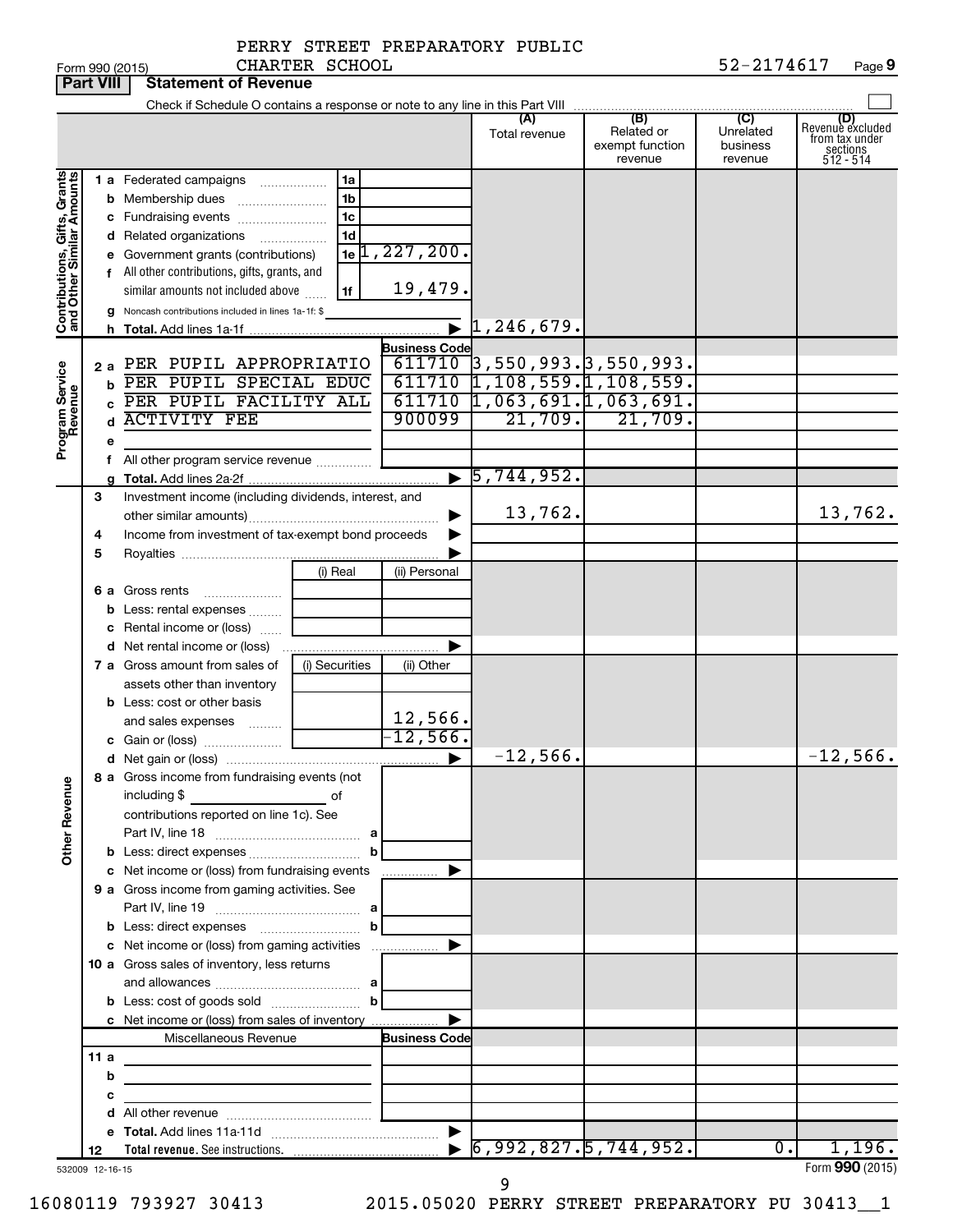#### PERRY STREET PREPARATORY PUBLIC CHARTER SCHOOL

|          | CHARTER SCHOOL<br>Form 990 (2015)                                                                                                                           |                       |                                    |                                           | 52-2174617<br>Page 10          |
|----------|-------------------------------------------------------------------------------------------------------------------------------------------------------------|-----------------------|------------------------------------|-------------------------------------------|--------------------------------|
|          | <b>Part IX Statement of Functional Expenses</b>                                                                                                             |                       |                                    |                                           |                                |
|          | Section 501(c)(3) and 501(c)(4) organizations must complete all columns. All other organizations must complete column (A).                                  |                       |                                    |                                           |                                |
|          |                                                                                                                                                             |                       |                                    |                                           |                                |
|          | Do not include amounts reported on lines 6b,<br>7b, 8b, 9b, and 10b of Part VIII.                                                                           | (A)<br>Total expenses | (B)<br>Program service<br>expenses | (C)<br>Management and<br>general expenses | (D)<br>Fundraising<br>expenses |
| 1.       | Grants and other assistance to domestic organizations                                                                                                       |                       |                                    |                                           |                                |
|          | and domestic governments. See Part IV, line 21                                                                                                              |                       |                                    |                                           |                                |
| 2        | Grants and other assistance to domestic                                                                                                                     |                       |                                    |                                           |                                |
|          | individuals. See Part IV, line 22                                                                                                                           |                       |                                    |                                           |                                |
| 3        | Grants and other assistance to foreign                                                                                                                      |                       |                                    |                                           |                                |
|          | organizations, foreign governments, and foreign                                                                                                             |                       |                                    |                                           |                                |
|          | individuals. See Part IV, lines 15 and 16                                                                                                                   |                       |                                    |                                           |                                |
| 4        | Benefits paid to or for members                                                                                                                             |                       |                                    |                                           |                                |
| 5        | Compensation of current officers, directors,                                                                                                                |                       |                                    |                                           |                                |
|          | trustees, and key employees                                                                                                                                 | 103,204.              | 78,096.                            | 24,999.                                   | 109.                           |
| 6        | Compensation not included above, to disqualified                                                                                                            |                       |                                    |                                           |                                |
|          | persons (as defined under section 4958(f)(1)) and                                                                                                           |                       |                                    |                                           |                                |
|          | persons described in section 4958(c)(3)(B)                                                                                                                  | 2,449,038.            | 1,853,221.                         | 593, 235.                                 | 2,582.                         |
| 7        |                                                                                                                                                             |                       |                                    |                                           |                                |
| 8        | Pension plan accruals and contributions (include                                                                                                            | 36,781.               | 29,322.                            |                                           | 16.                            |
| 9        | section 401(k) and 403(b) employer contributions)                                                                                                           | 342,535.              | 273,078.                           | $\frac{7,443}{69,311}$                    | 146.                           |
| 10       | Other employee benefits                                                                                                                                     | 231,734.              | 184,738.                           | 46,897.                                   | 99.                            |
| 11       | Fees for services (non-employees):                                                                                                                          |                       |                                    |                                           |                                |
| а        |                                                                                                                                                             | 1,149,370.            | 916,277.                           | 232,601.                                  | 492.                           |
| b        |                                                                                                                                                             | 26, 156.              | 20,852.                            | 5,293.                                    | 11.                            |
| с        |                                                                                                                                                             | 157,432.              | 125,505.                           | 31,860.                                   | 67.                            |
| d        |                                                                                                                                                             |                       |                                    |                                           |                                |
| е        | Professional fundraising services. See Part IV, line 17                                                                                                     |                       |                                    |                                           |                                |
| f        | Investment management fees                                                                                                                                  |                       |                                    |                                           |                                |
| g        | Other. (If line 11g amount exceeds 10% of line 25,                                                                                                          |                       |                                    |                                           |                                |
|          | column (A) amount, list line 11g expenses on Sch O.)                                                                                                        | 113,958.              | 90,847.                            | 23,062.                                   | 49.                            |
| 12       |                                                                                                                                                             |                       |                                    |                                           |                                |
| 13       |                                                                                                                                                             | 144,894.              | 115,509.                           | 29,323.                                   | 62.                            |
| 14       |                                                                                                                                                             | 84,569.               | 67,418.                            | 17, 115.                                  | 36.                            |
| 15       |                                                                                                                                                             |                       |                                    |                                           |                                |
| 16       |                                                                                                                                                             | 835,566.              | <u>666,112.</u>                    | 169,097.                                  | 357.                           |
| 17       | Travel                                                                                                                                                      |                       |                                    |                                           |                                |
| 18       | Payments of travel or entertainment expenses                                                                                                                |                       |                                    |                                           |                                |
|          | for any federal, state, or local public officials                                                                                                           |                       |                                    |                                           |                                |
| 19       | Conferences, conventions, and meetings                                                                                                                      | 19, 172.              | 15,338.                            | 3,834.                                    |                                |
| 20       | Interest                                                                                                                                                    |                       |                                    |                                           |                                |
| 21       |                                                                                                                                                             | 1,152,649.            | 921, 428.                          | 230,699.                                  | 522.                           |
| 22       | Depreciation, depletion, and amortization                                                                                                                   | 101,045.              | 80,553.                            | 20,449.                                   | 43.                            |
| 23<br>24 | Insurance<br>Other expenses. Itemize expenses not covered                                                                                                   |                       |                                    |                                           |                                |
|          | above. (List miscellaneous expenses in line 24e. If line<br>24e amount exceeds 10% of line 25, column (A)<br>amount, list line 24e expenses on Schedule 0.) |                       |                                    |                                           |                                |
| a        | DIRECT STUDENT EXPENSES                                                                                                                                     | 701, 162.             | 701, 162.                          |                                           |                                |
| b        | FOOD SERVICE                                                                                                                                                | 168,680.              | 168,680.                           |                                           |                                |
|          | <b>BOND AMORTIZATION</b>                                                                                                                                    | 68, 173.              | 51,811.                            | 16, 362.                                  |                                |
| d        | PCSB ADMINISTRATION FEE                                                                                                                                     | 64,243.               | 51,214.                            | 13,002.                                   | 27.                            |
|          | e All other expenses                                                                                                                                        | 7,658.                | 3,448.                             | 4,185.                                    | 25.                            |
| 25       | Total functional expenses. Add lines 1 through 24e                                                                                                          | 7,958,019.            | 6,414,609.                         | 1,538,767.                                | 4,643.                         |
| 26       | <b>Joint costs.</b> Complete this line only if the organization                                                                                             |                       |                                    |                                           |                                |
|          | reported in column (B) joint costs from a combined                                                                                                          |                       |                                    |                                           |                                |
|          | educational campaign and fundraising solicitation.                                                                                                          |                       |                                    |                                           |                                |
|          | Check here if following SOP 98-2 (ASC 958-720)                                                                                                              |                       |                                    |                                           |                                |

532010 12-16-15

16080119 793927 30413 2015.05020 PERRY STREET PREPARATORY PU 30413\_\_1 10

Form (2015) **990**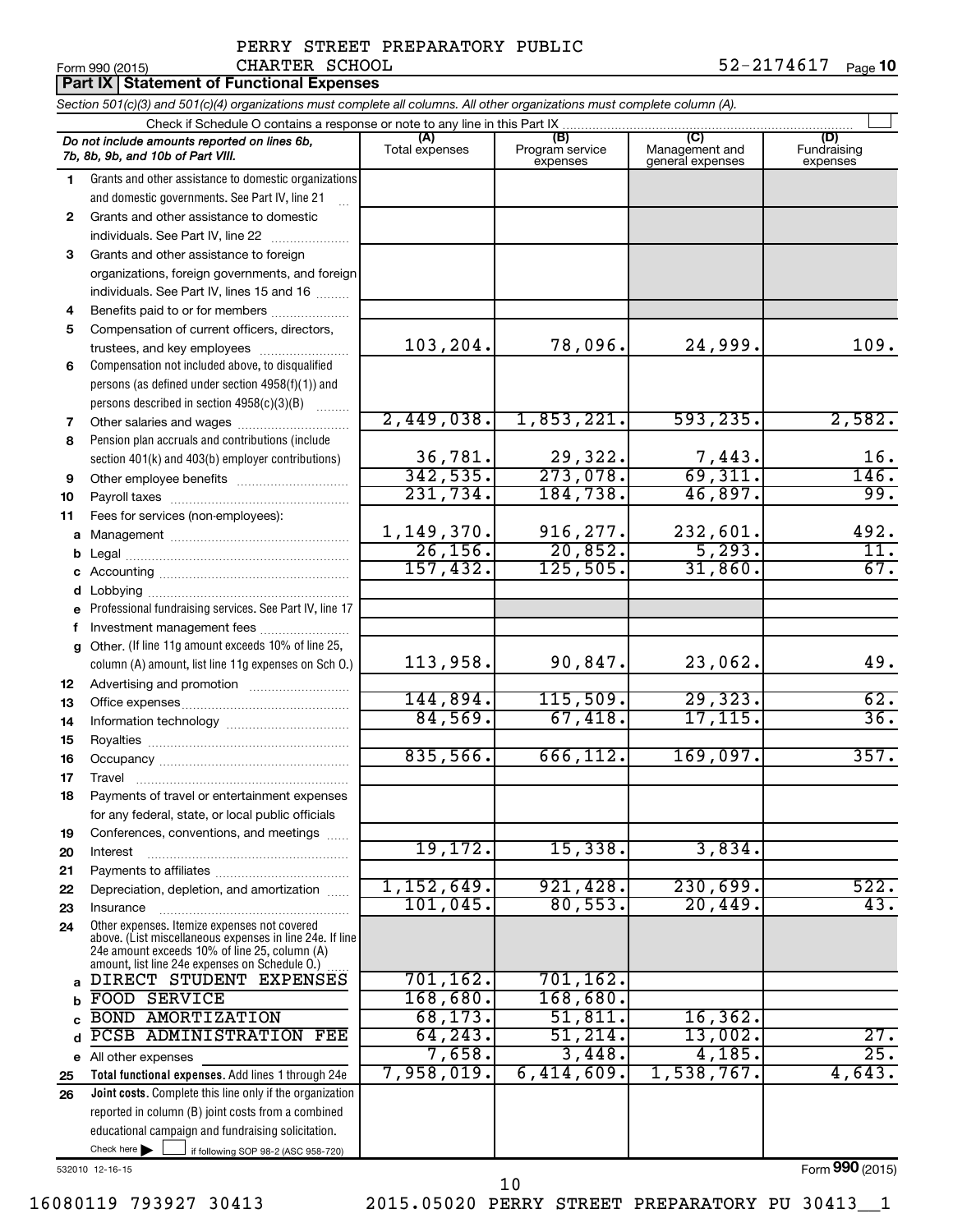**Part X** | Balance Sheet

#### PERRY STREET PREPARATORY PUBLIC CHARTER SCHOOL

Form 990 (2015) CHARTER SCHOOL 5 2-2174617 <sub>Page</sub> 11

 $\perp$ Check if Schedule O contains a response or note to any line in this Part X **(A) (B)** Beginning of year  $\begin{vmatrix} 1 & 1 \end{vmatrix}$  End of year **1 1** Cash - non-interest-bearing ~~~~~~~~~~~~~~~~~~~~~~~~~  $6,853,771. | 2 | 7,017,920.$ **2 2** Savings and temporary cash investments ~~~~~~~~~~~~~~~~~~  $\overline{545,850.}$  3 381,010. **3 3** Pledges and grants receivable, net ~~~~~~~~~~~~~~~~~~~~~ **4 4** Accounts receivable, net ~~~~~~~~~~~~~~~~~~~~~~~~~~ **5** Loans and other receivables from current and former officers, directors, trustees, key employees, and highest compensated employees. Complete **5** Part II of Schedule L ~~~~~~~~~~~~~~~~~~~~~~~~~~~~ **6** Loans and other receivables from other disqualified persons (as defined under section 4958(f)(1)), persons described in section 4958(c)(3)(B), and contributing employers and sponsoring organizations of section 501(c)(9) voluntary employees' beneficiary organizations (see instr). Complete Part II of Sch L ...... **6 Assets 7 7** Notes and loans receivable, net ~~~~~~~~~~~~~~~~~~~~~~~ **8 8** Inventories for sale or use ~~~~~~~~~~~~~~~~~~~~~~~~~~  $131,097.$  9  $152,766.$ **9 9** Prepaid expenses and deferred charges ~~~~~~~~~~~~~~~~~~ **10 a** Land, buildings, and equipment: cost or other 22,135,440. basis. Complete Part VI of Schedule D  $\frac{1}{10}$  10a  $8,446,164.$  14,689,085.  $10c$  13,689,276. **10c b** Less: accumulated depreciation  $\ldots$  [10b  $1,255,933.$   $11$  793,316. **11 11** Investments - publicly traded securities ~~~~~~~~~~~~~~~~~~~ **12 12** Investments - other securities. See Part IV, line 11 ~~~~~~~~~~~~~~ **13 13** Investments - program-related. See Part IV, line 11 ~~~~~~~~~~~~~ **14 14** Intangible assets ~~~~~~~~~~~~~~~~~~~~~~~~~~~~~~ 769,688. 15 Other assets. See Part IV, line 11 ~~~~~~~~~~~~~~~~~~~~~~ **15 15**  $\overline{24}$ , 245, 424.  $\overline{16}$  22, 639, 678. **16 16 Total assets.**  Add lines 1 through 15 (must equal line 34) 748,293. 326,239. **17 17** Accounts payable and accrued expenses ~~~~~~~~~~~~~~~~~~ **18 18** Grants payable ~~~~~~~~~~~~~~~~~~~~~~~~~~~~~~~ 513,213. 44,382. **19 19** Deferred revenue ~~~~~~~~~~~~~~~~~~~~~~~~~~~~~~ 12,114,656. 12,114,656. **20 20** Tax-exempt bond liabilities ~~~~~~~~~~~~~~~~~~~~~~~~~ **21 21** Escrow or custodial account liability. Complete Part IV of Schedule D ........... **22** Loans and other payables to current and former officers, directors, trustees, **Liabilities** key employees, highest compensated employees, and disqualified persons. Complete Part II of Schedule L ~~~~~~~~~~~~~~~~~~~~~~~ **22** Secured mortgages and notes payable to unrelated third parties  $\ldots$ ................. **23 23 24** Unsecured notes and loans payable to unrelated third parties ~~~~~~~~ **24 25** Other liabilities (including federal income tax, payables to related third parties, and other liabilities not included on lines 17-24). Complete Part X of  $2,201,487.$   $2,439,593.$ Schedule D ~~~~~~~~~~~~~~~~~~~~~~~~~~~~~~~~ **25** 15,577,649. 14,924,870. **26 26 Total liabilities.**  Add lines 17 through 25 Organizations that follow SFAS 117 (ASC 958), check here  $\blacktriangleright$   $\boxed{X}$  and **complete lines 27 through 29, and lines 33 and 34. Vet Assets or Fund Balances Net Assets or Fund Balances** 8,335,524. 27 7,410,407. **27 27** Unrestricted net assets ~~~~~~~~~~~~~~~~~~~~~~~~~~~ 332,251. 304,401. **28 28** Temporarily restricted net assets ~~~~~~~~~~~~~~~~~~~~~~ **29 29** Permanently restricted net assets ~~~~~~~~~~~~~~~~~~~~~ **Organizations that do not follow SFAS 117 (ASC 958), check here** | † **and complete lines 30 through 34. 30 30** Capital stock or trust principal, or current funds ~~~~~~~~~~~~~~~ **31 31** Paid-in or capital surplus, or land, building, or equipment fund ....................... **32 32** Retained earnings, endowment, accumulated income, or other funds ............  $8,667,775.$  33 7,714,808. **33** Total net assets or fund balances ~~~~~~~~~~~~~~~~~~~~~~ **33** 24,245,424. 22,639,678. **34 34** Total liabilities and net assets/fund balances

Form (2015) **990**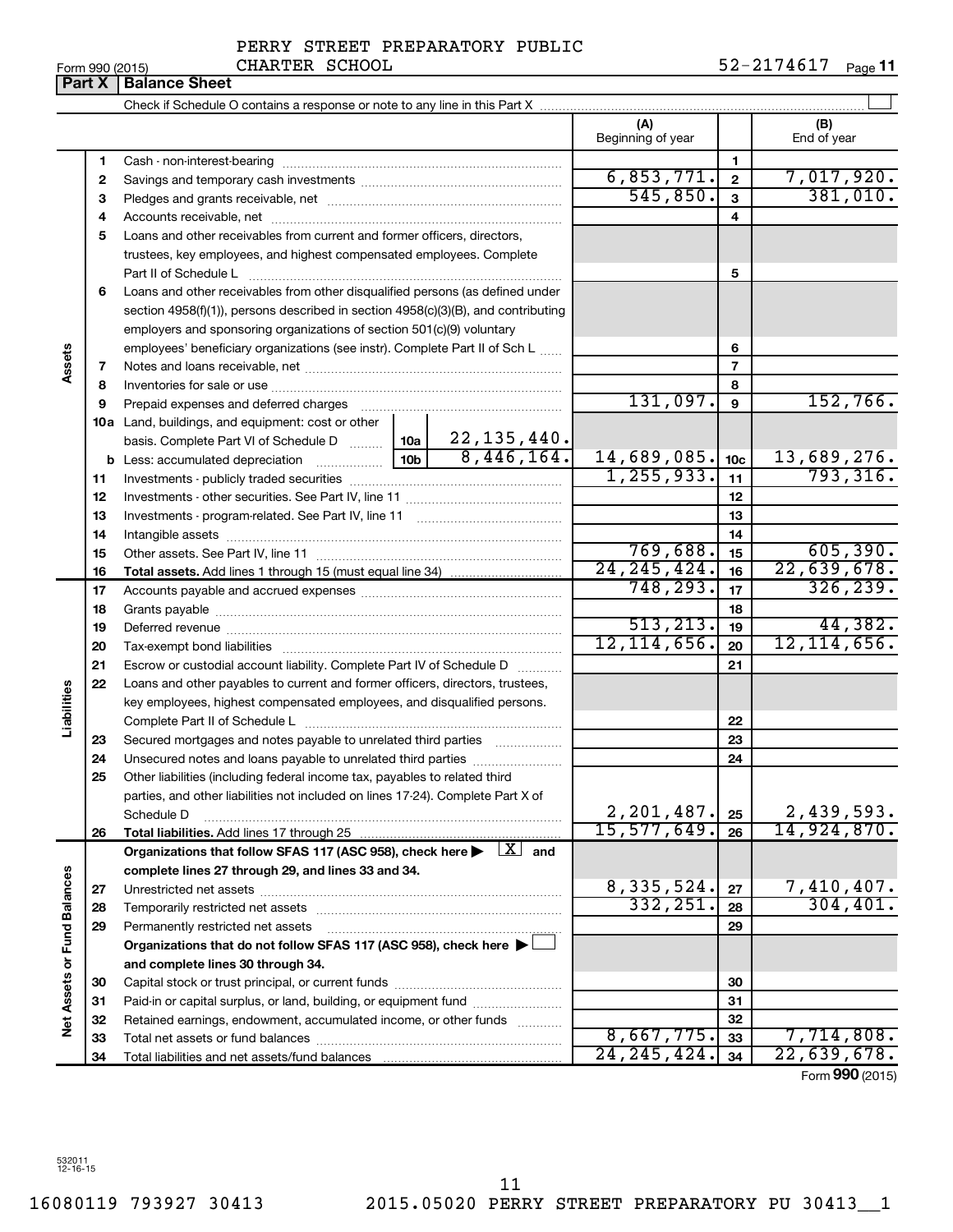|                |  | PERRY STREET PREPARATORY PUBLIC |  |
|----------------|--|---------------------------------|--|
| CHARTER SCHOOL |  |                                 |  |

|    | Form 990 (2015)<br>CHARTER SCHOOL                                                                                               | 52-2174617              |                |     | Page 12                   |
|----|---------------------------------------------------------------------------------------------------------------------------------|-------------------------|----------------|-----|---------------------------|
|    | <b>Part XI Reconciliation of Net Assets</b>                                                                                     |                         |                |     |                           |
|    | Check if Schedule O contains a response or note to any line in this Part XI                                                     |                         |                |     |                           |
|    |                                                                                                                                 |                         |                |     |                           |
| 1  |                                                                                                                                 | $\mathbf{1}$            | 6,992,827.     |     |                           |
| 2  |                                                                                                                                 | $\mathbf{2}$            | 7,958,019.     |     |                           |
| з  | Revenue less expenses. Subtract line 2 from line 1                                                                              | $\mathbf{3}$            | $-965, 192.$   |     |                           |
| 4  |                                                                                                                                 | $\overline{\mathbf{4}}$ | 8,667,775.     |     |                           |
| 5  | Net unrealized gains (losses) on investments [111] www.marting.com/marting.com/marting.com/marting.com/marting.                 | 5                       |                |     | 12, 225.                  |
| 6  | Donated services and use of facilities                                                                                          | 6                       |                |     |                           |
| 7  | Investment expenses                                                                                                             | $\overline{7}$          |                |     |                           |
| 8  | Prior period adjustments                                                                                                        | 8                       |                |     |                           |
| 9  |                                                                                                                                 | $\mathbf{Q}$            |                |     | $\overline{\mathbf{0}}$ . |
| 10 | Net assets or fund balances at end of year. Combine lines 3 through 9 (must equal Part X, line 33,                              |                         |                |     |                           |
|    | column (B))                                                                                                                     | 10                      | 7,714,808.     |     |                           |
|    | Part XII Financial Statements and Reporting                                                                                     |                         |                |     |                           |
|    |                                                                                                                                 |                         |                |     | $\overline{\mathbf{x}}$   |
|    |                                                                                                                                 |                         |                | Yes | <b>No</b>                 |
| 1  | $\lfloor x \rfloor$ Accrual<br>Accounting method used to prepare the Form 990: $\Box$ Cash<br>Other                             |                         |                |     |                           |
|    | If the organization changed its method of accounting from a prior year or checked "Other," explain in Schedule O.               |                         |                |     |                           |
|    | 2a Were the organization's financial statements compiled or reviewed by an independent accountant?                              |                         | 2a             |     | х                         |
|    | If "Yes," check a box below to indicate whether the financial statements for the year were compiled or reviewed on a            |                         |                |     |                           |
|    | separate basis, consolidated basis, or both:                                                                                    |                         |                |     |                           |
|    | Both consolidated and separate basis<br>Separate basis<br>Consolidated basis                                                    |                         |                |     |                           |
|    | <b>b</b> Were the organization's financial statements audited by an independent accountant?                                     |                         | 2 <sub>b</sub> | х   |                           |
|    | If "Yes," check a box below to indicate whether the financial statements for the year were audited on a separate basis,         |                         |                |     |                           |
|    | consolidated basis, or both:                                                                                                    |                         |                |     |                           |
|    | $ \mathbf{X} $ Separate basis<br>Consolidated basis<br>Both consolidated and separate basis                                     |                         |                |     |                           |
|    | c If "Yes" to line 2a or 2b, does the organization have a committee that assumes responsibility for oversight of the audit,     |                         |                |     |                           |
|    | review, or compilation of its financial statements and selection of an independent accountant?                                  |                         | 2 <sub>c</sub> | x   |                           |
|    | If the organization changed either its oversight process or selection process during the tax year, explain in Schedule O.       |                         |                |     |                           |
|    | 3a As a result of a federal award, was the organization required to undergo an audit or audits as set forth in the Single Audit |                         |                |     |                           |
|    |                                                                                                                                 |                         | За             | х   |                           |
|    | b If "Yes," did the organization undergo the required audit or audits? If the organization did not undergo the required audit   |                         |                |     |                           |
|    |                                                                                                                                 |                         | 3 <sub>b</sub> | X   |                           |

Form (2015) **990**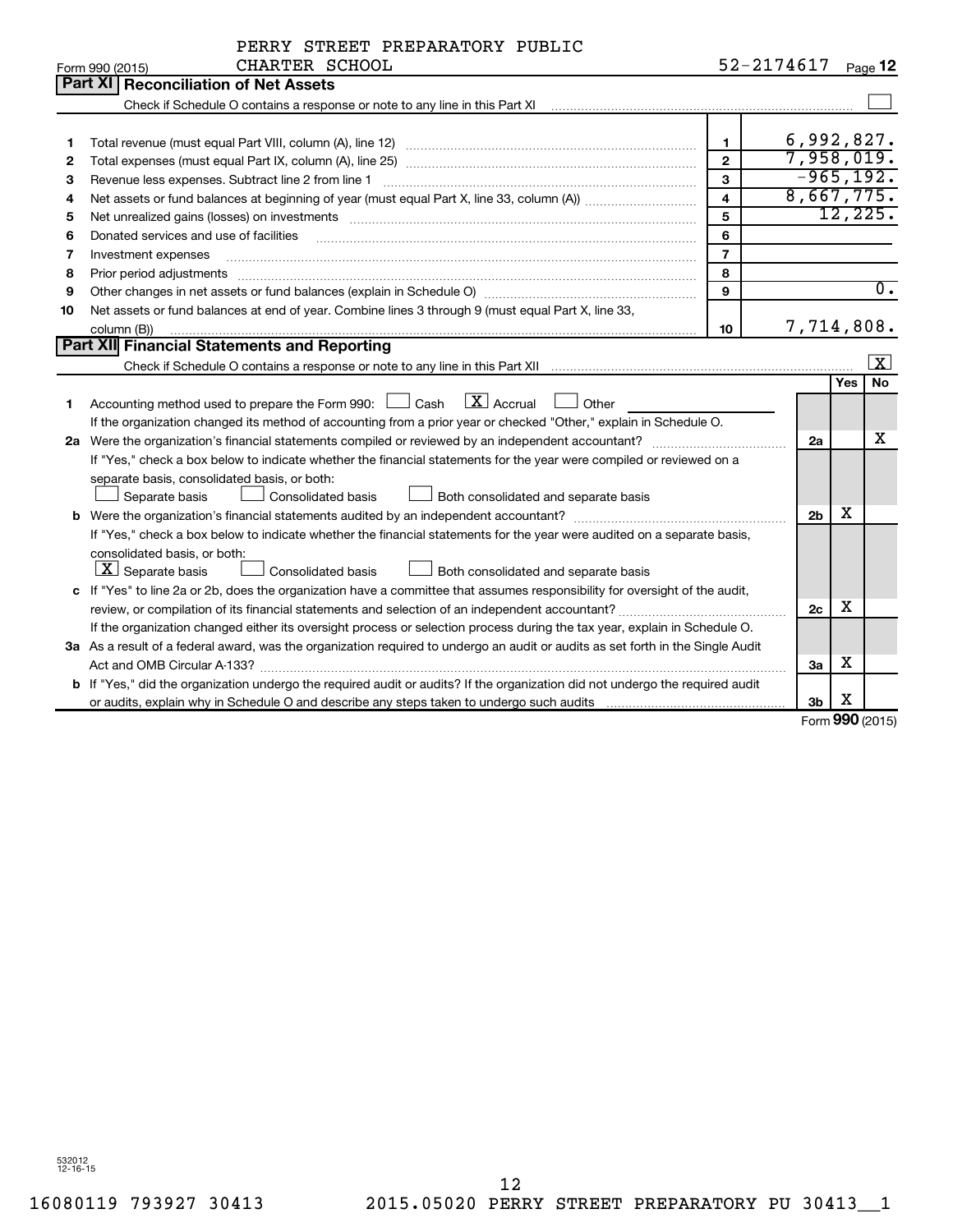| <b>SCHEDULE A</b>                                                                                       |                                                                                                                                                                                               |                                                                        |                                                                                                                                                                                                                                                                                            |                                       |    |                        |  | OMB No. 1545-0047                                   |  |  |
|---------------------------------------------------------------------------------------------------------|-----------------------------------------------------------------------------------------------------------------------------------------------------------------------------------------------|------------------------------------------------------------------------|--------------------------------------------------------------------------------------------------------------------------------------------------------------------------------------------------------------------------------------------------------------------------------------------|---------------------------------------|----|------------------------|--|-----------------------------------------------------|--|--|
| (Form 990 or 990-EZ)                                                                                    |                                                                                                                                                                                               |                                                                        | <b>Public Charity Status and Public Support</b>                                                                                                                                                                                                                                            |                                       |    |                        |  |                                                     |  |  |
|                                                                                                         |                                                                                                                                                                                               |                                                                        | Complete if the organization is a section 501(c)(3) organization or a section<br>4947(a)(1) nonexempt charitable trust.                                                                                                                                                                    |                                       |    |                        |  |                                                     |  |  |
| Department of the Treasury<br>Internal Revenue Service                                                  |                                                                                                                                                                                               |                                                                        | Attach to Form 990 or Form 990-EZ.                                                                                                                                                                                                                                                         |                                       |    |                        |  | <b>Open to Public</b>                               |  |  |
|                                                                                                         |                                                                                                                                                                                               |                                                                        | Information about Schedule A (Form 990 or 990-EZ) and its instructions is at WWW.irs.gov/form990.                                                                                                                                                                                          |                                       |    |                        |  | Inspection                                          |  |  |
| Name of the organization                                                                                |                                                                                                                                                                                               | CHARTER SCHOOL                                                         | PERRY STREET PREPARATORY PUBLIC                                                                                                                                                                                                                                                            |                                       |    |                        |  | <b>Employer identification number</b><br>52-2174617 |  |  |
| Part I                                                                                                  |                                                                                                                                                                                               |                                                                        | Reason for Public Charity Status (All organizations must complete this part.) See instructions.                                                                                                                                                                                            |                                       |    |                        |  |                                                     |  |  |
|                                                                                                         |                                                                                                                                                                                               |                                                                        | The organization is not a private foundation because it is: (For lines 1 through 11, check only one box.)                                                                                                                                                                                  |                                       |    |                        |  |                                                     |  |  |
| 1                                                                                                       |                                                                                                                                                                                               |                                                                        | A church, convention of churches, or association of churches described in section 170(b)(1)(A)(i).                                                                                                                                                                                         |                                       |    |                        |  |                                                     |  |  |
| $\mathbf{X}$<br>2                                                                                       |                                                                                                                                                                                               |                                                                        | A school described in section 170(b)(1)(A)(ii). (Attach Schedule E (Form 990 or 990-EZ).)                                                                                                                                                                                                  |                                       |    |                        |  |                                                     |  |  |
| 3                                                                                                       |                                                                                                                                                                                               |                                                                        | A hospital or a cooperative hospital service organization described in section 170(b)(1)(A)(iii).                                                                                                                                                                                          |                                       |    |                        |  |                                                     |  |  |
| 4                                                                                                       |                                                                                                                                                                                               |                                                                        | A medical research organization operated in conjunction with a hospital described in section 170(b)(1)(A)(iii). Enter the hospital's name,                                                                                                                                                 |                                       |    |                        |  |                                                     |  |  |
| city, and state:                                                                                        |                                                                                                                                                                                               |                                                                        |                                                                                                                                                                                                                                                                                            |                                       |    |                        |  |                                                     |  |  |
| 5                                                                                                       |                                                                                                                                                                                               |                                                                        | An organization operated for the benefit of a college or university owned or operated by a governmental unit described in                                                                                                                                                                  |                                       |    |                        |  |                                                     |  |  |
|                                                                                                         |                                                                                                                                                                                               | section 170(b)(1)(A)(iv). (Complete Part II.)                          |                                                                                                                                                                                                                                                                                            |                                       |    |                        |  |                                                     |  |  |
| 6                                                                                                       |                                                                                                                                                                                               |                                                                        | A federal, state, or local government or governmental unit described in section 170(b)(1)(A)(v).                                                                                                                                                                                           |                                       |    |                        |  |                                                     |  |  |
| 7                                                                                                       |                                                                                                                                                                                               |                                                                        | An organization that normally receives a substantial part of its support from a governmental unit or from the general public described in                                                                                                                                                  |                                       |    |                        |  |                                                     |  |  |
|                                                                                                         |                                                                                                                                                                                               | section 170(b)(1)(A)(vi). (Complete Part II.)                          |                                                                                                                                                                                                                                                                                            |                                       |    |                        |  |                                                     |  |  |
| 8<br>9                                                                                                  |                                                                                                                                                                                               |                                                                        | A community trust described in section 170(b)(1)(A)(vi). (Complete Part II.)                                                                                                                                                                                                               |                                       |    |                        |  |                                                     |  |  |
|                                                                                                         |                                                                                                                                                                                               |                                                                        | An organization that normally receives: (1) more than 33 1/3% of its support from contributions, membership fees, and gross receipts from<br>activities related to its exempt functions - subject to certain exceptions, and (2) no more than 33 1/3% of its support from gross investment |                                       |    |                        |  |                                                     |  |  |
|                                                                                                         |                                                                                                                                                                                               |                                                                        | income and unrelated business taxable income (less section 511 tax) from businesses acquired by the organization after June 30, 1975.                                                                                                                                                      |                                       |    |                        |  |                                                     |  |  |
|                                                                                                         |                                                                                                                                                                                               | See section 509(a)(2). (Complete Part III.)                            |                                                                                                                                                                                                                                                                                            |                                       |    |                        |  |                                                     |  |  |
| 10                                                                                                      |                                                                                                                                                                                               |                                                                        | An organization organized and operated exclusively to test for public safety. See section 509(a)(4).                                                                                                                                                                                       |                                       |    |                        |  |                                                     |  |  |
| 11                                                                                                      |                                                                                                                                                                                               |                                                                        | An organization organized and operated exclusively for the benefit of, to perform the functions of, or to carry out the purposes of one or                                                                                                                                                 |                                       |    |                        |  |                                                     |  |  |
|                                                                                                         |                                                                                                                                                                                               |                                                                        | more publicly supported organizations described in section 509(a)(1) or section 509(a)(2). See section 509(a)(3). Check the box in                                                                                                                                                         |                                       |    |                        |  |                                                     |  |  |
|                                                                                                         |                                                                                                                                                                                               |                                                                        | lines 11a through 11d that describes the type of supporting organization and complete lines 11e, 11f, and 11g.                                                                                                                                                                             |                                       |    |                        |  |                                                     |  |  |
| а                                                                                                       |                                                                                                                                                                                               |                                                                        | Type I. A supporting organization operated, supervised, or controlled by its supported organization(s), typically by giving                                                                                                                                                                |                                       |    |                        |  |                                                     |  |  |
|                                                                                                         | the supported organization(s) the power to regularly appoint or elect a majority of the directors or trustees of the supporting<br>organization. You must complete Part IV, Sections A and B. |                                                                        |                                                                                                                                                                                                                                                                                            |                                       |    |                        |  |                                                     |  |  |
| b                                                                                                       |                                                                                                                                                                                               |                                                                        | Type II. A supporting organization supervised or controlled in connection with its supported organization(s), by having                                                                                                                                                                    |                                       |    |                        |  |                                                     |  |  |
|                                                                                                         |                                                                                                                                                                                               |                                                                        | control or management of the supporting organization vested in the same persons that control or manage the supported                                                                                                                                                                       |                                       |    |                        |  |                                                     |  |  |
|                                                                                                         |                                                                                                                                                                                               | organization(s). You must complete Part IV, Sections A and C.          |                                                                                                                                                                                                                                                                                            |                                       |    |                        |  |                                                     |  |  |
| c                                                                                                       |                                                                                                                                                                                               |                                                                        | Type III functionally integrated. A supporting organization operated in connection with, and functionally integrated with,                                                                                                                                                                 |                                       |    |                        |  |                                                     |  |  |
|                                                                                                         |                                                                                                                                                                                               |                                                                        | its supported organization(s) (see instructions). You must complete Part IV, Sections A, D, and E.                                                                                                                                                                                         |                                       |    |                        |  |                                                     |  |  |
| d                                                                                                       |                                                                                                                                                                                               |                                                                        | Type III non-functionally integrated. A supporting organization operated in connection with its supported organization(s)                                                                                                                                                                  |                                       |    |                        |  |                                                     |  |  |
|                                                                                                         |                                                                                                                                                                                               |                                                                        | that is not functionally integrated. The organization generally must satisfy a distribution requirement and an attentiveness                                                                                                                                                               |                                       |    |                        |  |                                                     |  |  |
|                                                                                                         |                                                                                                                                                                                               |                                                                        | requirement (see instructions). You must complete Part IV, Sections A and D, and Part V.                                                                                                                                                                                                   |                                       |    |                        |  |                                                     |  |  |
| е                                                                                                       |                                                                                                                                                                                               |                                                                        | Check this box if the organization received a written determination from the IRS that it is a Type I, Type II, Type III                                                                                                                                                                    |                                       |    |                        |  |                                                     |  |  |
|                                                                                                         |                                                                                                                                                                                               |                                                                        | functionally integrated, or Type III non-functionally integrated supporting organization.                                                                                                                                                                                                  |                                       |    |                        |  |                                                     |  |  |
| g                                                                                                       |                                                                                                                                                                                               | Provide the following information about the supported organization(s). |                                                                                                                                                                                                                                                                                            |                                       |    |                        |  |                                                     |  |  |
| (i) Name of supported                                                                                   |                                                                                                                                                                                               | (ii) EIN                                                               | (iii) Type of organization                                                                                                                                                                                                                                                                 | (iv) Is the organization              |    | (v) Amount of monetary |  | (vi) Amount of                                      |  |  |
| organization                                                                                            |                                                                                                                                                                                               |                                                                        | (described on lines 1-9<br>above (see instructions))                                                                                                                                                                                                                                       | listed in your<br>governing document? |    | support (see           |  | other support (see                                  |  |  |
|                                                                                                         |                                                                                                                                                                                               |                                                                        |                                                                                                                                                                                                                                                                                            | Yes                                   | No | instructions)          |  | instructions)                                       |  |  |
|                                                                                                         |                                                                                                                                                                                               |                                                                        |                                                                                                                                                                                                                                                                                            |                                       |    |                        |  |                                                     |  |  |
|                                                                                                         |                                                                                                                                                                                               |                                                                        |                                                                                                                                                                                                                                                                                            |                                       |    |                        |  |                                                     |  |  |
|                                                                                                         |                                                                                                                                                                                               |                                                                        |                                                                                                                                                                                                                                                                                            |                                       |    |                        |  |                                                     |  |  |
|                                                                                                         |                                                                                                                                                                                               |                                                                        |                                                                                                                                                                                                                                                                                            |                                       |    |                        |  |                                                     |  |  |
|                                                                                                         |                                                                                                                                                                                               |                                                                        |                                                                                                                                                                                                                                                                                            |                                       |    |                        |  |                                                     |  |  |
|                                                                                                         |                                                                                                                                                                                               |                                                                        |                                                                                                                                                                                                                                                                                            |                                       |    |                        |  |                                                     |  |  |
|                                                                                                         |                                                                                                                                                                                               |                                                                        |                                                                                                                                                                                                                                                                                            |                                       |    |                        |  |                                                     |  |  |
|                                                                                                         |                                                                                                                                                                                               |                                                                        |                                                                                                                                                                                                                                                                                            |                                       |    |                        |  |                                                     |  |  |
|                                                                                                         |                                                                                                                                                                                               |                                                                        |                                                                                                                                                                                                                                                                                            |                                       |    |                        |  |                                                     |  |  |
|                                                                                                         |                                                                                                                                                                                               |                                                                        |                                                                                                                                                                                                                                                                                            |                                       |    |                        |  |                                                     |  |  |
| Total                                                                                                   |                                                                                                                                                                                               |                                                                        |                                                                                                                                                                                                                                                                                            |                                       |    |                        |  |                                                     |  |  |
| LHA For Paperwork Reduction Act Notice, see the Instructions for<br>Form 990 or 990-EZ. 532021 09-23-15 |                                                                                                                                                                                               |                                                                        |                                                                                                                                                                                                                                                                                            |                                       |    |                        |  | Schedule A (Form 990 or 990-EZ) 2015                |  |  |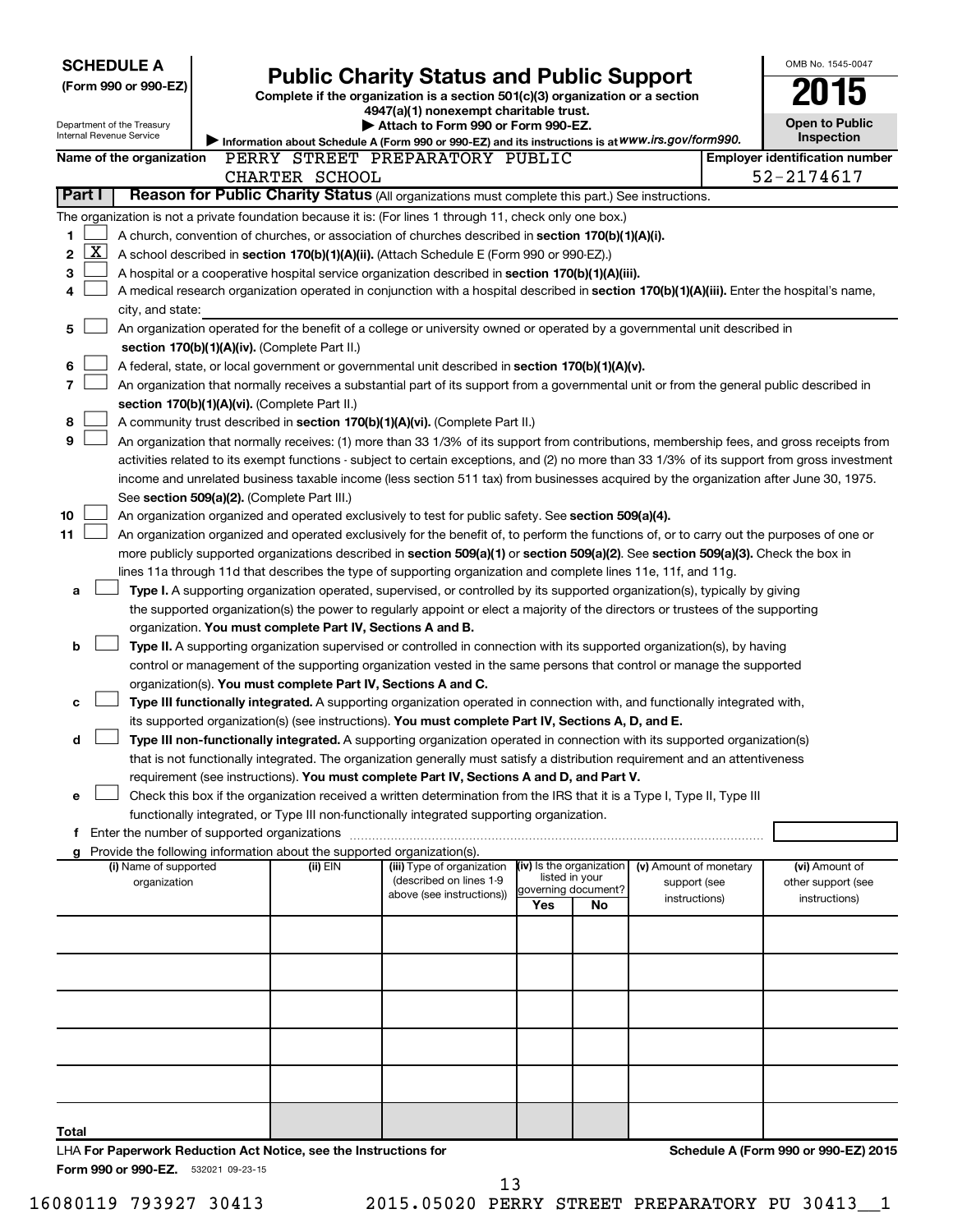Schedule A (Form 990 or 990-EZ) 2015 CHARTER SCHOOL  $52-2174617$  Page

52-2174617 Page 2

(Complete only if you checked the box on line 5, 7, or 8 of Part I or if the organization failed to qualify under Part III. If the organization fails to qualify under the tests listed below, please complete Part III.) **Part II Support Schedule for Organizations Described in Sections 170(b)(1)(A)(iv) and 170(b)(1)(A)(vi)**

|    | <b>Section A. Public Support</b>                                                                                                           |          |          |            |            |                                      |           |
|----|--------------------------------------------------------------------------------------------------------------------------------------------|----------|----------|------------|------------|--------------------------------------|-----------|
|    | Calendar year (or fiscal year beginning in) $\blacktriangleright$                                                                          | (a) 2011 | (b) 2012 | $(c)$ 2013 | $(d)$ 2014 | (e) 2015                             | (f) Total |
|    | 1 Gifts, grants, contributions, and                                                                                                        |          |          |            |            |                                      |           |
|    | membership fees received. (Do not                                                                                                          |          |          |            |            |                                      |           |
|    | include any "unusual grants.")                                                                                                             |          |          |            |            |                                      |           |
|    | 2 Tax revenues levied for the organ-                                                                                                       |          |          |            |            |                                      |           |
|    | ization's benefit and either paid to                                                                                                       |          |          |            |            |                                      |           |
|    | or expended on its behalf                                                                                                                  |          |          |            |            |                                      |           |
|    | 3 The value of services or facilities                                                                                                      |          |          |            |            |                                      |           |
|    | furnished by a governmental unit to                                                                                                        |          |          |            |            |                                      |           |
|    | the organization without charge                                                                                                            |          |          |            |            |                                      |           |
|    | 4 Total. Add lines 1 through 3                                                                                                             |          |          |            |            |                                      |           |
| 5  | The portion of total contributions                                                                                                         |          |          |            |            |                                      |           |
|    | by each person (other than a                                                                                                               |          |          |            |            |                                      |           |
|    | governmental unit or publicly                                                                                                              |          |          |            |            |                                      |           |
|    | supported organization) included                                                                                                           |          |          |            |            |                                      |           |
|    | on line 1 that exceeds 2% of the                                                                                                           |          |          |            |            |                                      |           |
|    | amount shown on line 11,                                                                                                                   |          |          |            |            |                                      |           |
|    | column (f)                                                                                                                                 |          |          |            |            |                                      |           |
|    | 6 Public support. Subtract line 5 from line 4.                                                                                             |          |          |            |            |                                      |           |
|    | <b>Section B. Total Support</b>                                                                                                            |          |          |            |            |                                      |           |
|    | Calendar year (or fiscal year beginning in)                                                                                                | (a) 2011 | (b) 2012 | $(c)$ 2013 | $(d)$ 2014 | (e) 2015                             | (f) Total |
|    | 7 Amounts from line 4                                                                                                                      |          |          |            |            |                                      |           |
| 8  | Gross income from interest,                                                                                                                |          |          |            |            |                                      |           |
|    | dividends, payments received on                                                                                                            |          |          |            |            |                                      |           |
|    | securities loans, rents, royalties                                                                                                         |          |          |            |            |                                      |           |
|    | and income from similar sources                                                                                                            |          |          |            |            |                                      |           |
| 9  | Net income from unrelated business                                                                                                         |          |          |            |            |                                      |           |
|    | activities, whether or not the                                                                                                             |          |          |            |            |                                      |           |
|    | business is regularly carried on                                                                                                           |          |          |            |            |                                      |           |
|    | <b>10</b> Other income. Do not include gain                                                                                                |          |          |            |            |                                      |           |
|    | or loss from the sale of capital                                                                                                           |          |          |            |            |                                      |           |
|    | assets (Explain in Part VI.)                                                                                                               |          |          |            |            |                                      |           |
|    | 11 Total support. Add lines 7 through 10                                                                                                   |          |          |            |            |                                      |           |
|    | <b>12</b> Gross receipts from related activities, etc. (see instructions)                                                                  |          |          |            |            | 12                                   |           |
|    | 13 First five years. If the Form 990 is for the organization's first, second, third, fourth, or fifth tax year as a section 501(c)(3)      |          |          |            |            |                                      |           |
|    | organization, check this box and stop here                                                                                                 |          |          |            |            |                                      |           |
|    | <b>Section C. Computation of Public Support Percentage</b>                                                                                 |          |          |            |            |                                      |           |
|    |                                                                                                                                            |          |          |            |            | 14                                   | %         |
|    |                                                                                                                                            |          |          |            |            | 15                                   | %         |
|    | 16a 33 1/3% support test - 2015. If the organization did not check the box on line 13, and line 14 is 33 1/3% or more, check this box and  |          |          |            |            |                                      |           |
|    | stop here. The organization qualifies as a publicly supported organization                                                                 |          |          |            |            |                                      |           |
|    | b 33 1/3% support test - 2014. If the organization did not check a box on line 13 or 16a, and line 15 is 33 1/3% or more, check this box   |          |          |            |            |                                      |           |
|    |                                                                                                                                            |          |          |            |            |                                      |           |
|    | 17a 10% -facts-and-circumstances test - 2015. If the organization did not check a box on line 13, 16a, or 16b, and line 14 is 10% or more, |          |          |            |            |                                      |           |
|    | and if the organization meets the "facts-and-circumstances" test, check this box and stop here. Explain in Part VI how the organization    |          |          |            |            |                                      |           |
|    |                                                                                                                                            |          |          |            |            |                                      |           |
|    | b 10% -facts-and-circumstances test - 2014. If the organization did not check a box on line 13, 16a, 16b, or 17a, and line 15 is 10% or    |          |          |            |            |                                      |           |
|    | more, and if the organization meets the "facts-and-circumstances" test, check this box and stop here. Explain in Part VI how the           |          |          |            |            |                                      |           |
|    | organization meets the "facts-and-circumstances" test. The organization qualifies as a publicly supported organization                     |          |          |            |            |                                      |           |
| 18 | Private foundation. If the organization did not check a box on line 13, 16a, 16b, 17a, or 17b, check this box and see instructions         |          |          |            |            |                                      |           |
|    |                                                                                                                                            |          |          |            |            | Schedule A (Form 990 or 990-EZ) 2015 |           |

532022 09-23-15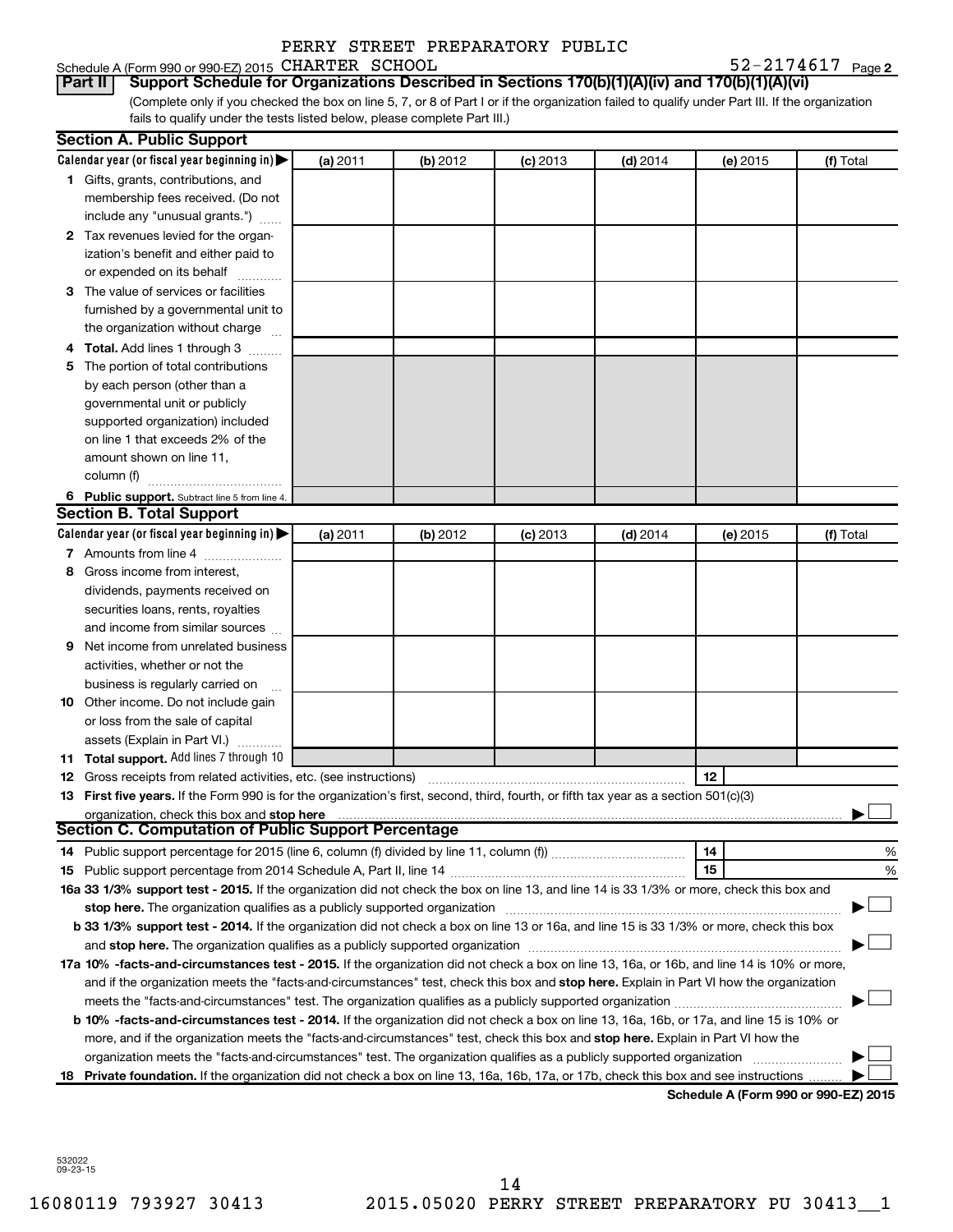# **Part III Support Schedule for Organizations Described in Section 509(a)(2)**

(Complete only if you checked the box on line 9 of Part I or if the organization failed to qualify under Part II. If the organization fails to qualify under the tests listed below, please complete Part II.)

|    | Calendar year (or fiscal year beginning in)                                                                                                                                              | (a) 2011 | (b) 2012 | $(c)$ 2013                                     | $(d)$ 2014 |    | (e) 2015 | (f) Total                            |
|----|------------------------------------------------------------------------------------------------------------------------------------------------------------------------------------------|----------|----------|------------------------------------------------|------------|----|----------|--------------------------------------|
|    | 1 Gifts, grants, contributions, and                                                                                                                                                      |          |          |                                                |            |    |          |                                      |
|    | membership fees received. (Do not                                                                                                                                                        |          |          |                                                |            |    |          |                                      |
|    | include any "unusual grants.")                                                                                                                                                           |          |          |                                                |            |    |          |                                      |
|    | 2 Gross receipts from admissions,<br>merchandise sold or services per-<br>formed, or facilities furnished in<br>any activity that is related to the<br>organization's tax-exempt purpose |          |          |                                                |            |    |          |                                      |
| 3  | Gross receipts from activities that                                                                                                                                                      |          |          |                                                |            |    |          |                                      |
|    | are not an unrelated trade or bus-                                                                                                                                                       |          |          |                                                |            |    |          |                                      |
|    | iness under section 513                                                                                                                                                                  |          |          |                                                |            |    |          |                                      |
| 4  | Tax revenues levied for the organ-                                                                                                                                                       |          |          |                                                |            |    |          |                                      |
|    | ization's benefit and either paid to<br>or expended on its behalf<br>.                                                                                                                   |          |          |                                                |            |    |          |                                      |
| 5. | The value of services or facilities                                                                                                                                                      |          |          |                                                |            |    |          |                                      |
|    | furnished by a governmental unit to<br>the organization without charge                                                                                                                   |          |          |                                                |            |    |          |                                      |
|    |                                                                                                                                                                                          |          |          |                                                |            |    |          |                                      |
| 6  | Total. Add lines 1 through 5                                                                                                                                                             |          |          |                                                |            |    |          |                                      |
|    | 7a Amounts included on lines 1, 2, and                                                                                                                                                   |          |          |                                                |            |    |          |                                      |
|    | 3 received from disqualified persons<br><b>b</b> Amounts included on lines 2 and 3 received                                                                                              |          |          |                                                |            |    |          |                                      |
|    | from other than disqualified persons that<br>exceed the greater of \$5,000 or 1% of the<br>amount on line 13 for the year                                                                |          |          |                                                |            |    |          |                                      |
|    | c Add lines 7a and 7b                                                                                                                                                                    |          |          |                                                |            |    |          |                                      |
|    | 8 Public support. (Subtract line 7c from line 6.)                                                                                                                                        |          |          |                                                |            |    |          |                                      |
|    | <b>Section B. Total Support</b>                                                                                                                                                          |          |          |                                                |            |    |          |                                      |
|    | Calendar year (or fiscal year beginning in)                                                                                                                                              | (a) 2011 | (b) 2012 | $(c)$ 2013                                     | $(d)$ 2014 |    | (e) 2015 | (f) Total                            |
|    | 9 Amounts from line 6                                                                                                                                                                    |          |          |                                                |            |    |          |                                      |
|    | <b>10a</b> Gross income from interest,<br>dividends, payments received on<br>securities loans, rents, royalties<br>and income from similar sources                                       |          |          |                                                |            |    |          |                                      |
|    | <b>b</b> Unrelated business taxable income                                                                                                                                               |          |          |                                                |            |    |          |                                      |
|    | (less section 511 taxes) from businesses<br>acquired after June 30, 1975                                                                                                                 |          |          |                                                |            |    |          |                                      |
|    | c Add lines 10a and 10b                                                                                                                                                                  |          |          |                                                |            |    |          |                                      |
| 11 | Net income from unrelated business<br>activities not included in line 10b.<br>whether or not the business is<br>regularly carried on                                                     |          |          |                                                |            |    |          |                                      |
|    | <b>12</b> Other income. Do not include gain<br>or loss from the sale of capital<br>assets (Explain in Part VI.)                                                                          |          |          |                                                |            |    |          |                                      |
|    | <b>13</b> Total support. (Add lines 9, 10c, 11, and 12.)                                                                                                                                 |          |          |                                                |            |    |          |                                      |
|    | 14 First five years. If the Form 990 is for the organization's first, second, third, fourth, or fifth tax year as a section 501(c)(3) organization,                                      |          |          |                                                |            |    |          |                                      |
|    | check this box and stop here <b>contained and according to the contained and stop here</b> check this box and stop here                                                                  |          |          |                                                |            |    |          |                                      |
|    | Section C. Computation of Public Support Percentage                                                                                                                                      |          |          |                                                |            |    |          |                                      |
|    |                                                                                                                                                                                          |          |          |                                                |            | 15 |          | %                                    |
|    |                                                                                                                                                                                          |          |          |                                                |            | 16 |          | %                                    |
|    | Section D. Computation of Investment Income Percentage                                                                                                                                   |          |          |                                                |            |    |          |                                      |
|    |                                                                                                                                                                                          |          |          |                                                |            | 17 |          | %                                    |
|    |                                                                                                                                                                                          |          |          |                                                |            | 18 |          | %                                    |
|    | 19a 33 1/3% support tests - 2015. If the organization did not check the box on line 14, and line 15 is more than 33 1/3%, and line 17 is not                                             |          |          |                                                |            |    |          |                                      |
|    | more than 33 1/3%, check this box and stop here. The organization qualifies as a publicly supported organization <i>marroummanness</i>                                                   |          |          |                                                |            |    |          |                                      |
|    | b 33 1/3% support tests - 2014. If the organization did not check a box on line 14 or line 19a, and line 16 is more than 33 1/3%, and                                                    |          |          |                                                |            |    |          |                                      |
|    | line 18 is not more than 33 1/3%, check this box and stop here. The organization qualifies as a publicly supported organization                                                          |          |          |                                                |            |    |          |                                      |
|    |                                                                                                                                                                                          |          |          |                                                |            |    |          |                                      |
|    | 532023 09-23-15                                                                                                                                                                          |          |          | 15                                             |            |    |          | Schedule A (Form 990 or 990-EZ) 2015 |
|    | 16080119 793927 30413                                                                                                                                                                    |          |          | 2015.05020 PERRY STREET PREPARATORY PU 30413_1 |            |    |          |                                      |
|    |                                                                                                                                                                                          |          |          |                                                |            |    |          |                                      |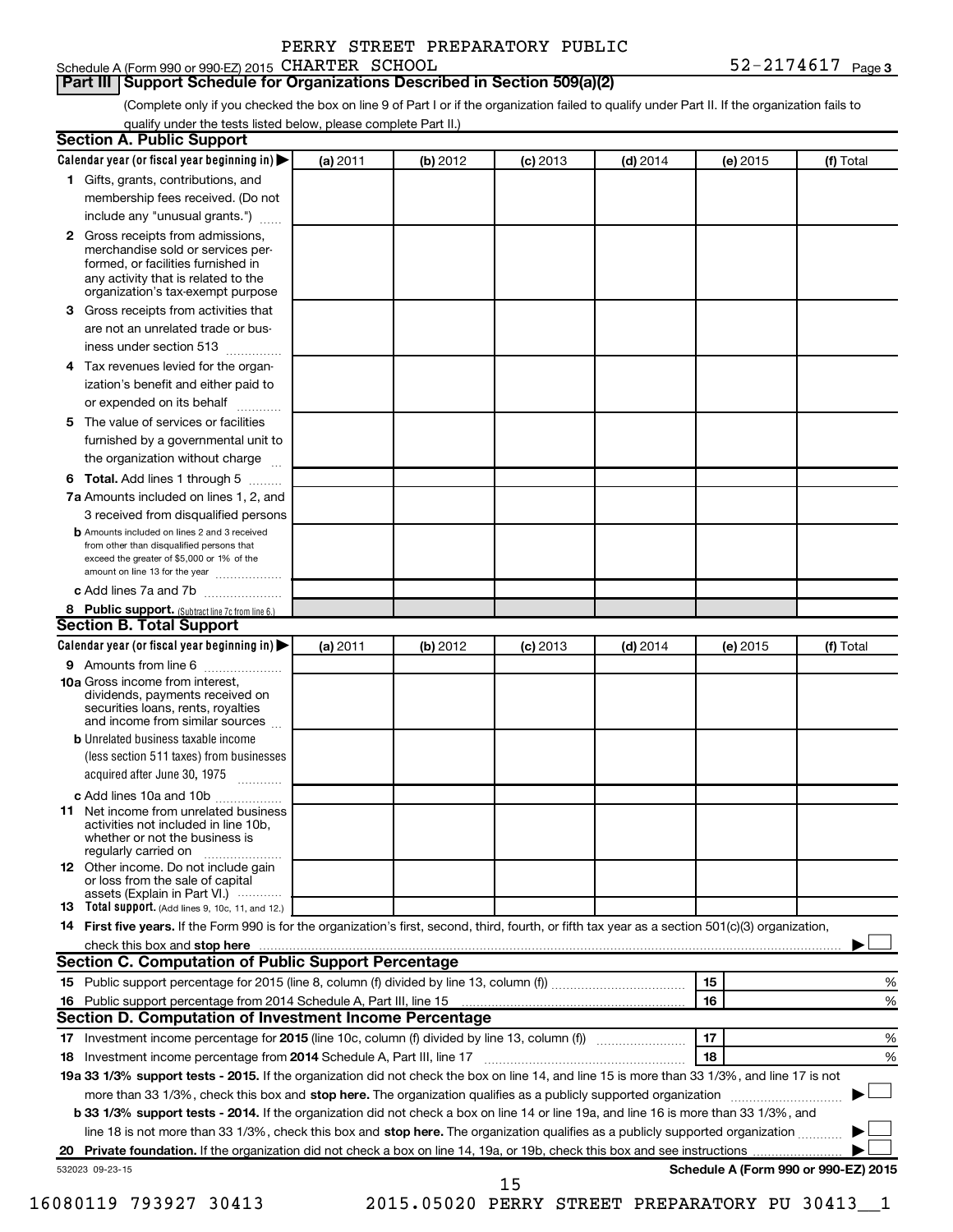### Schedule A (Form 990 or 990-EZ) 2015 CHARTER SCHOOL  $52-2174617$  Page **Part IV Supporting Organizations**

(Complete only if you checked a box in line 11 on Part I. If you checked 11a of Part I, complete Sections A and B. If you checked 11b of Part I, complete Sections A and C. If you checked 11c of Part I, complete Sections A, D, and E. If you checked 11d of Part I, complete Sections A and D, and complete Part V.)

#### **Section A. All Supporting Organizations**

- **1** Are all of the organization's supported organizations listed by name in the organization's governing documents? If "No" describe in Part VI how the supported organizations are designated. If designated by *class or purpose, describe the designation. If historic and continuing relationship, explain.*
- **2** Did the organization have any supported organization that does not have an IRS determination of status under section 509(a)(1) or (2)? If "Yes," explain in Part VI how the organization determined that the supported *organization was described in section 509(a)(1) or (2).*
- **3a** Did the organization have a supported organization described in section 501(c)(4), (5), or (6)? If "Yes," answer *(b) and (c) below.*
- **b** Did the organization confirm that each supported organization qualified under section 501(c)(4), (5), or (6) and satisfied the public support tests under section 509(a)(2)? If "Yes," describe in Part VI when and how the *organization made the determination.*
- **c** Did the organization ensure that all support to such organizations was used exclusively for section 170(c)(2)(B) purposes? If "Yes," explain in Part VI what controls the organization put in place to ensure such use.
- **4 a** *If* Was any supported organization not organized in the United States ("foreign supported organization")? *"Yes," and if you checked 11a or 11b in Part I, answer (b) and (c) below.*
- **b** Did the organization have ultimate control and discretion in deciding whether to make grants to the foreign supported organization? If "Yes," describe in Part VI how the organization had such control and discretion *despite being controlled or supervised by or in connection with its supported organizations.*
- **c** Did the organization support any foreign supported organization that does not have an IRS determination under sections 501(c)(3) and 509(a)(1) or (2)? If "Yes," explain in Part VI what controls the organization used *to ensure that all support to the foreign supported organization was used exclusively for section 170(c)(2)(B) purposes.*
- **5a** Did the organization add, substitute, or remove any supported organizations during the tax year? If "Yes," answer (b) and (c) below (if applicable). Also, provide detail in Part VI, including (i) the names and EIN *numbers of the supported organizations added, substituted, or removed; (ii) the reasons for each such action; (iii) the authority under the organization's organizing document authorizing such action; and (iv) how the action was accomplished (such as by amendment to the organizing document).*
- **b Type I or Type II only.** Was any added or substituted supported organization part of a class already designated in the organization's organizing document?
- **c Substitutions only.**  Was the substitution the result of an event beyond the organization's control?
- **6** Did the organization provide support (whether in the form of grants or the provision of services or facilities) to support or benefit one or more of the filing organization's supported organizations? If "Yes," provide detail in anyone other than (i) its supported organizations, (ii) individuals that are part of the charitable class benefited by one or more of its supported organizations, or (iii) other supporting organizations that also *Part VI.*
- **7** Did the organization provide a grant, loan, compensation, or other similar payment to a substantial contributor regard to a substantial contributor? If "Yes," complete Part I of Schedule L (Form 990 or 990-EZ). (defined in section 4958(c)(3)(C)), a family member of a substantial contributor, or a 35% controlled entity with
- **8** Did the organization make a loan to a disqualified person (as defined in section 4958) not described in line 7? *If "Yes," complete Part I of Schedule L (Form 990 or 990-EZ).*
- **9 a** Was the organization controlled directly or indirectly at any time during the tax year by one or more in section 509(a)(1) or (2))? If "Yes," provide detail in Part VI. disqualified persons as defined in section 4946 (other than foundation managers and organizations described
- **b** Did one or more disqualified persons (as defined in line 9a) hold a controlling interest in any entity in which the supporting organization had an interest? If "Yes," provide detail in Part VI.
- **c** Did a disqualified person (as defined in line 9a) have an ownership interest in, or derive any personal benefit from, assets in which the supporting organization also had an interest? If "Yes," provide detail in Part VI.
- **10 a** Was the organization subject to the excess business holdings rules of section 4943 because of section supporting organizations)? If "Yes," answer 10b below. 4943(f) (regarding certain Type II supporting organizations, and all Type III non-functionally integrated
	- **b** Did the organization have any excess business holdings in the tax year? (Use Schedule C, Form 4720, to *determine whether the organization had excess business holdings.)*

532024 09-23-15

**Yes No 1 2 3a 3b 3c 4a 4b 4c 5a 5b 5c 6 7 8 9a 9b**

**Schedule A (Form 990 or 990-EZ) 2015**

**9c**

**10a**

**10b**

16

16080119 793927 30413 2015.05020 PERRY STREET PREPARATORY PU 30413\_\_1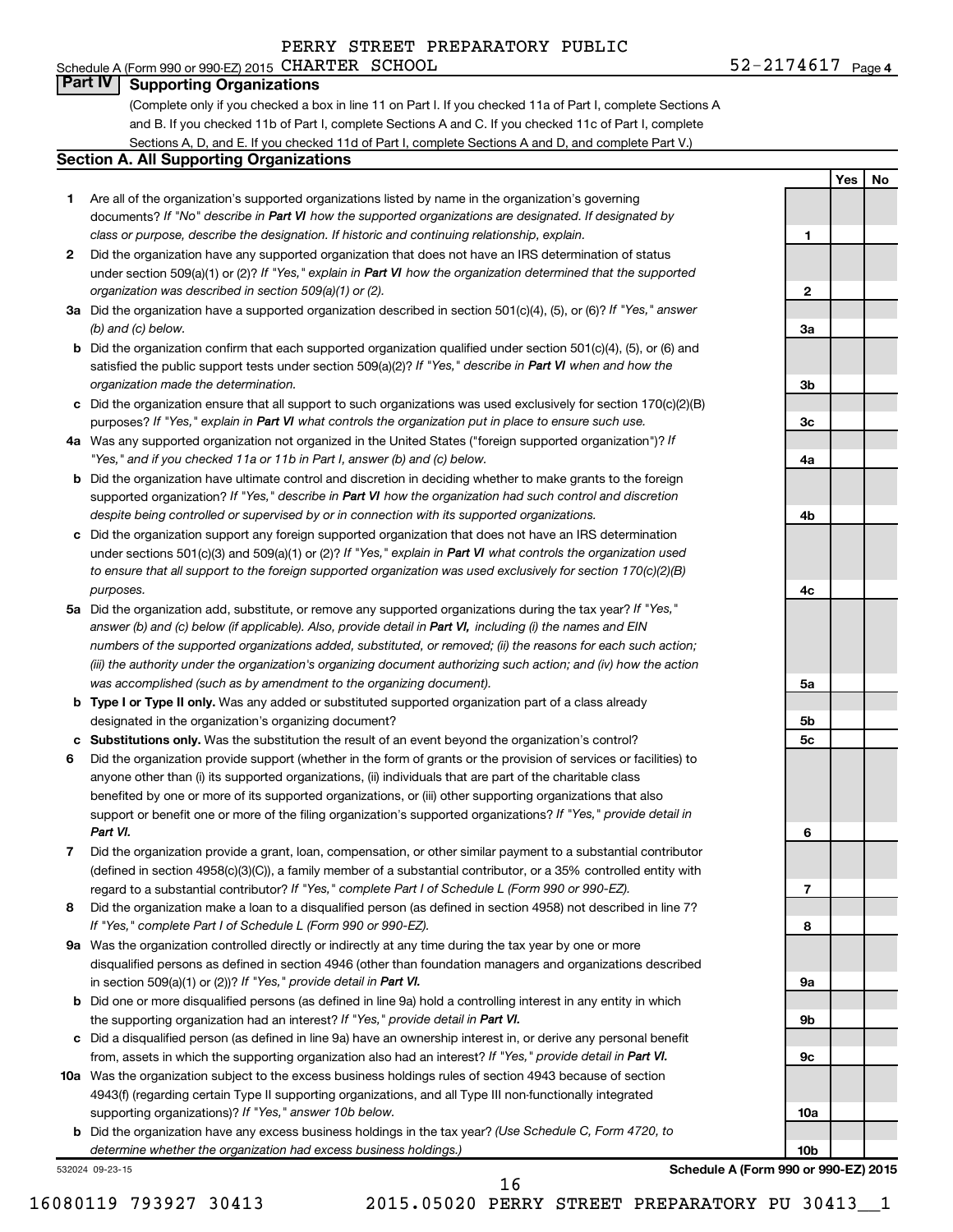|    | Schedule A (Form 990 or 990-EZ) 2015 CHARTER SCHOOL                                                                             | $52 - 2174617$ Page 5 |     |    |
|----|---------------------------------------------------------------------------------------------------------------------------------|-----------------------|-----|----|
|    | <b>Part IV</b><br><b>Supporting Organizations (continued)</b>                                                                   |                       |     |    |
|    |                                                                                                                                 |                       | Yes | No |
| 11 | Has the organization accepted a gift or contribution from any of the following persons?                                         |                       |     |    |
|    | a A person who directly or indirectly controls, either alone or together with persons described in (b) and (c)                  |                       |     |    |
|    | below, the governing body of a supported organization?                                                                          | 11a                   |     |    |
|    | <b>b</b> A family member of a person described in (a) above?                                                                    | 11 <sub>b</sub>       |     |    |
|    | c A 35% controlled entity of a person described in (a) or (b) above? If "Yes" to a, b, or c, provide detail in Part VI.         | 11c                   |     |    |
|    | <b>Section B. Type I Supporting Organizations</b>                                                                               |                       |     |    |
|    |                                                                                                                                 |                       | Yes | No |
| 1  | Did the directors, trustees, or membership of one or more supported organizations have the power to                             |                       |     |    |
|    | regularly appoint or elect at least a majority of the organization's directors or trustees at all times during the              |                       |     |    |
|    | tax year? If "No," describe in Part VI how the supported organization(s) effectively operated, supervised, or                   |                       |     |    |
|    | controlled the organization's activities. If the organization had more than one supported organization,                         |                       |     |    |
|    | describe how the powers to appoint and/or remove directors or trustees were allocated among the supported                       |                       |     |    |
|    | organizations and what conditions or restrictions, if any, applied to such powers during the tax year.                          | 1                     |     |    |
| 2  | Did the organization operate for the benefit of any supported organization other than the supported                             |                       |     |    |
|    | organization(s) that operated, supervised, or controlled the supporting organization? If "Yes," explain in                      |                       |     |    |
|    | Part VI how providing such benefit carried out the purposes of the supported organization(s) that operated,                     |                       |     |    |
|    | supervised, or controlled the supporting organization.                                                                          | $\mathbf{2}$          |     |    |
|    | <b>Section C. Type II Supporting Organizations</b>                                                                              |                       |     |    |
|    |                                                                                                                                 |                       | Yes | No |
| 1. | Were a majority of the organization's directors or trustees during the tax year also a majority of the directors                |                       |     |    |
|    | or trustees of each of the organization's supported organization(s)? If "No," describe in Part VI how control                   |                       |     |    |
|    | or management of the supporting organization was vested in the same persons that controlled or managed                          |                       |     |    |
|    | the supported organization(s).                                                                                                  | 1                     |     |    |
|    | <b>Section D. All Type III Supporting Organizations</b>                                                                         |                       |     |    |
|    |                                                                                                                                 |                       | Yes | No |
| 1. | Did the organization provide to each of its supported organizations, by the last day of the fifth month of the                  |                       |     |    |
|    | organization's tax year, (i) a written notice describing the type and amount of support provided during the prior tax           |                       |     |    |
|    | year, (ii) a copy of the Form 990 that was most recently filed as of the date of notification, and (iii) copies of the          |                       |     |    |
|    | organization's governing documents in effect on the date of notification, to the extent not previously provided?                | 1                     |     |    |
| 2  | Were any of the organization's officers, directors, or trustees either (i) appointed or elected by the supported                |                       |     |    |
|    | organization(s) or (ii) serving on the governing body of a supported organization? If "No," explain in Part VI how              |                       |     |    |
|    | the organization maintained a close and continuous working relationship with the supported organization(s).                     | 2                     |     |    |
| 3  | By reason of the relationship described in (2), did the organization's supported organizations have a                           |                       |     |    |
|    | significant voice in the organization's investment policies and in directing the use of the organization's                      |                       |     |    |
|    | income or assets at all times during the tax year? If "Yes," describe in Part VI the role the organization's                    |                       |     |    |
|    | supported organizations played in this regard.                                                                                  | 3                     |     |    |
|    | Section E. Type III Functionally-Integrated Supporting Organizations                                                            |                       |     |    |
| 1  | Check the box next to the method that the organization used to satisfy the Integral Part Test during the yeafsee instructions): |                       |     |    |
| a  | The organization satisfied the Activities Test. Complete line 2 below.                                                          |                       |     |    |
| b  | The organization is the parent of each of its supported organizations. Complete line 3 below.                                   |                       |     |    |
| с  | The organization supported a governmental entity. Describe in Part VI how you supported a government entity (see instructions). |                       |     |    |
| 2  | Activities Test. Answer (a) and (b) below.                                                                                      |                       | Yes | No |
| a  | Did substantially all of the organization's activities during the tax year directly further the exempt purposes of              |                       |     |    |
|    | the supported organization(s) to which the organization was responsive? If "Yes," then in Part VI identify                      |                       |     |    |
|    | how these activities directly furthered their exempt purposes,<br>those supported organizations and explain                     |                       |     |    |
|    | how the organization was responsive to those supported organizations, and how the organization determined                       |                       |     |    |
|    | that these activities constituted substantially all of its activities.                                                          | 2a                    |     |    |
| b  | Did the activities described in (a) constitute activities that, but for the organization's involvement, one or more             |                       |     |    |
|    | of the organization's supported organization(s) would have been engaged in? If "Yes," explain in Part VI the                    |                       |     |    |
|    | reasons for the organization's position that its supported organization(s) would have engaged in these                          |                       |     |    |
|    | activities but for the organization's involvement.                                                                              | 2b                    |     |    |
| 3  | Parent of Supported Organizations. Answer (a) and (b) below.                                                                    |                       |     |    |
| а  | Did the organization have the power to regularly appoint or elect a majority of the officers, directors, or                     |                       |     |    |
|    | trustees of each of the supported organizations? Provide details in Part VI.                                                    | За                    |     |    |
| b  | Did the organization exercise a substantial degree of direction over the policies, programs, and activities of each             |                       |     |    |
|    | of its supported organizations? If "Yes," describe in Part VI the role played by the organization in this regard.               | 3b                    |     |    |
|    |                                                                                                                                 |                       |     |    |

532025 09-23-15

**Schedule A (Form 990 or 990-EZ) 2015**

16080119 793927 30413 2015.05020 PERRY STREET PREPARATORY PU 30413\_\_1

17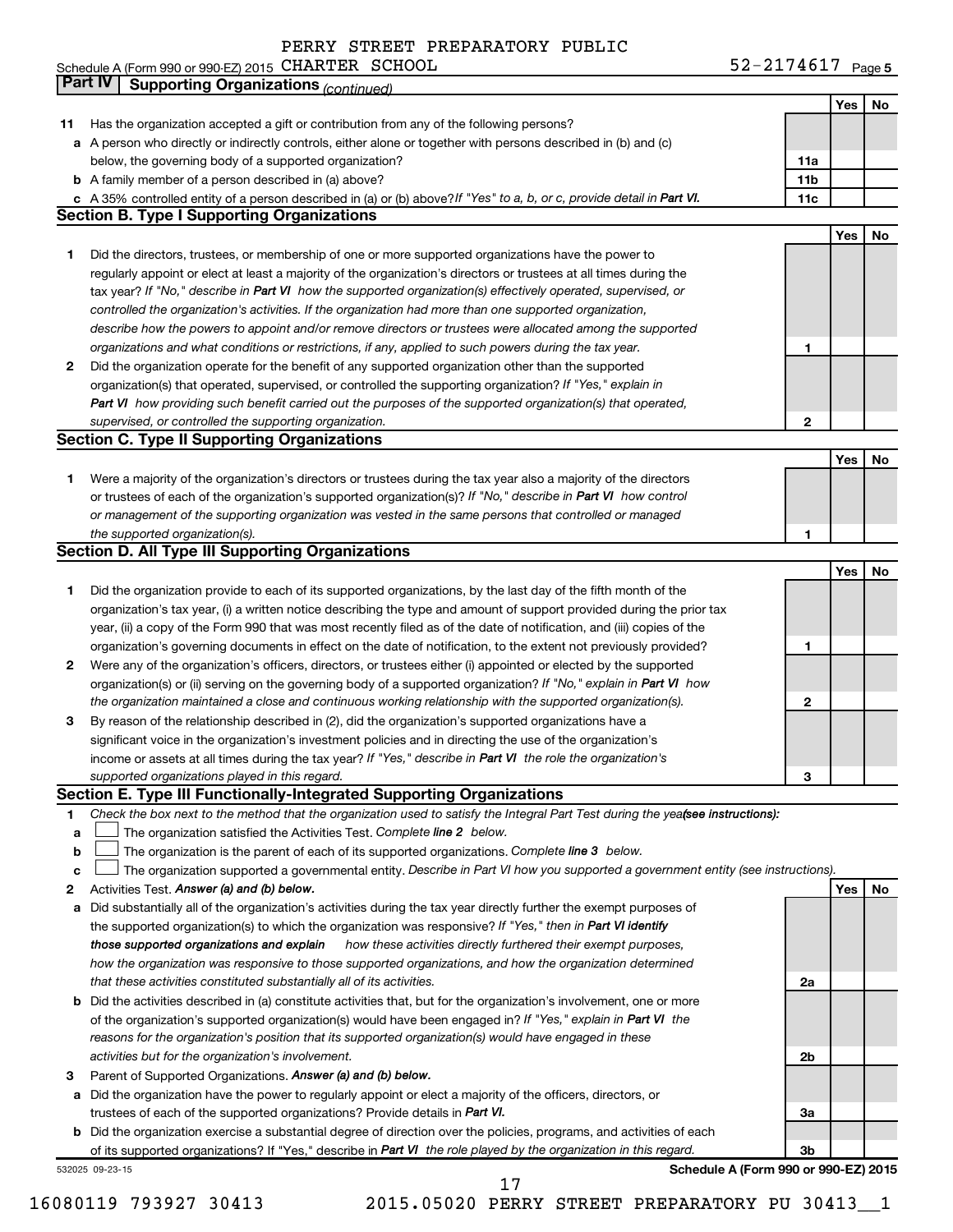52-2174617 Page 6 Schedule A (Form 990 or 990-EZ) 2015 CHARTER SCHOOL  $52-2174617$  Page

# **Part V Type III Non-Functionally Integrated 509(a)(3) Supporting Organizations**

1 **Letter on Reck here if the organization satisfied the Integral Part Test as a qualifying trust on Nov. 20, 1970. See instructions. All** other Type III non-functionally integrated supporting organizations must complete Sections A through E.

|              | Section A - Adjusted Net Income                                              |                | (A) Prior Year | (B) Current Year<br>(optional) |
|--------------|------------------------------------------------------------------------------|----------------|----------------|--------------------------------|
| 1            | Net short-term capital gain                                                  | 1              |                |                                |
| 2            | Recoveries of prior-year distributions                                       | $\mathbf{2}$   |                |                                |
| З            | Other gross income (see instructions)                                        | 3              |                |                                |
| 4            | Add lines 1 through 3                                                        | 4              |                |                                |
| 5            | Depreciation and depletion                                                   | 5              |                |                                |
| 6            | Portion of operating expenses paid or incurred for production or             |                |                |                                |
|              | collection of gross income or for management, conservation, or               |                |                |                                |
|              | maintenance of property held for production of income (see instructions)     | 6              |                |                                |
| 7            | Other expenses (see instructions)                                            | $\overline{7}$ |                |                                |
| 8            | Adjusted Net Income (subtract lines 5, 6 and 7 from line 4)                  | 8              |                |                                |
|              | <b>Section B - Minimum Asset Amount</b>                                      |                | (A) Prior Year | (B) Current Year<br>(optional) |
| 1            | Aggregate fair market value of all non-exempt-use assets (see                |                |                |                                |
|              | instructions for short tax year or assets held for part of year):            |                |                |                                |
|              | <b>a</b> Average monthly value of securities                                 | 1a             |                |                                |
|              | <b>b</b> Average monthly cash balances                                       | 1 <sub>b</sub> |                |                                |
|              | c Fair market value of other non-exempt-use assets                           | 1c             |                |                                |
|              | <b>d</b> Total (add lines 1a, 1b, and 1c)                                    | 1d             |                |                                |
|              | e Discount claimed for blockage or other                                     |                |                |                                |
|              | factors (explain in detail in <b>Part VI</b> ):                              |                |                |                                |
| $\mathbf{2}$ | Acquisition indebtedness applicable to non-exempt-use assets                 | $\mathbf{2}$   |                |                                |
| 3            | Subtract line 2 from line 1d                                                 | 3              |                |                                |
| 4            | Cash deemed held for exempt use. Enter 1-1/2% of line 3 (for greater amount, |                |                |                                |
|              | see instructions).                                                           | 4              |                |                                |
| 5            | Net value of non-exempt-use assets (subtract line 4 from line 3)             | 5              |                |                                |
| 6            | Multiply line 5 by .035                                                      | 6              |                |                                |
| 7            | Recoveries of prior-year distributions                                       | $\overline{7}$ |                |                                |
| 8            | Minimum Asset Amount (add line 7 to line 6)                                  | 8              |                |                                |
|              | <b>Section C - Distributable Amount</b>                                      |                |                | <b>Current Year</b>            |
| 1            | Adjusted net income for prior year (from Section A, line 8, Column A)        | 1              |                |                                |
| 2            | Enter 85% of line 1                                                          | $\mathbf{2}$   |                |                                |
| З            | Minimum asset amount for prior year (from Section B, line 8, Column A)       | 3              |                |                                |
| 4            | Enter greater of line 2 or line 3                                            | 4              |                |                                |
| 5            | Income tax imposed in prior year                                             | 5              |                |                                |
| 6            | <b>Distributable Amount.</b> Subtract line 5 from line 4, unless subject to  |                |                |                                |
|              | emergency temporary reduction (see instructions)                             | 6              |                |                                |
|              |                                                                              |                |                |                                |

**7** Check here if the current year is the organization's first as a non-functionally-integrated Type III supporting organization (see † instructions).

**Schedule A (Form 990 or 990-EZ) 2015**

532026 09-23-15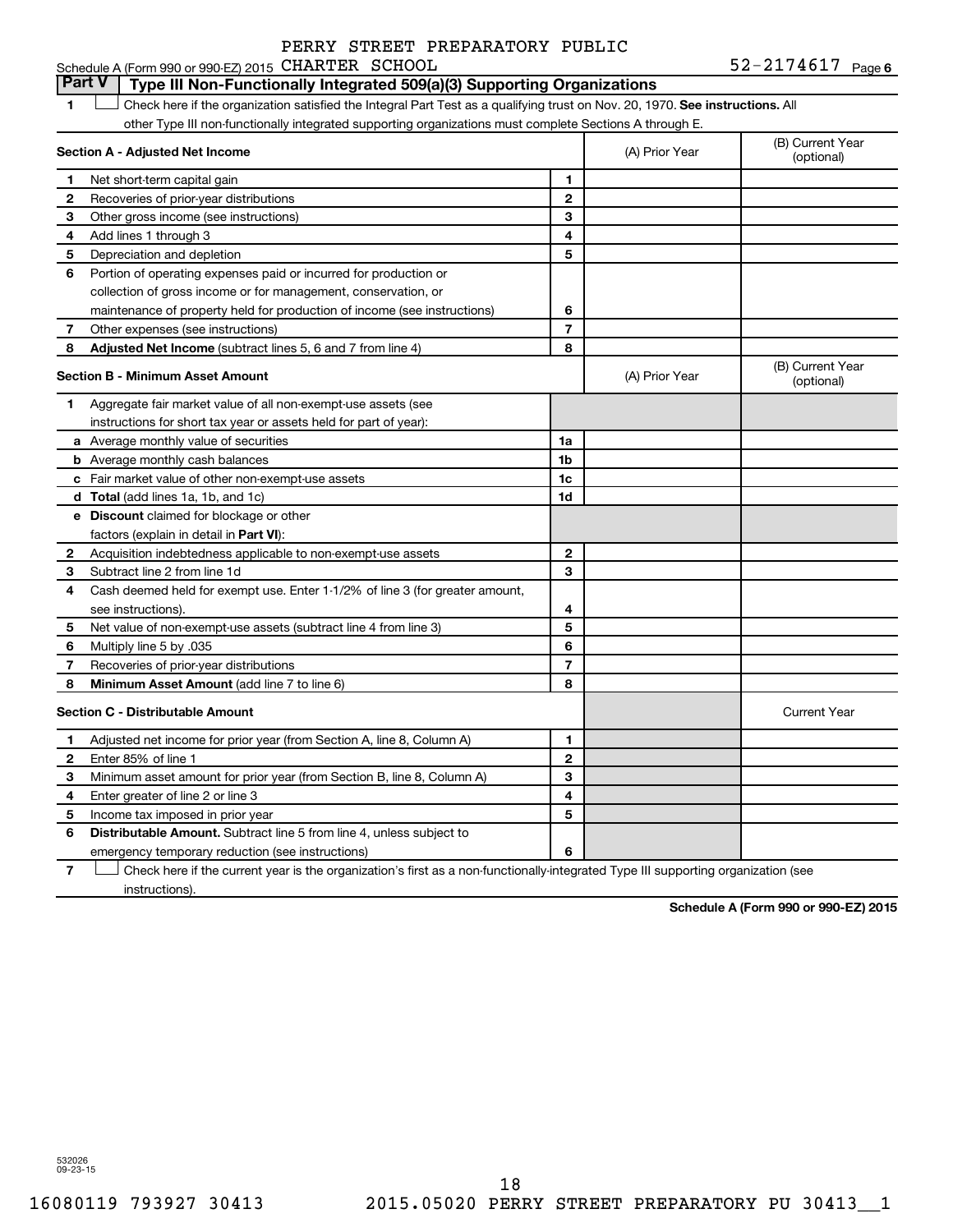|          | Schedule A (Form 990 or 990-EZ) 2015 CHARTER SCHOOL                                                              |                                    |                                               | 52-2174617 Page 7                                |  |  |  |  |
|----------|------------------------------------------------------------------------------------------------------------------|------------------------------------|-----------------------------------------------|--------------------------------------------------|--|--|--|--|
| ∣ Part V | Type III Non-Functionally Integrated 509(a)(3) Supporting Organizations (continued)                              |                                    |                                               |                                                  |  |  |  |  |
|          | <b>Section D - Distributions</b>                                                                                 | <b>Current Year</b>                |                                               |                                                  |  |  |  |  |
| 1.       | Amounts paid to supported organizations to accomplish exempt purposes                                            |                                    |                                               |                                                  |  |  |  |  |
| 2        | Amounts paid to perform activity that directly furthers exempt purposes of supported                             |                                    |                                               |                                                  |  |  |  |  |
|          | organizations, in excess of income from activity                                                                 |                                    |                                               |                                                  |  |  |  |  |
| 3        | Administrative expenses paid to accomplish exempt purposes of supported organizations                            |                                    |                                               |                                                  |  |  |  |  |
| 4        | Amounts paid to acquire exempt-use assets                                                                        |                                    |                                               |                                                  |  |  |  |  |
| 5        | Qualified set-aside amounts (prior IRS approval required)                                                        |                                    |                                               |                                                  |  |  |  |  |
| 6        | Other distributions (describe in Part VI). See instructions.                                                     |                                    |                                               |                                                  |  |  |  |  |
| 7        | Total annual distributions. Add lines 1 through 6.                                                               |                                    |                                               |                                                  |  |  |  |  |
| 8        | Distributions to attentive supported organizations to which the organization is responsive                       |                                    |                                               |                                                  |  |  |  |  |
|          | (provide details in Part VI). See instructions.                                                                  |                                    |                                               |                                                  |  |  |  |  |
| 9        | Distributable amount for 2015 from Section C, line 6                                                             |                                    |                                               |                                                  |  |  |  |  |
| 10       | Line 8 amount divided by Line 9 amount                                                                           |                                    |                                               |                                                  |  |  |  |  |
|          | Section E - Distribution Allocations (see instructions)                                                          | (i)<br><b>Excess Distributions</b> | (ii)<br><b>Underdistributions</b><br>Pre-2015 | (iii)<br><b>Distributable</b><br>Amount for 2015 |  |  |  |  |
| 1.       | Distributable amount for 2015 from Section C, line 6                                                             |                                    |                                               |                                                  |  |  |  |  |
| 2        | Underdistributions, if any, for years prior to 2015                                                              |                                    |                                               |                                                  |  |  |  |  |
|          | (reasonable cause required-see instructions)                                                                     |                                    |                                               |                                                  |  |  |  |  |
| 3        | Excess distributions carryover, if any, to 2015:                                                                 |                                    |                                               |                                                  |  |  |  |  |
| a        |                                                                                                                  |                                    |                                               |                                                  |  |  |  |  |
| b        |                                                                                                                  |                                    |                                               |                                                  |  |  |  |  |
| c        |                                                                                                                  |                                    |                                               |                                                  |  |  |  |  |
|          | <b>d</b> From 2013                                                                                               |                                    |                                               |                                                  |  |  |  |  |
|          | e From 2014                                                                                                      |                                    |                                               |                                                  |  |  |  |  |
|          | f Total of lines 3a through e                                                                                    |                                    |                                               |                                                  |  |  |  |  |
|          | g Applied to underdistributions of prior years                                                                   |                                    |                                               |                                                  |  |  |  |  |
|          | h Applied to 2015 distributable amount                                                                           |                                    |                                               |                                                  |  |  |  |  |
| Ť.       | Carryover from 2010 not applied (see instructions)                                                               |                                    |                                               |                                                  |  |  |  |  |
|          | Remainder. Subtract lines 3g, 3h, and 3i from 3f.                                                                |                                    |                                               |                                                  |  |  |  |  |
| 4        | Distributions for 2015 from Section D.                                                                           |                                    |                                               |                                                  |  |  |  |  |
|          | \$<br>line $7:$                                                                                                  |                                    |                                               |                                                  |  |  |  |  |
|          | a Applied to underdistributions of prior years                                                                   |                                    |                                               |                                                  |  |  |  |  |
|          | <b>b</b> Applied to 2015 distributable amount                                                                    |                                    |                                               |                                                  |  |  |  |  |
|          | <b>c</b> Remainder. Subtract lines 4a and 4b from 4.                                                             |                                    |                                               |                                                  |  |  |  |  |
| 5        | Remaining underdistributions for years prior to 2015, if<br>any. Subtract lines 3g and 4a from line 2 (if amount |                                    |                                               |                                                  |  |  |  |  |
|          | greater than zero, see instructions).                                                                            |                                    |                                               |                                                  |  |  |  |  |
| 6        | Remaining underdistributions for 2015. Subtract lines 3h                                                         |                                    |                                               |                                                  |  |  |  |  |
|          | and 4b from line 1 (if amount greater than zero, see                                                             |                                    |                                               |                                                  |  |  |  |  |
|          | instructions).                                                                                                   |                                    |                                               |                                                  |  |  |  |  |
| 7        | Excess distributions carryover to 2016. Add lines 3j                                                             |                                    |                                               |                                                  |  |  |  |  |
|          | and 4c.                                                                                                          |                                    |                                               |                                                  |  |  |  |  |
| 8        | Breakdown of line 7:                                                                                             |                                    |                                               |                                                  |  |  |  |  |
| a        |                                                                                                                  |                                    |                                               |                                                  |  |  |  |  |
| b        |                                                                                                                  |                                    |                                               |                                                  |  |  |  |  |
|          | c Excess from 2013                                                                                               |                                    |                                               |                                                  |  |  |  |  |
|          | d Excess from 2014                                                                                               |                                    |                                               |                                                  |  |  |  |  |
|          | e Excess from 2015                                                                                               |                                    |                                               |                                                  |  |  |  |  |

**Schedule A (Form 990 or 990-EZ) 2015**

532027 09-23-15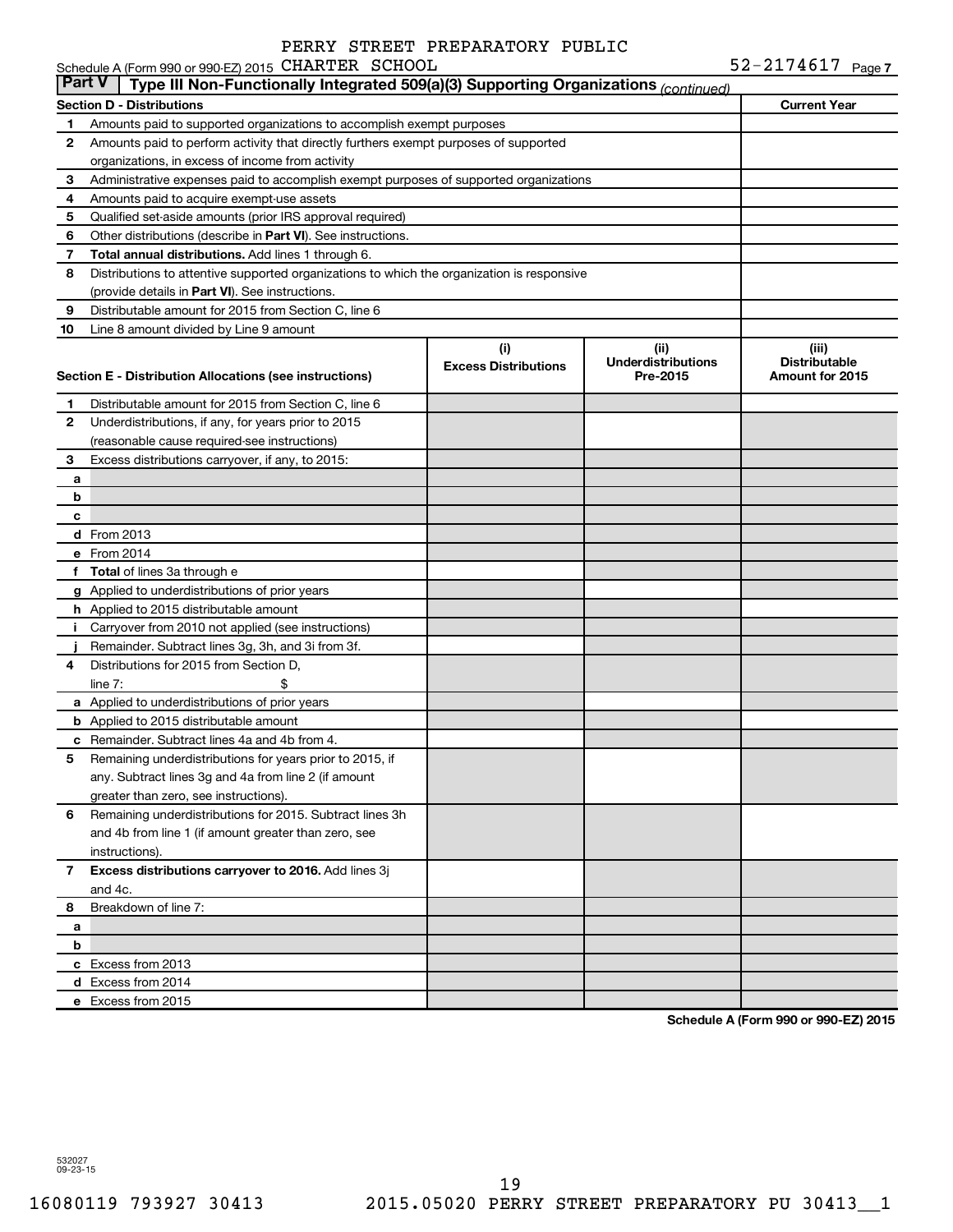| Schedule A (Form 990 or 990 EZ) 2015 CHARTER SCHOOL |                                                                                                                                                                                                                                                                                                                                                                                                                                                                                                                                                                     | 52-2174617 Page 8                    |
|-----------------------------------------------------|---------------------------------------------------------------------------------------------------------------------------------------------------------------------------------------------------------------------------------------------------------------------------------------------------------------------------------------------------------------------------------------------------------------------------------------------------------------------------------------------------------------------------------------------------------------------|--------------------------------------|
| <b>Part VI</b><br>(See instructions.)               | Supplemental Information. Provide the explanations required by Part II, line 10; Part II, line 17a or 17b; Part III, line 12;<br>Part IV, Section A, lines 1, 2, 3b, 3c, 4b, 4c, 5a, 6, 9a, 9b, 9c, 11a, 11b, and 11c; Part IV, Section B, lines 1 and 2; Part IV, Section C,<br>line 1; Part IV, Section D, lines 2 and 3; Part IV, Section E, lines 1c, 2a, 2b, 3a and 3b; Part V, line 1; Part V, Section B, line 1e; Part V,<br>Section D, lines 5, 6, and 8; and Part V, Section E, lines 2, 5, and 6. Also complete this part for any additional information. |                                      |
|                                                     |                                                                                                                                                                                                                                                                                                                                                                                                                                                                                                                                                                     |                                      |
|                                                     |                                                                                                                                                                                                                                                                                                                                                                                                                                                                                                                                                                     |                                      |
|                                                     |                                                                                                                                                                                                                                                                                                                                                                                                                                                                                                                                                                     |                                      |
|                                                     |                                                                                                                                                                                                                                                                                                                                                                                                                                                                                                                                                                     |                                      |
|                                                     |                                                                                                                                                                                                                                                                                                                                                                                                                                                                                                                                                                     |                                      |
|                                                     |                                                                                                                                                                                                                                                                                                                                                                                                                                                                                                                                                                     |                                      |
|                                                     |                                                                                                                                                                                                                                                                                                                                                                                                                                                                                                                                                                     |                                      |
|                                                     |                                                                                                                                                                                                                                                                                                                                                                                                                                                                                                                                                                     |                                      |
|                                                     |                                                                                                                                                                                                                                                                                                                                                                                                                                                                                                                                                                     |                                      |
|                                                     |                                                                                                                                                                                                                                                                                                                                                                                                                                                                                                                                                                     |                                      |
|                                                     |                                                                                                                                                                                                                                                                                                                                                                                                                                                                                                                                                                     |                                      |
|                                                     |                                                                                                                                                                                                                                                                                                                                                                                                                                                                                                                                                                     |                                      |
|                                                     |                                                                                                                                                                                                                                                                                                                                                                                                                                                                                                                                                                     |                                      |
|                                                     |                                                                                                                                                                                                                                                                                                                                                                                                                                                                                                                                                                     |                                      |
|                                                     |                                                                                                                                                                                                                                                                                                                                                                                                                                                                                                                                                                     |                                      |
|                                                     |                                                                                                                                                                                                                                                                                                                                                                                                                                                                                                                                                                     |                                      |
|                                                     |                                                                                                                                                                                                                                                                                                                                                                                                                                                                                                                                                                     |                                      |
|                                                     |                                                                                                                                                                                                                                                                                                                                                                                                                                                                                                                                                                     |                                      |
|                                                     |                                                                                                                                                                                                                                                                                                                                                                                                                                                                                                                                                                     |                                      |
|                                                     |                                                                                                                                                                                                                                                                                                                                                                                                                                                                                                                                                                     |                                      |
|                                                     |                                                                                                                                                                                                                                                                                                                                                                                                                                                                                                                                                                     |                                      |
|                                                     |                                                                                                                                                                                                                                                                                                                                                                                                                                                                                                                                                                     |                                      |
|                                                     |                                                                                                                                                                                                                                                                                                                                                                                                                                                                                                                                                                     |                                      |
|                                                     |                                                                                                                                                                                                                                                                                                                                                                                                                                                                                                                                                                     |                                      |
|                                                     |                                                                                                                                                                                                                                                                                                                                                                                                                                                                                                                                                                     |                                      |
|                                                     |                                                                                                                                                                                                                                                                                                                                                                                                                                                                                                                                                                     |                                      |
|                                                     |                                                                                                                                                                                                                                                                                                                                                                                                                                                                                                                                                                     |                                      |
|                                                     |                                                                                                                                                                                                                                                                                                                                                                                                                                                                                                                                                                     |                                      |
|                                                     |                                                                                                                                                                                                                                                                                                                                                                                                                                                                                                                                                                     |                                      |
|                                                     |                                                                                                                                                                                                                                                                                                                                                                                                                                                                                                                                                                     |                                      |
|                                                     |                                                                                                                                                                                                                                                                                                                                                                                                                                                                                                                                                                     |                                      |
|                                                     |                                                                                                                                                                                                                                                                                                                                                                                                                                                                                                                                                                     |                                      |
|                                                     |                                                                                                                                                                                                                                                                                                                                                                                                                                                                                                                                                                     |                                      |
|                                                     |                                                                                                                                                                                                                                                                                                                                                                                                                                                                                                                                                                     |                                      |
| 532028 09-23-15                                     |                                                                                                                                                                                                                                                                                                                                                                                                                                                                                                                                                                     | Schedule A (Form 990 or 990-EZ) 2015 |
|                                                     | 20<br>2015.05020 PERRY STREET PREPARATORY PU 30413                                                                                                                                                                                                                                                                                                                                                                                                                                                                                                                  |                                      |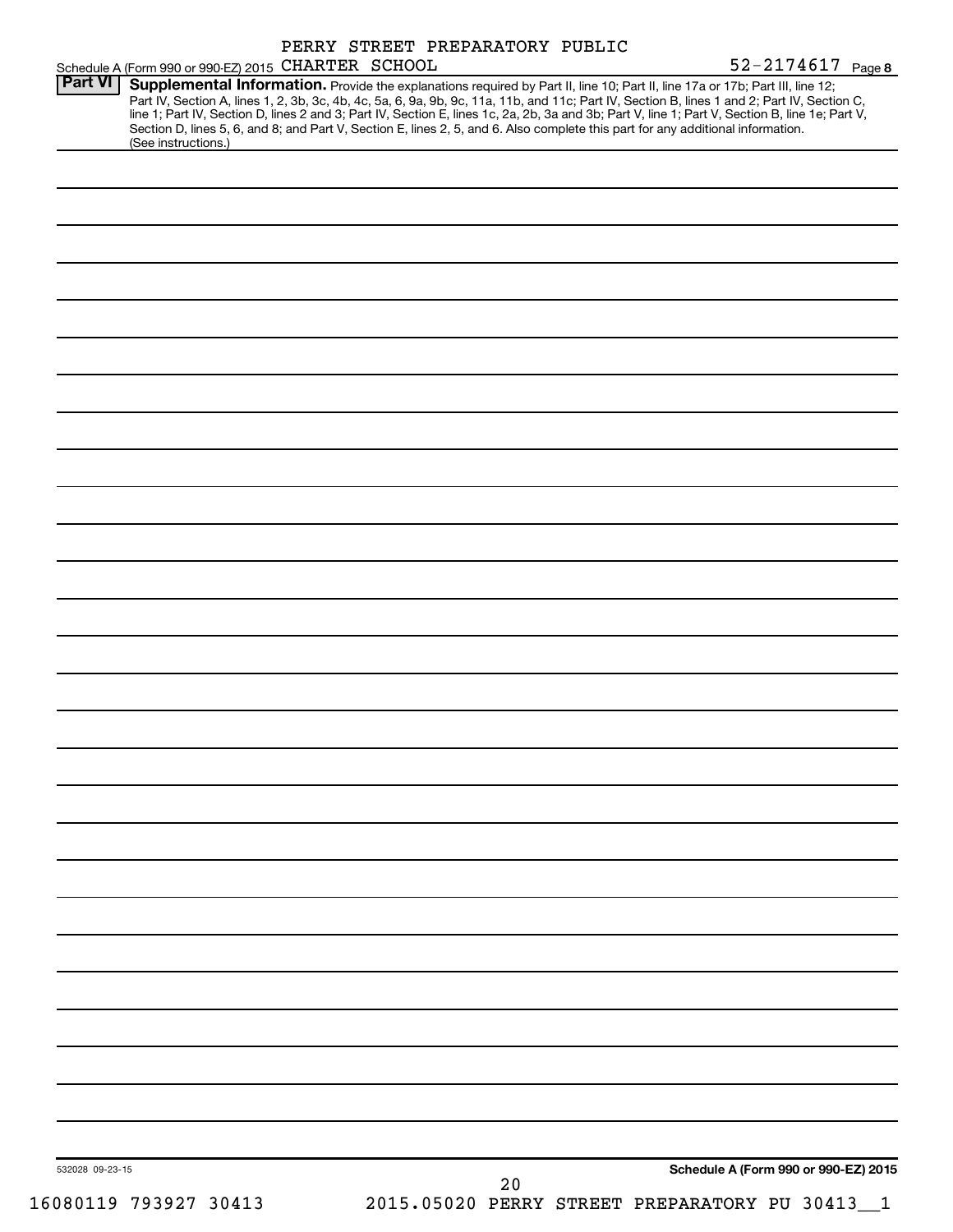|                    | <b>SCHEDULE D</b>              |                                                                                                        | <b>Supplemental Financial Statements</b>                                                                                                                   |                               | OMB No. 1545-0047                                   |
|--------------------|--------------------------------|--------------------------------------------------------------------------------------------------------|------------------------------------------------------------------------------------------------------------------------------------------------------------|-------------------------------|-----------------------------------------------------|
|                    | (Form 990)                     |                                                                                                        | Complete if the organization answered "Yes" on Form 990,                                                                                                   |                               |                                                     |
|                    | Department of the Treasury     |                                                                                                        | Part IV, line 6, 7, 8, 9, 10, 11a, 11b, 11c, 11d, 11e, 11f, 12a, or 12b.<br>Attach to Form 990.                                                            |                               | <b>Open to Public</b>                               |
|                    | Internal Revenue Service       | PERRY STREET PREPARATORY PUBLIC                                                                        | Information about Schedule D (Form 990) and its instructions is at www.irs.gov/form990.                                                                    |                               | Inspection                                          |
|                    | Name of the organization       | CHARTER SCHOOL                                                                                         |                                                                                                                                                            |                               | <b>Employer identification number</b><br>52-2174617 |
| Part I             |                                |                                                                                                        | Organizations Maintaining Donor Advised Funds or Other Similar Funds or Accounts. Complete if the                                                          |                               |                                                     |
|                    |                                | organization answered "Yes" on Form 990, Part IV, line 6.                                              |                                                                                                                                                            |                               |                                                     |
|                    |                                |                                                                                                        | (a) Donor advised funds                                                                                                                                    |                               | (b) Funds and other accounts                        |
| 1                  |                                |                                                                                                        |                                                                                                                                                            |                               |                                                     |
| 2                  |                                | Aggregate value of contributions to (during year)                                                      |                                                                                                                                                            |                               |                                                     |
| З                  |                                |                                                                                                        |                                                                                                                                                            |                               |                                                     |
| 4                  |                                |                                                                                                        |                                                                                                                                                            |                               |                                                     |
| 5                  |                                |                                                                                                        | Did the organization inform all donors and donor advisors in writing that the assets held in donor advised funds                                           |                               |                                                     |
|                    |                                |                                                                                                        |                                                                                                                                                            |                               | Yes<br><b>No</b>                                    |
| 6                  |                                |                                                                                                        | Did the organization inform all grantees, donors, and donor advisors in writing that grant funds can be used only                                          |                               |                                                     |
|                    |                                |                                                                                                        | for charitable purposes and not for the benefit of the donor or donor advisor, or for any other purpose conferring                                         |                               |                                                     |
|                    | impermissible private benefit? |                                                                                                        |                                                                                                                                                            |                               | Yes<br>No                                           |
| Part II            |                                |                                                                                                        | Conservation Easements. Complete if the organization answered "Yes" on Form 990, Part IV, line 7.                                                          |                               |                                                     |
| 1                  |                                | Purpose(s) of conservation easements held by the organization (check all that apply).                  |                                                                                                                                                            |                               |                                                     |
|                    |                                | Preservation of land for public use (e.g., recreation or education)                                    | Preservation of a historically important land area                                                                                                         |                               |                                                     |
|                    |                                | Protection of natural habitat                                                                          | Preservation of a certified historic structure                                                                                                             |                               |                                                     |
|                    |                                | Preservation of open space                                                                             |                                                                                                                                                            |                               |                                                     |
| 2                  |                                |                                                                                                        | Complete lines 2a through 2d if the organization held a qualified conservation contribution in the form of a conservation easement on the last             |                               |                                                     |
|                    | day of the tax year.           |                                                                                                        |                                                                                                                                                            |                               | Held at the End of the Tax Year                     |
|                    |                                |                                                                                                        |                                                                                                                                                            | 2a                            |                                                     |
| b                  |                                |                                                                                                        |                                                                                                                                                            | 2 <sub>b</sub><br>2c          |                                                     |
| с                  |                                |                                                                                                        | Number of conservation easements included in (c) acquired after 8/17/06, and not on a historic structure                                                   |                               |                                                     |
| d                  |                                |                                                                                                        |                                                                                                                                                            | 2d                            |                                                     |
| 3                  |                                |                                                                                                        | Number of conservation easements modified, transferred, released, extinguished, or terminated by the organization during the tax                           |                               |                                                     |
|                    | year                           |                                                                                                        |                                                                                                                                                            |                               |                                                     |
| 4                  |                                | Number of states where property subject to conservation easement is located $\blacktriangleright$      |                                                                                                                                                            |                               |                                                     |
| 5                  |                                | Does the organization have a written policy regarding the periodic monitoring, inspection, handling of |                                                                                                                                                            |                               |                                                     |
|                    |                                |                                                                                                        |                                                                                                                                                            |                               | Yes<br><b>No</b>                                    |
| 6                  |                                |                                                                                                        | Staff and volunteer hours devoted to monitoring, inspecting, handling of violations, and enforcing conservation easements during the year                  |                               |                                                     |
|                    |                                |                                                                                                        |                                                                                                                                                            |                               |                                                     |
| 7                  |                                |                                                                                                        | Amount of expenses incurred in monitoring, inspecting, handling of violations, and enforcing conservation easements during the year                        |                               |                                                     |
|                    | $\blacktriangleright$ \$       |                                                                                                        |                                                                                                                                                            |                               |                                                     |
| 8                  |                                |                                                                                                        | Does each conservation easement reported on line 2(d) above satisfy the requirements of section 170(h)(4)(B)(i)                                            |                               |                                                     |
|                    |                                |                                                                                                        |                                                                                                                                                            |                               | No<br>Yes                                           |
| 9                  |                                |                                                                                                        | In Part XIII, describe how the organization reports conservation easements in its revenue and expense statement, and balance sheet, and                    |                               |                                                     |
|                    |                                |                                                                                                        | include, if applicable, the text of the footnote to the organization's financial statements that describes the organization's accounting for               |                               |                                                     |
|                    | conservation easements.        |                                                                                                        |                                                                                                                                                            |                               |                                                     |
|                    |                                |                                                                                                        | Part III   Organizations Maintaining Collections of Art, Historical Treasures, or Other Similar Assets.                                                    |                               |                                                     |
|                    |                                | Complete if the organization answered "Yes" on Form 990, Part IV, line 8.                              |                                                                                                                                                            |                               |                                                     |
|                    |                                |                                                                                                        | 1a If the organization elected, as permitted under SFAS 116 (ASC 958), not to report in its revenue statement and balance sheet works of art,              |                               |                                                     |
|                    |                                |                                                                                                        | historical treasures, or other similar assets held for public exhibition, education, or research in furtherance of public service, provide, in Part XIII,  |                               |                                                     |
|                    |                                | the text of the footnote to its financial statements that describes these items.                       |                                                                                                                                                            |                               |                                                     |
|                    |                                |                                                                                                        | <b>b</b> If the organization elected, as permitted under SFAS 116 (ASC 958), to report in its revenue statement and balance sheet works of art, historical |                               |                                                     |
|                    |                                |                                                                                                        | treasures, or other similar assets held for public exhibition, education, or research in furtherance of public service, provide the following amounts      |                               |                                                     |
|                    | relating to these items:       |                                                                                                        |                                                                                                                                                            |                               |                                                     |
|                    |                                |                                                                                                        |                                                                                                                                                            | \$                            |                                                     |
|                    |                                | (ii) Assets included in Form 990, Part X                                                               |                                                                                                                                                            | $\blacktriangleright$ \$      |                                                     |
| 2                  |                                |                                                                                                        | If the organization received or held works of art, historical treasures, or other similar assets for financial gain, provide                               |                               |                                                     |
|                    |                                | the following amounts required to be reported under SFAS 116 (ASC 958) relating to these items:        |                                                                                                                                                            |                               |                                                     |
|                    |                                |                                                                                                        |                                                                                                                                                            | \$<br>$\blacktriangleright$ s |                                                     |
|                    |                                | LHA For Paperwork Reduction Act Notice, see the Instructions for Form 990.                             |                                                                                                                                                            |                               | Schedule D (Form 990) 2015                          |
| 532051<br>11-02-15 |                                |                                                                                                        |                                                                                                                                                            |                               |                                                     |
|                    |                                |                                                                                                        | 21                                                                                                                                                         |                               |                                                     |
|                    |                                |                                                                                                        |                                                                                                                                                            |                               |                                                     |

16080119 793927 30413 2015.05020 PERRY STREET PREPARATORY PU 30413\_\_1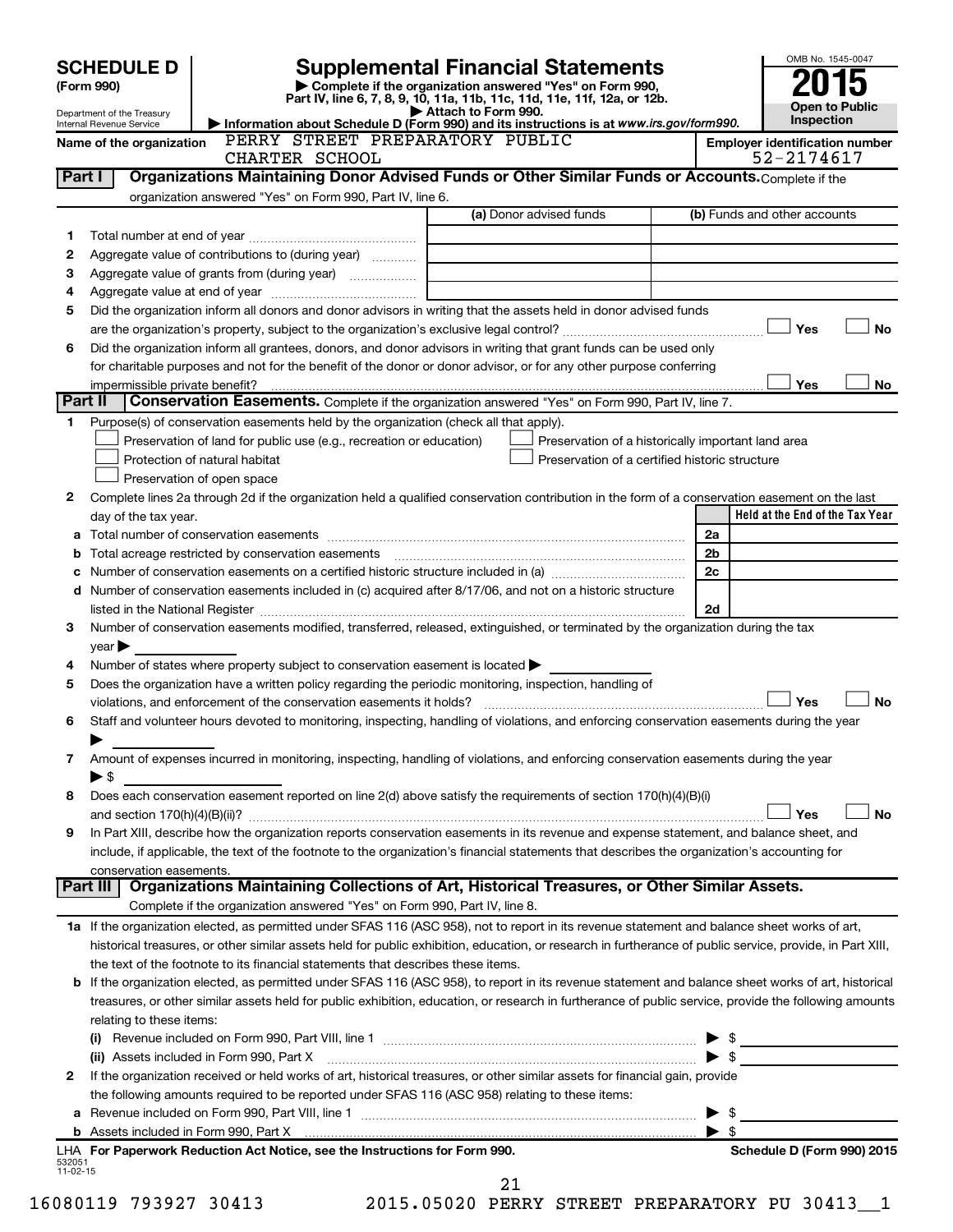|   |                                                                                                                                                                                                                                | PERRY STREET PREPARATORY PUBLIC |   |                |                                                                                                                                                                                                                               |                                                         |     |                |                       |
|---|--------------------------------------------------------------------------------------------------------------------------------------------------------------------------------------------------------------------------------|---------------------------------|---|----------------|-------------------------------------------------------------------------------------------------------------------------------------------------------------------------------------------------------------------------------|---------------------------------------------------------|-----|----------------|-----------------------|
|   | CHARTER SCHOOL<br>Schedule D (Form 990) 2015                                                                                                                                                                                   |                                 |   |                |                                                                                                                                                                                                                               |                                                         |     |                | $52 - 2174617$ Page 2 |
|   | Part III   Organizations Maintaining Collections of Art, Historical Treasures, or Other Similar Assets (continued)                                                                                                             |                                 |   |                |                                                                                                                                                                                                                               |                                                         |     |                |                       |
| 3 | Using the organization's acquisition, accession, and other records, check any of the following that are a significant use of its collection items                                                                              |                                 |   |                |                                                                                                                                                                                                                               |                                                         |     |                |                       |
|   | (check all that apply):                                                                                                                                                                                                        |                                 |   |                |                                                                                                                                                                                                                               |                                                         |     |                |                       |
| a | Public exhibition                                                                                                                                                                                                              |                                 |   |                | Loan or exchange programs                                                                                                                                                                                                     |                                                         |     |                |                       |
| b | Scholarly research                                                                                                                                                                                                             |                                 |   |                | Other and the contract of the contract of the contract of the contract of the contract of the contract of the contract of the contract of the contract of the contract of the contract of the contract of the contract of the |                                                         |     |                |                       |
| c | Preservation for future generations                                                                                                                                                                                            |                                 |   |                |                                                                                                                                                                                                                               |                                                         |     |                |                       |
|   | Provide a description of the organization's collections and explain how they further the organization's exempt purpose in Part XIII.                                                                                           |                                 |   |                |                                                                                                                                                                                                                               |                                                         |     |                |                       |
| 5 | During the year, did the organization solicit or receive donations of art, historical treasures, or other similar assets                                                                                                       |                                 |   |                |                                                                                                                                                                                                                               |                                                         |     |                |                       |
|   |                                                                                                                                                                                                                                |                                 |   |                |                                                                                                                                                                                                                               |                                                         | Yes |                | No                    |
|   | Part IV<br><b>Escrow and Custodial Arrangements.</b> Complete if the organization answered "Yes" on Form 990, Part IV, line 9, or                                                                                              |                                 |   |                |                                                                                                                                                                                                                               |                                                         |     |                |                       |
|   | reported an amount on Form 990, Part X, line 21.                                                                                                                                                                               |                                 |   |                |                                                                                                                                                                                                                               |                                                         |     |                |                       |
|   | 1a Is the organization an agent, trustee, custodian or other intermediary for contributions or other assets not included                                                                                                       |                                 |   |                |                                                                                                                                                                                                                               |                                                         |     |                |                       |
|   |                                                                                                                                                                                                                                |                                 |   |                |                                                                                                                                                                                                                               |                                                         | Yes |                | <b>No</b>             |
|   | b If "Yes," explain the arrangement in Part XIII and complete the following table:                                                                                                                                             |                                 |   |                |                                                                                                                                                                                                                               |                                                         |     |                |                       |
|   |                                                                                                                                                                                                                                |                                 |   |                |                                                                                                                                                                                                                               |                                                         |     | Amount         |                       |
|   |                                                                                                                                                                                                                                |                                 |   |                |                                                                                                                                                                                                                               | 1c                                                      |     |                |                       |
|   |                                                                                                                                                                                                                                |                                 |   |                |                                                                                                                                                                                                                               | 1d                                                      |     |                |                       |
|   | e Distributions during the year manufactured and contained and contained and contained and contained and contained and contained and contained and contained and contained and contained and contained and contained and conta |                                 |   |                |                                                                                                                                                                                                                               | 1e                                                      |     |                |                       |
|   |                                                                                                                                                                                                                                |                                 |   |                |                                                                                                                                                                                                                               | 1f                                                      |     |                |                       |
|   | 2a Did the organization include an amount on Form 990, Part X, line 21, for escrow or custodial account liability?                                                                                                             |                                 |   |                |                                                                                                                                                                                                                               | .                                                       | Yes |                | No                    |
|   | <b>b</b> If "Yes," explain the arrangement in Part XIII. Check here if the explanation has been provided on Part XIII                                                                                                          |                                 |   |                |                                                                                                                                                                                                                               |                                                         |     |                |                       |
|   | <b>Endowment Funds.</b> Complete if the organization answered "Yes" on Form 990, Part IV, line 10.<br>Part V                                                                                                                   |                                 |   |                |                                                                                                                                                                                                                               |                                                         |     |                |                       |
|   |                                                                                                                                                                                                                                | (a) Current year                |   | (b) Prior year |                                                                                                                                                                                                                               | (c) Two years back $\vert$ (d) Three years back $\vert$ |     |                | (e) Four years back   |
|   |                                                                                                                                                                                                                                |                                 |   |                |                                                                                                                                                                                                                               |                                                         |     |                |                       |
|   |                                                                                                                                                                                                                                |                                 |   |                |                                                                                                                                                                                                                               |                                                         |     |                |                       |
|   | Net investment earnings, gains, and losses                                                                                                                                                                                     |                                 |   |                |                                                                                                                                                                                                                               |                                                         |     |                |                       |
|   |                                                                                                                                                                                                                                |                                 |   |                |                                                                                                                                                                                                                               |                                                         |     |                |                       |
|   | e Other expenditures for facilities                                                                                                                                                                                            |                                 |   |                |                                                                                                                                                                                                                               |                                                         |     |                |                       |
|   | and programs                                                                                                                                                                                                                   |                                 |   |                |                                                                                                                                                                                                                               |                                                         |     |                |                       |
|   | f Administrative expenses                                                                                                                                                                                                      |                                 |   |                |                                                                                                                                                                                                                               |                                                         |     |                |                       |
| g |                                                                                                                                                                                                                                |                                 |   |                |                                                                                                                                                                                                                               |                                                         |     |                |                       |
|   | Provide the estimated percentage of the current year end balance (line 1g, column (a)) held as:                                                                                                                                |                                 |   |                |                                                                                                                                                                                                                               |                                                         |     |                |                       |
|   | a Board designated or quasi-endowment >                                                                                                                                                                                        |                                 | % |                |                                                                                                                                                                                                                               |                                                         |     |                |                       |
|   | Permanent endowment                                                                                                                                                                                                            | %                               |   |                |                                                                                                                                                                                                                               |                                                         |     |                |                       |
|   | c Temporarily restricted endowment $\blacktriangleright$                                                                                                                                                                       | %                               |   |                |                                                                                                                                                                                                                               |                                                         |     |                |                       |
|   | The percentages on lines 2a, 2b, and 2c should equal 100%.                                                                                                                                                                     |                                 |   |                |                                                                                                                                                                                                                               |                                                         |     |                |                       |
|   | 3a Are there endowment funds not in the possession of the organization that are held and administered for the organization                                                                                                     |                                 |   |                |                                                                                                                                                                                                                               |                                                         |     |                |                       |
|   | by:                                                                                                                                                                                                                            |                                 |   |                |                                                                                                                                                                                                                               |                                                         |     | Yes            | No                    |
|   | (i)                                                                                                                                                                                                                            |                                 |   |                |                                                                                                                                                                                                                               |                                                         |     | 3a(i)          |                       |
|   |                                                                                                                                                                                                                                |                                 |   |                |                                                                                                                                                                                                                               |                                                         |     | 3a(ii)<br>3b   |                       |
|   | Describe in Part XIII the intended uses of the organization's endowment funds.                                                                                                                                                 |                                 |   |                |                                                                                                                                                                                                                               |                                                         |     |                |                       |
|   | Land, Buildings, and Equipment.<br><b>Part VI</b>                                                                                                                                                                              |                                 |   |                |                                                                                                                                                                                                                               |                                                         |     |                |                       |
|   | Complete if the organization answered "Yes" on Form 990, Part IV, line 11a. See Form 990, Part X, line 10.                                                                                                                     |                                 |   |                |                                                                                                                                                                                                                               |                                                         |     |                |                       |
|   | Description of property                                                                                                                                                                                                        | (a) Cost or other               |   |                | (b) Cost or other                                                                                                                                                                                                             | (c) Accumulated                                         |     | (d) Book value |                       |
|   |                                                                                                                                                                                                                                | basis (investment)              |   |                | basis (other)                                                                                                                                                                                                                 | depreciation                                            |     |                |                       |
|   |                                                                                                                                                                                                                                |                                 |   |                |                                                                                                                                                                                                                               |                                                         |     |                |                       |
|   |                                                                                                                                                                                                                                |                                 |   |                | 16,925,637.                                                                                                                                                                                                                   | 3,768,460.                                              |     |                | 13, 157, 177.         |
|   |                                                                                                                                                                                                                                |                                 |   |                | 79,042.                                                                                                                                                                                                                       | 47,937.                                                 |     |                | 31, 105.              |
|   |                                                                                                                                                                                                                                |                                 |   |                | 2,719,178.                                                                                                                                                                                                                    | 2,418,173.                                              |     |                | 301,005.              |
|   |                                                                                                                                                                                                                                |                                 |   |                | 2,411,583.                                                                                                                                                                                                                    | 2,211,594.                                              |     |                | <u>199,989.</u>       |
|   | Total. Add lines 1a through 1e. (Column (d) must equal Form 990, Part X, column (B), line 10c.)                                                                                                                                |                                 |   |                |                                                                                                                                                                                                                               |                                                         |     |                | 13,689,276.           |
|   |                                                                                                                                                                                                                                |                                 |   |                |                                                                                                                                                                                                                               |                                                         |     |                |                       |

**Schedule D (Form 990) 2015**

532052 09-21-15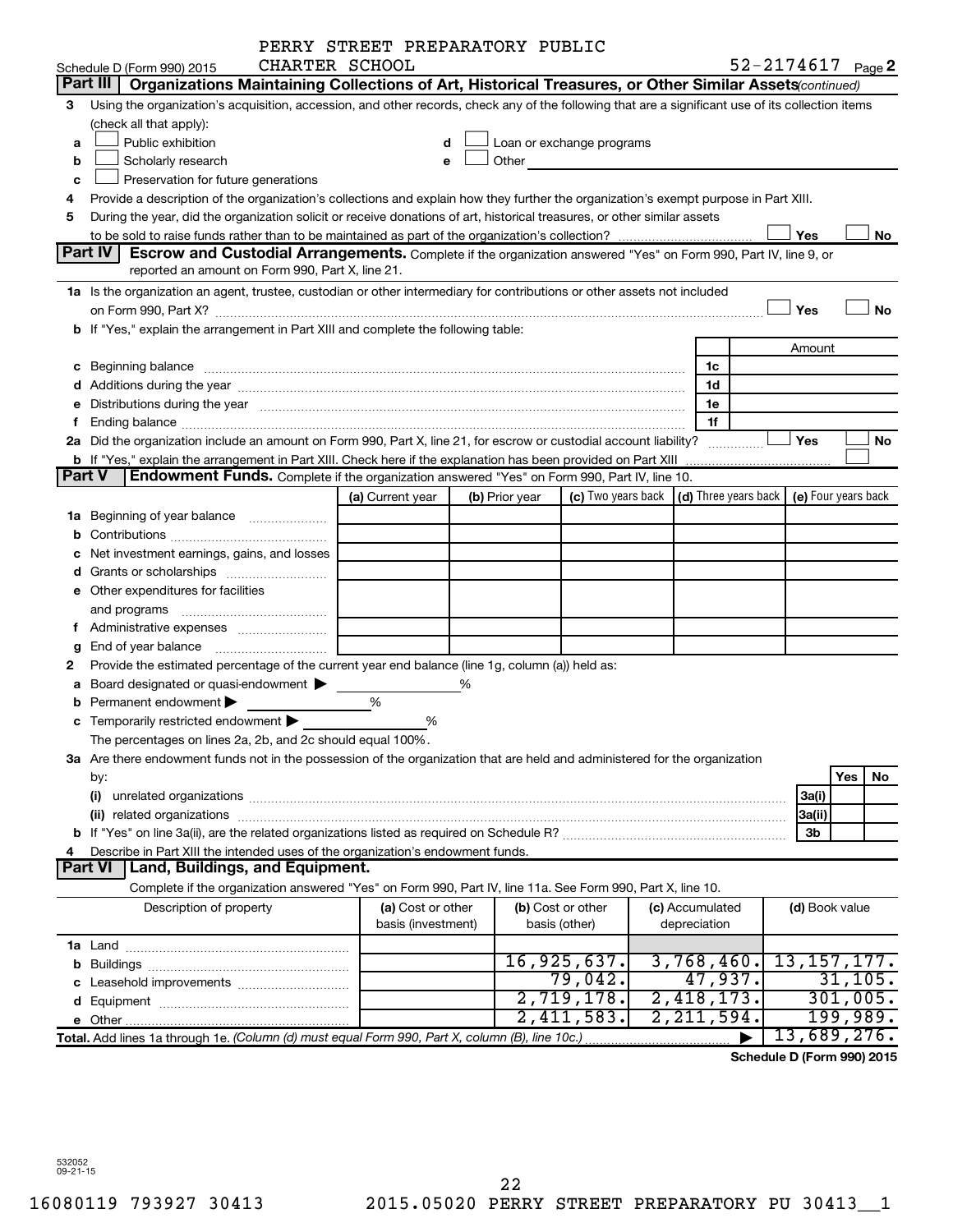|  | PERRY STREET PREPARATORY PUBLIC |  |
|--|---------------------------------|--|
|  |                                 |  |

| CHARTER SCHOOL<br>Schedule D (Form 990) 2015                                                                                                                           |                 |                |                                                           | 52-2174617                 | Page 3 |
|------------------------------------------------------------------------------------------------------------------------------------------------------------------------|-----------------|----------------|-----------------------------------------------------------|----------------------------|--------|
| Part VII Investments - Other Securities.                                                                                                                               |                 |                |                                                           |                            |        |
| Complete if the organization answered "Yes" on Form 990, Part IV, line 11b. See Form 990, Part X, line 12.                                                             |                 |                |                                                           |                            |        |
| (a) Description of security or category (including name of security)                                                                                                   | (b) Book value  |                | (c) Method of valuation: Cost or end-of-year market value |                            |        |
| (1) Financial derivatives                                                                                                                                              |                 |                |                                                           |                            |        |
|                                                                                                                                                                        |                 |                |                                                           |                            |        |
| (3) Other                                                                                                                                                              |                 |                |                                                           |                            |        |
| (A)                                                                                                                                                                    |                 |                |                                                           |                            |        |
| (B)                                                                                                                                                                    |                 |                |                                                           |                            |        |
| (C)                                                                                                                                                                    |                 |                |                                                           |                            |        |
| (D)                                                                                                                                                                    |                 |                |                                                           |                            |        |
| (E)                                                                                                                                                                    |                 |                |                                                           |                            |        |
| (F)                                                                                                                                                                    |                 |                |                                                           |                            |        |
| (G)                                                                                                                                                                    |                 |                |                                                           |                            |        |
|                                                                                                                                                                        |                 |                |                                                           |                            |        |
| (H)                                                                                                                                                                    |                 |                |                                                           |                            |        |
| Total. (Col. (b) must equal Form 990, Part X, col. (B) line 12.) $\blacktriangleright$                                                                                 |                 |                |                                                           |                            |        |
| Part VIII Investments - Program Related.                                                                                                                               |                 |                |                                                           |                            |        |
| Complete if the organization answered "Yes" on Form 990, Part IV, line 11c. See Form 990, Part X, line 13.                                                             |                 |                |                                                           |                            |        |
| (a) Description of investment                                                                                                                                          | (b) Book value  |                | (c) Method of valuation: Cost or end-of-year market value |                            |        |
| (1)                                                                                                                                                                    |                 |                |                                                           |                            |        |
| (2)                                                                                                                                                                    |                 |                |                                                           |                            |        |
| (3)                                                                                                                                                                    |                 |                |                                                           |                            |        |
| (4)                                                                                                                                                                    |                 |                |                                                           |                            |        |
| (5)                                                                                                                                                                    |                 |                |                                                           |                            |        |
| (6)                                                                                                                                                                    |                 |                |                                                           |                            |        |
| (7)                                                                                                                                                                    |                 |                |                                                           |                            |        |
| (8)                                                                                                                                                                    |                 |                |                                                           |                            |        |
| (9)                                                                                                                                                                    |                 |                |                                                           |                            |        |
| Total. (Col. (b) must equal Form 990, Part X, col. (B) line 13.) $\blacktriangleright$                                                                                 |                 |                |                                                           |                            |        |
| <b>Other Assets.</b><br>Part IX                                                                                                                                        |                 |                |                                                           |                            |        |
| Complete if the organization answered "Yes" on Form 990, Part IV, line 11d. See Form 990, Part X, line 15.                                                             |                 |                |                                                           |                            |        |
|                                                                                                                                                                        | (a) Description |                |                                                           | (b) Book value             |        |
| (1)                                                                                                                                                                    |                 |                |                                                           |                            |        |
| (2)                                                                                                                                                                    |                 |                |                                                           |                            |        |
|                                                                                                                                                                        |                 |                |                                                           |                            |        |
| (3)                                                                                                                                                                    |                 |                |                                                           |                            |        |
| (4)                                                                                                                                                                    |                 |                |                                                           |                            |        |
| (5)                                                                                                                                                                    |                 |                |                                                           |                            |        |
| (6)                                                                                                                                                                    |                 |                |                                                           |                            |        |
| (7)                                                                                                                                                                    |                 |                |                                                           |                            |        |
| (8)                                                                                                                                                                    |                 |                |                                                           |                            |        |
| (9)                                                                                                                                                                    |                 |                |                                                           |                            |        |
| Total. (Column (b) must equal Form 990, Part X, col. (B) line 15.)                                                                                                     |                 |                |                                                           |                            |        |
| <b>Other Liabilities.</b><br>Part X                                                                                                                                    |                 |                |                                                           |                            |        |
| Complete if the organization answered "Yes" on Form 990, Part IV, line 11e or 11f. See Form 990, Part X, line 25.                                                      |                 |                |                                                           |                            |        |
| (a) Description of liability<br>1.                                                                                                                                     |                 | (b) Book value |                                                           |                            |        |
| (1) Federal income taxes                                                                                                                                               |                 |                |                                                           |                            |        |
| <b>DEFERRED RENT</b><br>(2)                                                                                                                                            |                 | 2,326,212.     |                                                           |                            |        |
| CAPITAL LEASE PAYMENTS<br>(3)                                                                                                                                          |                 | 113,381        |                                                           |                            |        |
| (4)                                                                                                                                                                    |                 |                |                                                           |                            |        |
| (5)                                                                                                                                                                    |                 |                |                                                           |                            |        |
| (6)                                                                                                                                                                    |                 |                |                                                           |                            |        |
| (7)                                                                                                                                                                    |                 |                |                                                           |                            |        |
| (8)                                                                                                                                                                    |                 |                |                                                           |                            |        |
| (9)                                                                                                                                                                    |                 |                |                                                           |                            |        |
| Total. (Column (b) must equal Form 990, Part X, col. (B) line 25.) ▶                                                                                                   |                 | 2,439,593.     |                                                           |                            |        |
| 2. Liability for uncertain tax positions. In Part XIII, provide the text of the footnote to the organization's financial statements that reports the                   |                 |                |                                                           |                            |        |
| organization's liability for uncertain tax positions under FIN 48 (ASC 740). Check here if the text of the footnote has been provided in Part XIII $\lfloor x \rfloor$ |                 |                |                                                           |                            |        |
|                                                                                                                                                                        |                 |                |                                                           | Schedule D (Form 990) 2015 |        |
|                                                                                                                                                                        |                 |                |                                                           |                            |        |

532053 09-21-15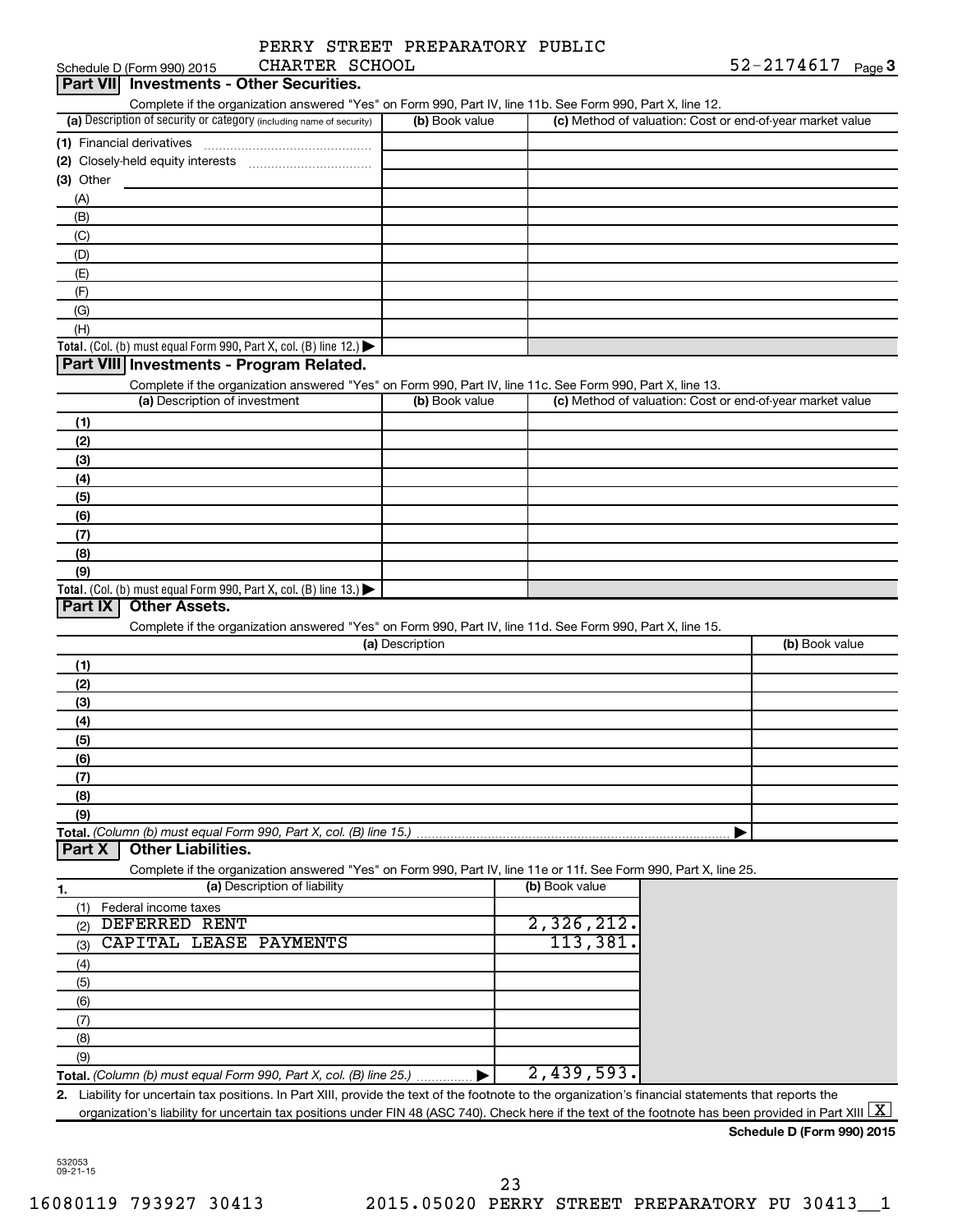|                | PERRY STREET PREPARATORY PUBLIC |                |
|----------------|---------------------------------|----------------|
| CUADTED CCUOOL |                                 | $52 - 2171617$ |

|              | Schedule D (Form 990) 2015<br>CHARTER SCHOOL                                                                                                                                                                                        |                |         |                | $52 - 2119011$<br>Page 4 |
|--------------|-------------------------------------------------------------------------------------------------------------------------------------------------------------------------------------------------------------------------------------|----------------|---------|----------------|--------------------------|
|              | Reconciliation of Revenue per Audited Financial Statements With Revenue per Return.<br><b>Part XI</b>                                                                                                                               |                |         |                |                          |
|              | Complete if the organization answered "Yes" on Form 990, Part IV, line 12a.                                                                                                                                                         |                |         |                |                          |
| 1.           | Total revenue, gains, and other support per audited financial statements                                                                                                                                                            |                |         | $\blacksquare$ | 7,043,800.               |
| $\mathbf{2}$ | Amounts included on line 1 but not on Form 990, Part VIII, line 12:                                                                                                                                                                 |                |         |                |                          |
| a            | Net unrealized gains (losses) on investments [111] Net unrealized mains (losses) on investments [11] Metamanian                                                                                                                     | 2a             | 12,225. |                |                          |
| b            |                                                                                                                                                                                                                                     | 2 <sub>b</sub> | 38,748. |                |                          |
| c            |                                                                                                                                                                                                                                     | 2 <sub>c</sub> |         |                |                          |
| d            |                                                                                                                                                                                                                                     | 2d             |         |                |                          |
| e            | Add lines 2a through 2d                                                                                                                                                                                                             |                |         | 2e             | 50,973.                  |
| 3            |                                                                                                                                                                                                                                     |                |         | 3              | 6,992,827.               |
| 4            | Amounts included on Form 990, Part VIII, line 12, but not on line 1:                                                                                                                                                                |                |         |                |                          |
| a            |                                                                                                                                                                                                                                     | 4a             |         |                |                          |
| b            |                                                                                                                                                                                                                                     | 4 <sub>h</sub> |         |                |                          |
| c.           | Add lines 4a and 4b                                                                                                                                                                                                                 |                |         | 4c             | 0.                       |
| 5.           |                                                                                                                                                                                                                                     |                |         | 5              | 6,992,827.               |
|              |                                                                                                                                                                                                                                     |                |         |                |                          |
|              | Part XII   Reconciliation of Expenses per Audited Financial Statements With Expenses per Return.                                                                                                                                    |                |         |                |                          |
|              | Complete if the organization answered "Yes" on Form 990, Part IV, line 12a.                                                                                                                                                         |                |         |                |                          |
| 1            |                                                                                                                                                                                                                                     |                |         | 1              | 7,996,767.               |
| 2            | Amounts included on line 1 but not on Form 990, Part IX, line 25:                                                                                                                                                                   |                |         |                |                          |
| a            |                                                                                                                                                                                                                                     | 2a             | 38,748. |                |                          |
| b            | Prior year adjustments [111] matter contracts and all the matter contracts and all the matter contracts and the                                                                                                                     | 2 <sub>b</sub> |         |                |                          |
| с            |                                                                                                                                                                                                                                     | 2 <sub>c</sub> |         |                |                          |
|              |                                                                                                                                                                                                                                     | 2d             |         |                |                          |
|              | Add lines 2a through 2d <b>[10]</b> University of the state of the state of the state of the state of the state of the state of the state of the state of the state of the state of the state of the state of the state of the stat |                |         | 2e             | 38,748.                  |
| 3            |                                                                                                                                                                                                                                     |                |         | 3              | 7,958,019.               |
| 4            | Amounts included on Form 990, Part IX, line 25, but not on line 1:                                                                                                                                                                  |                |         |                |                          |
| a            |                                                                                                                                                                                                                                     | 4a             |         |                |                          |
| b            |                                                                                                                                                                                                                                     | 4b             |         |                |                          |
|              | Add lines 4a and 4b                                                                                                                                                                                                                 |                |         | 4c             | 0.                       |
| 5.           | Part XIII Supplemental Information.                                                                                                                                                                                                 |                |         | $\overline{5}$ | 7,958,019.               |

Provide the descriptions required for Part II, lines 3, 5, and 9; Part III, lines 1a and 4; Part IV, lines 1b and 2b; Part V, line 4; Part X, line 2; Part XI, lines 2d and 4b; and Part XII, lines 2d and 4b. Also complete this part to provide any additional information.

PART X, LINE 2:

|  |  |  |  |                                                                          |  |  |  | THE SCHOOL IS GENERALLY EXEMPT FROM FEDERAL INCOME TAXES UNDER PROVISIONS |
|--|--|--|--|--------------------------------------------------------------------------|--|--|--|---------------------------------------------------------------------------|
|  |  |  |  | OF SECTION $501(C)(3)$ OF THE INTERNAL REWVENUE CODE, INCOME THAT IS NOT |  |  |  |                                                                           |
|  |  |  |  | RELATED TO EXEMPT PURPOSES, LESS APPLICABLE DEDUCTIONS, IS SUBJECT TO    |  |  |  |                                                                           |
|  |  |  |  |                                                                          |  |  |  | FEDERAL AND STATE CORPORATE INCOME TAXES. THE SCHOOL HAD NO NET UNRELATED |
|  |  |  |  | BUSINESS INCOME FOR THE YEARS ENDED JUNE 30, 2016 AND 2015.              |  |  |  |                                                                           |
|  |  |  |  |                                                                          |  |  |  |                                                                           |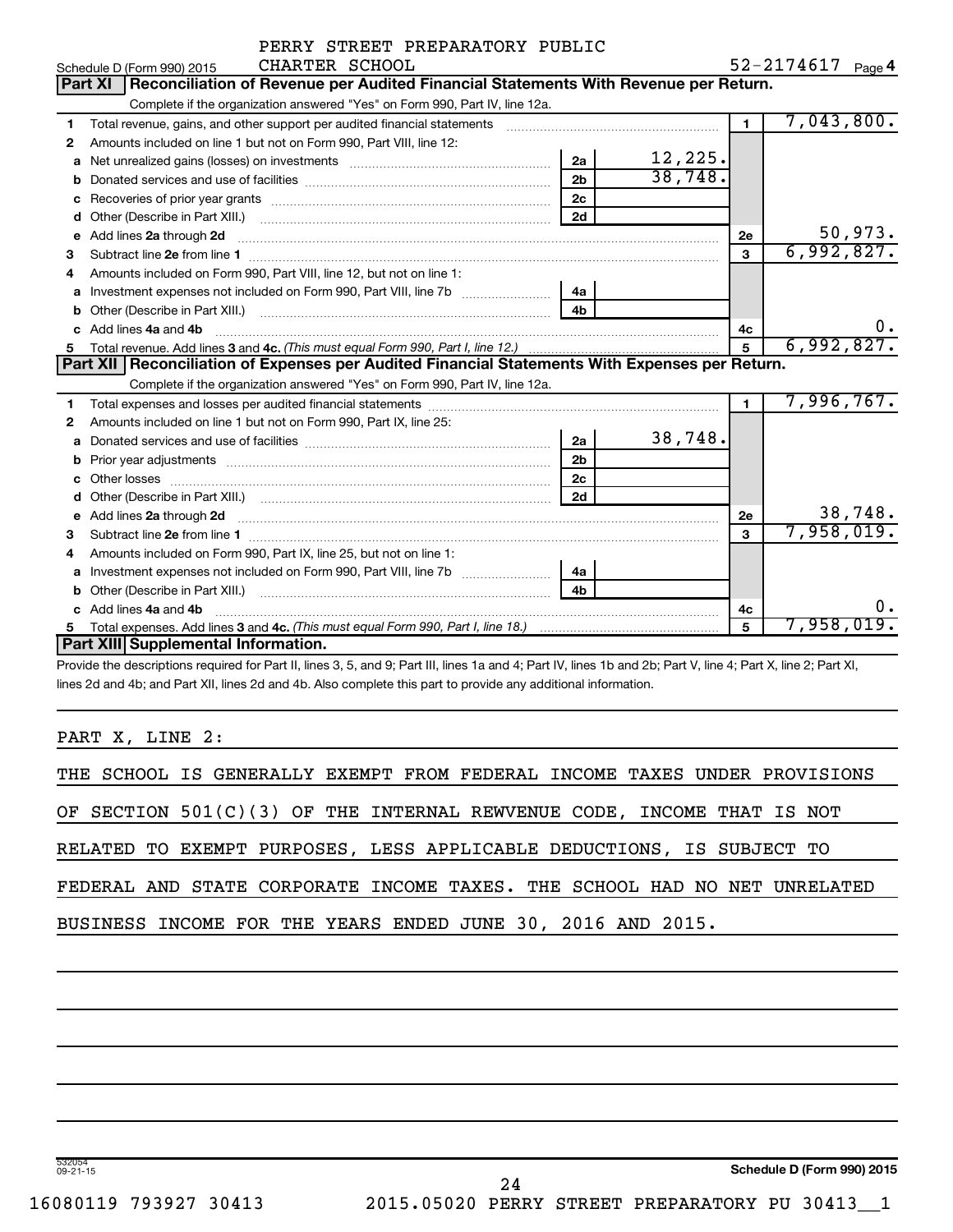| <b>SCHEDULE E</b> |  |
|-------------------|--|
|-------------------|--|

# **Schools**

OMB No. 1545-0047

**2015**

| (Form 990 or 990-EZ) | Complete if the organization answered "Yes" on Form 990, |
|----------------------|----------------------------------------------------------|
|                      | Part IV, line 13, or Form 990-EZ, Part VI, line 48,      |

|        | Attach to Form 990 or Form 990-EZ.<br>Department of the Treasury<br>Internal Revenue Service<br>Inspection |                                                                                                                               |                                       |                |                         | <b>Open to Public</b>   |
|--------|------------------------------------------------------------------------------------------------------------|-------------------------------------------------------------------------------------------------------------------------------|---------------------------------------|----------------|-------------------------|-------------------------|
|        | Information about Schedule E (Form 990 or 990-EZ) and its instructions is at WWW.irs.gov/form990.          |                                                                                                                               |                                       |                |                         |                         |
|        | Name of the organization                                                                                   | PERRY STREET PREPARATORY PUBLIC                                                                                               | <b>Employer identification number</b> |                |                         |                         |
|        |                                                                                                            | CHARTER SCHOOL                                                                                                                |                                       | 52-2174617     |                         |                         |
| Part I |                                                                                                            |                                                                                                                               |                                       |                | <b>YES</b>              | NO.                     |
|        |                                                                                                            |                                                                                                                               |                                       |                |                         |                         |
| 1.     |                                                                                                            | Does the organization have a racially nondiscriminatory policy toward students by statement in its charter, bylaws,           |                                       | 1              | х                       |                         |
| 2      |                                                                                                            | Does the organization include a statement of its racially nondiscriminatory policy toward students in all its brochures,      |                                       |                |                         |                         |
|        |                                                                                                            | catalogues, and other written communications with the public dealing with student admissions, programs, and scholarships?     |                                       | $\mathbf{2}$   |                         | x                       |
| 3      |                                                                                                            | Has the organization publicized its racially nondiscriminatory policy through newspaper or broadcast media during the         |                                       |                |                         |                         |
|        |                                                                                                            | period of solicitation for students, or during the registration period if it has no solicitation program, in a way that makes |                                       |                |                         |                         |
|        |                                                                                                            | the policy known to all parts of the general community it serves? If "Yes," please describe. If "No," please explain.         |                                       |                |                         |                         |
|        | If you need more space, use Part II                                                                        |                                                                                                                               |                                       | 3              |                         | x                       |
|        |                                                                                                            |                                                                                                                               |                                       |                |                         |                         |
|        |                                                                                                            | CONTRACT WITH THE DC GOVERNMENT REVENUE PROCEDURE 75-50                                                                       |                                       |                |                         |                         |
|        |                                                                                                            | DOES NOT APPLY TO PUBLIC CHARTER SCHOOLS.                                                                                     |                                       |                |                         |                         |
|        |                                                                                                            |                                                                                                                               |                                       |                |                         |                         |
|        |                                                                                                            |                                                                                                                               |                                       |                |                         |                         |
| 4      |                                                                                                            | Does the organization maintain the following?                                                                                 |                                       |                |                         |                         |
|        |                                                                                                            |                                                                                                                               |                                       | 4a             | X                       |                         |
| b      |                                                                                                            | Records documenting that scholarships and other financial assistance are awarded on a racially nondiscriminatory basis?       |                                       | 4b             |                         | x                       |
|        |                                                                                                            | c Copies of all catalogues, brochures, announcements, and other written communications to the public dealing with student     |                                       |                |                         |                         |
|        |                                                                                                            |                                                                                                                               |                                       | 4с             | X                       |                         |
|        |                                                                                                            |                                                                                                                               |                                       | 4d             | $\overline{\textbf{x}}$ |                         |
|        |                                                                                                            | If you answered "No" to any of the above, please explain. If you need more space, use Part II.                                |                                       |                |                         |                         |
|        |                                                                                                            | REVENUE PROCEDURE 75 - 50 DOES NOT APPLY TO PUBLIC CHARTER                                                                    |                                       |                |                         |                         |
|        | SCHOOLS.                                                                                                   |                                                                                                                               |                                       |                |                         |                         |
|        |                                                                                                            |                                                                                                                               |                                       |                |                         |                         |
|        |                                                                                                            |                                                                                                                               |                                       |                |                         |                         |
| 5      |                                                                                                            | Does the organization discriminate by race in any way with respect to:                                                        |                                       |                |                         |                         |
|        |                                                                                                            |                                                                                                                               |                                       | 5a             |                         | x                       |
|        |                                                                                                            |                                                                                                                               |                                       | 5b             |                         | $\overline{\textbf{x}}$ |
| С      |                                                                                                            |                                                                                                                               |                                       | 5 <sub>c</sub> |                         | х                       |
|        |                                                                                                            |                                                                                                                               |                                       | 5d             |                         | $\overline{\mathbf{X}}$ |
|        |                                                                                                            |                                                                                                                               |                                       | 5e             |                         | $\overline{\textbf{x}}$ |
|        | f Use of facilities?                                                                                       |                                                                                                                               |                                       | 5f             |                         | $\overline{\textbf{x}}$ |
|        | g Athletic programs?                                                                                       |                                                                                                                               |                                       | 5g             |                         | x                       |
|        |                                                                                                            |                                                                                                                               |                                       | 5h             |                         | $\overline{\mathbf{X}}$ |
|        |                                                                                                            | If you answered "Yes" to any of the above, please explain. If you need more space, use Part II.                               |                                       |                |                         |                         |
|        |                                                                                                            |                                                                                                                               |                                       |                |                         |                         |
|        |                                                                                                            |                                                                                                                               |                                       |                |                         |                         |
|        |                                                                                                            |                                                                                                                               |                                       |                |                         |                         |
|        |                                                                                                            |                                                                                                                               |                                       |                |                         |                         |
|        |                                                                                                            |                                                                                                                               |                                       | 6a             | х                       |                         |
|        |                                                                                                            |                                                                                                                               |                                       | 6b             |                         | X                       |
|        |                                                                                                            | If you answered "Yes" on either line 6a or line 6b, explain on Part II.                                                       |                                       |                |                         |                         |
| 7      |                                                                                                            | Does the organization certify that it has complied with the applicable requirements of sections 4.01 through 4.05 of          |                                       |                |                         |                         |
|        |                                                                                                            |                                                                                                                               |                                       | $\overline{7}$ |                         | x                       |

**For Paperwork Reduction Act Notice, see the Instructions for Form 990 or Form 990-EZ.** LHA

**Schedule E (Form 990 or 990-EZ) (2015)**

532061 10-02-15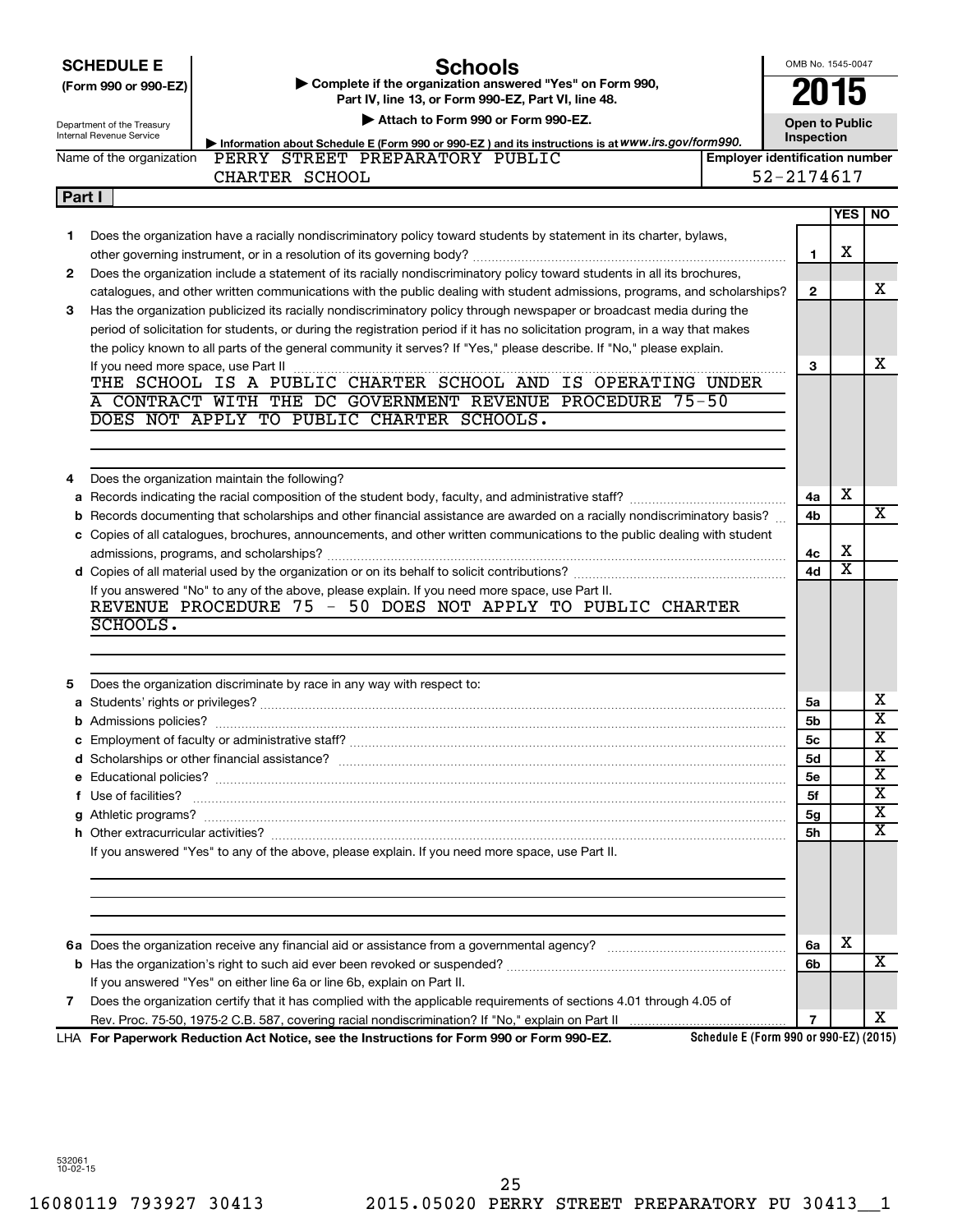Part II | Supplemental Information. Provide the explanations required by Part I, lines 3, 4d, 5h, 6b, and 7, as applicable. Also provide any other additional information.

LINE 6 - EXPLANATION OF GOVERNMENT FINANCIAL AID:

THE SCHOOL RECEIVES GOVERNMENT FINANCIAL ASSISTANCE FROM THE DISTRICT OF

COLUMBIA, FEDERAL DEPARTMENT OF AGRICULTURE SCHOOL LUNCH PROGRAM, AND

FEDERAL CONGRESSIONAL APPROPRIATIONS.

LINE 7 - EXPLANATION OF RACIAL NONDISCRIMINATION COMPLIANCE:

THE SCHOOL IS A PUBLIC CHARTER SCHOOL AND IS OPERATING UNDER A CONTRACT

WITH THE DC GOVERNMENT REVENUE PROCEDURE 75-50 DOES NOT APPLY TO PUBLIC

CHARTER SCHOOLS.

**Schedule E (Form 990 or 990-EZ) (2015)**

532062 10-02-15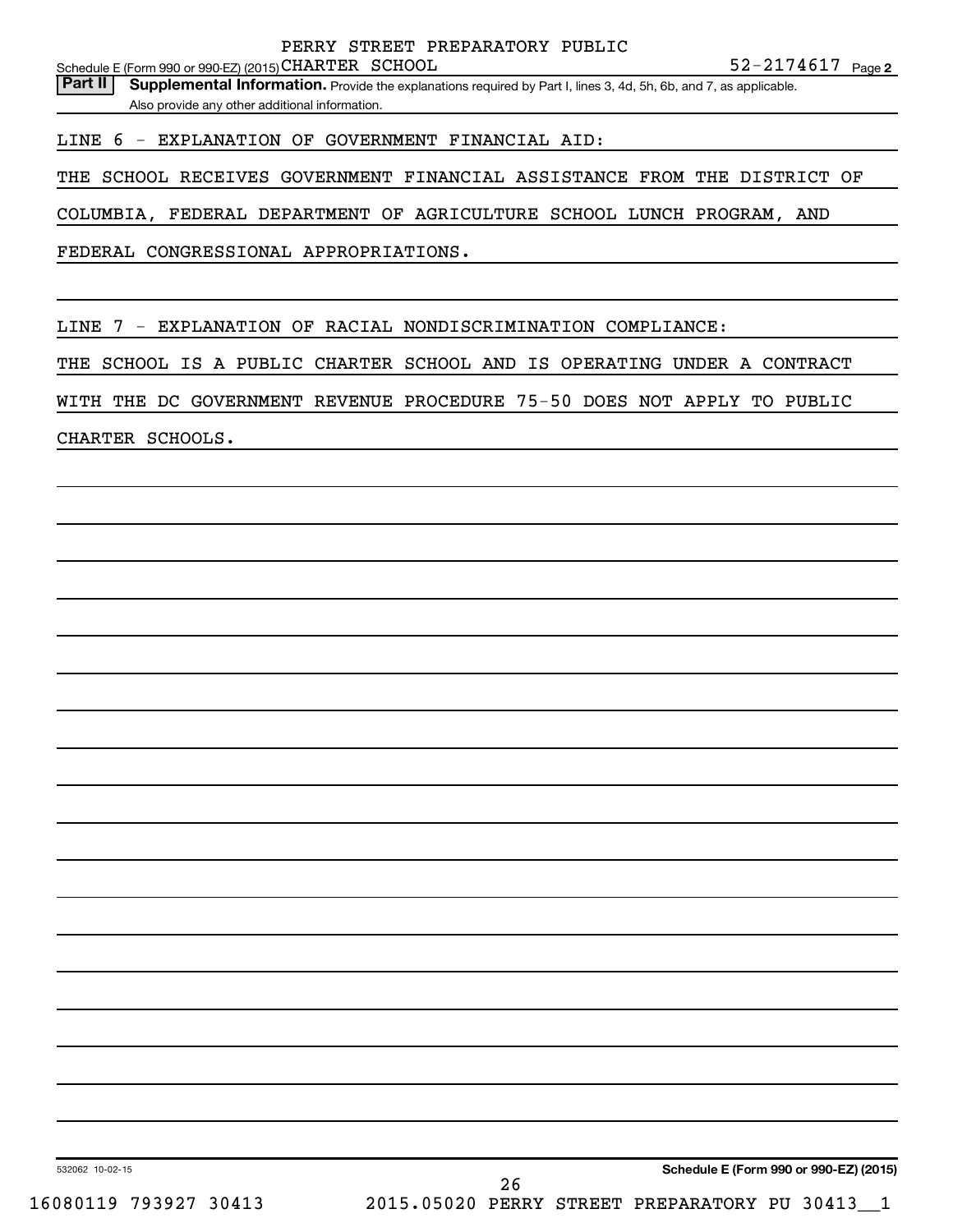| <b>Supplemental Information on Tax-Exempt Bonds</b><br><b>SCHEDULE K</b><br>Complete if the organization answered "Yes" on Form 990, Part IV, line 24a. Provide descriptions,<br>(Form 990)<br>explanations, and any additional information in Part VI.<br>Department of the Treasury<br>Internal Revenue Service<br>> Attach to Form 990. > Information about Schedule K (Form 990) and its instructions is at www.irs.gov/form990. |                                 |  |                         |                               |     |                            | OMB No. 1545-0047<br>2015<br><b>Open to Public</b><br>Inspection |     |                                                     |     |                         |     |    |
|--------------------------------------------------------------------------------------------------------------------------------------------------------------------------------------------------------------------------------------------------------------------------------------------------------------------------------------------------------------------------------------------------------------------------------------|---------------------------------|--|-------------------------|-------------------------------|-----|----------------------------|------------------------------------------------------------------|-----|-----------------------------------------------------|-----|-------------------------|-----|----|
| Name of the organization<br>CHARTER SCHOOL                                                                                                                                                                                                                                                                                                                                                                                           | PERRY STREET PREPARATORY PUBLIC |  |                         |                               |     |                            |                                                                  |     | <b>Employer identification number</b><br>52-2174617 |     |                         |     |    |
| <b>Bond Issues</b><br>Part I                                                                                                                                                                                                                                                                                                                                                                                                         |                                 |  |                         |                               |     |                            |                                                                  |     |                                                     |     |                         |     |    |
| (a) Issuer name                                                                                                                                                                                                                                                                                                                                                                                                                      | (b) Issuer EIN<br>$(c)$ CUSIP # |  | (d) Date issued         | (e) Issue price               |     | (f) Description of purpose |                                                                  |     | (g) Defeased (h) On behalf<br>of issuer             |     | (i) Pooled<br>financing |     |    |
|                                                                                                                                                                                                                                                                                                                                                                                                                                      |                                 |  |                         |                               |     |                            |                                                                  | Yes | No                                                  | Yes | No                      | Yes | No |
| DISTRICT OF COLUMBIA                                                                                                                                                                                                                                                                                                                                                                                                                 |                                 |  |                         |                               |     | <b>FACILITY</b>            |                                                                  |     |                                                     |     |                         |     |    |
| 53-6001131<br>A REVENUE BONDS<br><b>NONE</b>                                                                                                                                                                                                                                                                                                                                                                                         |                                 |  | 05/13/10                |                               |     | 12625000.RENOVATION        |                                                                  | X   |                                                     | x   |                         | X   |    |
|                                                                                                                                                                                                                                                                                                                                                                                                                                      |                                 |  |                         |                               |     |                            |                                                                  |     |                                                     |     |                         |     |    |
| В                                                                                                                                                                                                                                                                                                                                                                                                                                    |                                 |  |                         |                               |     |                            |                                                                  |     |                                                     |     |                         |     |    |
|                                                                                                                                                                                                                                                                                                                                                                                                                                      |                                 |  |                         |                               |     |                            |                                                                  |     |                                                     |     |                         |     |    |
| C                                                                                                                                                                                                                                                                                                                                                                                                                                    |                                 |  |                         |                               |     |                            |                                                                  |     |                                                     |     |                         |     |    |
|                                                                                                                                                                                                                                                                                                                                                                                                                                      |                                 |  |                         |                               |     |                            |                                                                  |     |                                                     |     |                         |     |    |
| D                                                                                                                                                                                                                                                                                                                                                                                                                                    |                                 |  |                         |                               |     |                            |                                                                  |     |                                                     |     |                         |     |    |
| <b>Proceeds</b><br>Part II                                                                                                                                                                                                                                                                                                                                                                                                           |                                 |  |                         |                               |     |                            |                                                                  |     |                                                     |     |                         |     |    |
|                                                                                                                                                                                                                                                                                                                                                                                                                                      |                                 |  |                         | 510, 344.                     |     | В                          | C                                                                |     |                                                     |     | D                       |     |    |
|                                                                                                                                                                                                                                                                                                                                                                                                                                      |                                 |  |                         |                               |     |                            |                                                                  |     |                                                     |     |                         |     |    |
| 3                                                                                                                                                                                                                                                                                                                                                                                                                                    |                                 |  | 12,625,000.             |                               |     |                            |                                                                  |     |                                                     |     |                         |     |    |
| 4                                                                                                                                                                                                                                                                                                                                                                                                                                    |                                 |  |                         |                               |     |                            |                                                                  |     |                                                     |     |                         |     |    |
| 5                                                                                                                                                                                                                                                                                                                                                                                                                                    |                                 |  |                         |                               |     |                            |                                                                  |     |                                                     |     |                         |     |    |
| Proceeds in refunding escrows material content and the extra material content and the extra material content and the extra material content and the Proceeds in refunding escrews<br>6                                                                                                                                                                                                                                               |                                 |  |                         |                               |     |                            |                                                                  |     |                                                     |     |                         |     |    |
| 7                                                                                                                                                                                                                                                                                                                                                                                                                                    |                                 |  | 12,625,000.             |                               |     |                            |                                                                  |     |                                                     |     |                         |     |    |
| 8                                                                                                                                                                                                                                                                                                                                                                                                                                    |                                 |  |                         |                               |     |                            |                                                                  |     |                                                     |     |                         |     |    |
| 9                                                                                                                                                                                                                                                                                                                                                                                                                                    |                                 |  |                         |                               |     |                            |                                                                  |     |                                                     |     |                         |     |    |
| 10                                                                                                                                                                                                                                                                                                                                                                                                                                   |                                 |  |                         |                               |     |                            |                                                                  |     |                                                     |     |                         |     |    |
| Other spent proceeds<br>11                                                                                                                                                                                                                                                                                                                                                                                                           |                                 |  |                         |                               |     |                            |                                                                  |     |                                                     |     |                         |     |    |
| 12                                                                                                                                                                                                                                                                                                                                                                                                                                   |                                 |  |                         |                               |     |                            |                                                                  |     |                                                     |     |                         |     |    |
| 13                                                                                                                                                                                                                                                                                                                                                                                                                                   |                                 |  |                         | 2010                          |     |                            |                                                                  |     |                                                     |     |                         |     |    |
|                                                                                                                                                                                                                                                                                                                                                                                                                                      |                                 |  | Yes                     | No                            | Yes | No                         | Yes                                                              | No  |                                                     | Yes |                         | No  |    |
| 14                                                                                                                                                                                                                                                                                                                                                                                                                                   |                                 |  |                         | х                             |     |                            |                                                                  |     |                                                     |     |                         |     |    |
| 15                                                                                                                                                                                                                                                                                                                                                                                                                                   |                                 |  |                         | $\overline{\textbf{x}}$       |     |                            |                                                                  |     |                                                     |     |                         |     |    |
| Has the final allocation of proceeds been made?<br>16                                                                                                                                                                                                                                                                                                                                                                                |                                 |  | х                       |                               |     |                            |                                                                  |     |                                                     |     |                         |     |    |
| 17<br>Does the organization maintain adequate books and records to support the final allocation of proceeds?                                                                                                                                                                                                                                                                                                                         |                                 |  | $\overline{\textbf{x}}$ |                               |     |                            |                                                                  |     |                                                     |     |                         |     |    |
| Part III Private Business Use                                                                                                                                                                                                                                                                                                                                                                                                        |                                 |  |                         |                               |     |                            |                                                                  |     |                                                     |     |                         |     |    |
|                                                                                                                                                                                                                                                                                                                                                                                                                                      |                                 |  | A                       |                               |     | B                          | C                                                                |     |                                                     |     | D                       |     |    |
| Was the organization a partner in a partnership, or a member of an LLC,<br>1                                                                                                                                                                                                                                                                                                                                                         |                                 |  | Yes                     | No<br>$\overline{\mathbf{X}}$ | Yes | No                         | Yes                                                              | No  |                                                     | Yes |                         | No  |    |
|                                                                                                                                                                                                                                                                                                                                                                                                                                      |                                 |  |                         |                               |     |                            |                                                                  |     |                                                     |     |                         |     |    |
| 2 Are there any lease arrangements that may result in private business use of                                                                                                                                                                                                                                                                                                                                                        |                                 |  |                         | X                             |     |                            |                                                                  |     |                                                     |     |                         |     |    |
| $^{532721}_{10-22-15}$ LHA For Paperwork Reduction Act Notice, see the Instructions for Form 990.                                                                                                                                                                                                                                                                                                                                    |                                 |  | $\overline{27}$         |                               |     |                            |                                                                  |     | Schedule K (Form 990) 2015                          |     |                         |     |    |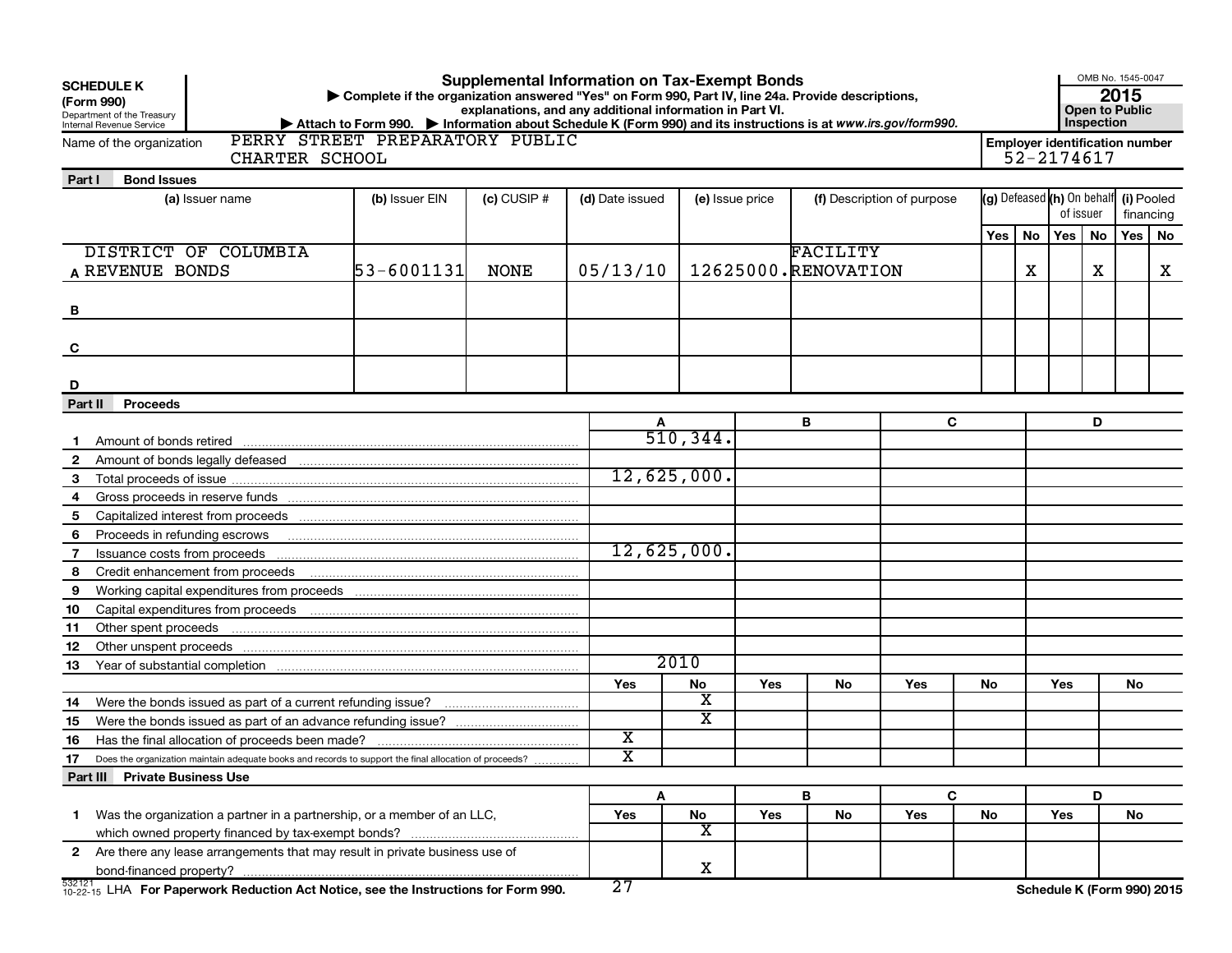#### PERRY STREET PREPARATORY PUBLIC CHARTER SCHOOL 52-2174617

| CHARTER SCHOOL<br>Schedule K (Form 990) 2015                                                                   | 52-2174617              |                             |            |    |     |    |            |    |
|----------------------------------------------------------------------------------------------------------------|-------------------------|-----------------------------|------------|----|-----|----|------------|----|
| Part III Private Business Use (Continued)                                                                      |                         |                             |            |    |     |    |            |    |
|                                                                                                                | Α                       |                             | B          |    | C   |    | D          |    |
| 3a Are there any management or service contracts that may result in private                                    | Yes                     | No                          | Yes        | No | Yes | No | <b>Yes</b> | No |
|                                                                                                                |                         | X                           |            |    |     |    |            |    |
| <b>b</b> If "Yes" to line 3a, does the organization routinely engage bond counsel or other outside             |                         |                             |            |    |     |    |            |    |
| counsel to review any management or service contracts relating to the financed property?                       |                         |                             |            |    |     |    |            |    |
| $\,$ $\,$ Are there any research agreements that may result in private business use of bond-financed property? |                         | $\overline{\textnormal{x}}$ |            |    |     |    |            |    |
| d If "Yes" to line 3c, does the organization routinely engage bond counsel or other outside                    |                         |                             |            |    |     |    |            |    |
| counsel to review any research agreements relating to the financed property?                                   |                         |                             |            |    |     |    |            |    |
| Enter the percentage of financed property used in a private business use by<br>4                               |                         |                             |            |    |     |    |            |    |
| entities other than a section 501(c)(3) organization or a state or local government $\ldots$ .                 |                         | %                           |            | %  |     | %  |            | %  |
| Enter the percentage of financed property used in a private business use as a result of<br>5                   |                         |                             |            |    |     |    |            |    |
| unrelated trade or business activity carried on by your organization, another                                  |                         |                             |            |    |     |    |            |    |
|                                                                                                                |                         | %                           |            | %  |     | %  |            | %  |
|                                                                                                                |                         | $\%$                        |            | %  |     | %  |            | %  |
| 7                                                                                                              |                         | $\overline{\texttt{x}}$     |            |    |     |    |            |    |
| 8a Has there been a sale or disposition of any of the bond-financed property to a non-                         |                         |                             |            |    |     |    |            |    |
| governmental person other than a 501(c)(3) organization since the bonds were issued?                           |                         | $\mathbf X$                 |            |    |     |    |            |    |
| <b>b</b> If "Yes" to line 8a, enter the percentage of bond-financed property sold or disposed                  |                         |                             |            |    |     |    |            |    |
| of                                                                                                             |                         | %                           |            | %  |     | %  |            | %  |
| c If "Yes" to line 8a, was any remedial action taken pursuant to Regulations sections                          |                         |                             |            |    |     |    |            |    |
|                                                                                                                |                         |                             |            |    |     |    |            |    |
| Has the organization established written procedures to ensure that all nongualified<br>9                       |                         |                             |            |    |     |    |            |    |
| bonds of the issue are remediated in accordance with the requirements under                                    |                         |                             |            |    |     |    |            |    |
|                                                                                                                | х                       |                             |            |    |     |    |            |    |
| Part IV Arbitrage                                                                                              |                         |                             |            |    |     |    |            |    |
|                                                                                                                |                         | A                           |            | B  |     | C  | D          |    |
| Has the issuer filed Form 8038-T, Arbitrage Rebate, Yield Reduction and<br>1.                                  | Yes                     | No                          | <b>Yes</b> | No | Yes | No | <b>Yes</b> | No |
|                                                                                                                |                         | x                           |            |    |     |    |            |    |
| $\mathbf{2}$                                                                                                   |                         |                             |            |    |     |    |            |    |
|                                                                                                                |                         | $\overline{\mathbf{X}}$     |            |    |     |    |            |    |
|                                                                                                                | $\overline{\mathbf{x}}$ |                             |            |    |     |    |            |    |
|                                                                                                                |                         | $\overline{\textnormal{x}}$ |            |    |     |    |            |    |
| If "Yes" to line 2c, provide in Part VI the date the rebate computation was                                    |                         |                             |            |    |     |    |            |    |
|                                                                                                                |                         |                             |            |    |     |    |            |    |
| 3                                                                                                              |                         | x                           |            |    |     |    |            |    |
| 4a Has the organization or the governmental issuer entered into a qualified                                    |                         |                             |            |    |     |    |            |    |
|                                                                                                                |                         | х                           |            |    |     |    |            |    |
|                                                                                                                |                         |                             |            |    |     |    |            |    |
|                                                                                                                |                         |                             |            |    |     |    |            |    |
|                                                                                                                |                         |                             |            |    |     |    |            |    |
| e Was the hedge terminated?                                                                                    |                         |                             |            |    |     |    |            |    |

**Schedule K (Form 990) 2015**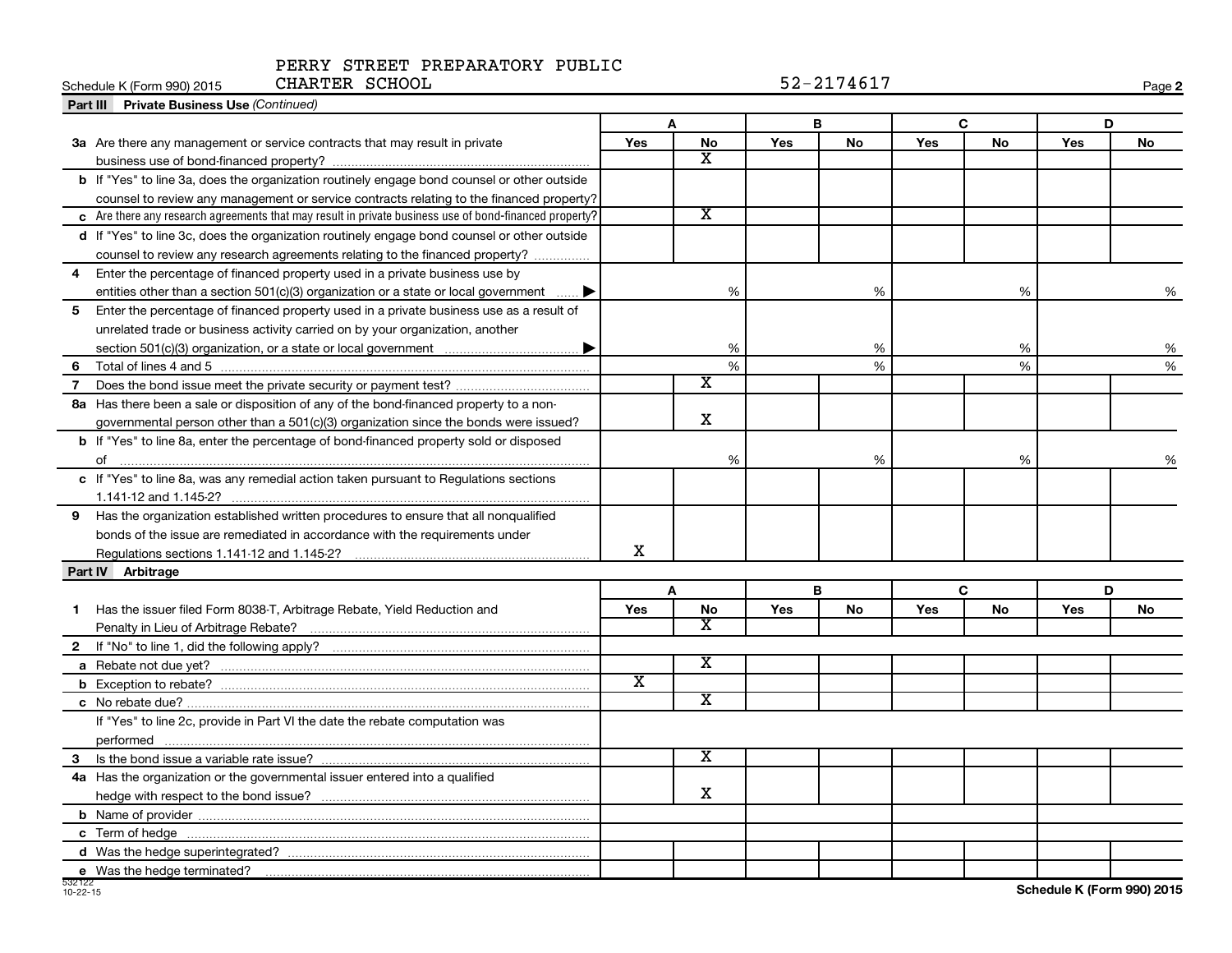| CHARTER SCHOOL<br>Schedule K (Form 990) 2015                                                                                  |     |                         |     | 52-2174617 |     |           |     | Page 3 |
|-------------------------------------------------------------------------------------------------------------------------------|-----|-------------------------|-----|------------|-----|-----------|-----|--------|
| Part IV Arbitrage (Continued)                                                                                                 |     |                         |     |            |     |           |     |        |
|                                                                                                                               | A   |                         | В   |            | C   |           | D   |        |
|                                                                                                                               | Yes | No                      | Yes | No         | Yes | No        | Yes | No     |
| 5a Were gross proceeds invested in a guaranteed investment contract (GIC)?                                                    |     | х                       |     |            |     |           |     |        |
|                                                                                                                               |     |                         |     |            |     |           |     |        |
|                                                                                                                               |     |                         |     |            |     |           |     |        |
| d Was the regulatory safe harbor for establishing the fair market value of the GIC satisfied?                                 |     |                         |     |            |     |           |     |        |
| Were any gross proceeds invested beyond an available temporary period?<br>6                                                   |     | $\overline{\textbf{X}}$ |     |            |     |           |     |        |
| 7 Has the organization established written procedures to monitor the requirements of                                          | X   |                         |     |            |     |           |     |        |
| Procedures To Undertake Corrective Action<br>Part V                                                                           |     |                         |     |            |     |           |     |        |
|                                                                                                                               | A   |                         |     | B          |     | C         | D   |        |
|                                                                                                                               | Yes | <b>No</b>               | Yes | <b>No</b>  | Yes | <b>No</b> | Yes | No     |
| Has the organization established written procedures to ensure that violations of                                              |     |                         |     |            |     |           |     |        |
| federal tax requirements are timely identified and corrected through the voluntary                                            |     |                         |     |            |     |           |     |        |
| closing agreement program if self-remediation is not available under applicable                                               |     |                         |     |            |     |           |     |        |
|                                                                                                                               | х   |                         |     |            |     |           |     |        |
| Part VI Supplemental Information. Provide additional information for responses to questions on Schedule K (see instructions). |     |                         |     |            |     |           |     |        |
|                                                                                                                               |     |                         |     |            |     |           |     |        |
|                                                                                                                               |     |                         |     |            |     |           |     |        |
|                                                                                                                               |     |                         |     |            |     |           |     |        |
|                                                                                                                               |     |                         |     |            |     |           |     |        |
|                                                                                                                               |     |                         |     |            |     |           |     |        |
|                                                                                                                               |     |                         |     |            |     |           |     |        |
|                                                                                                                               |     |                         |     |            |     |           |     |        |
|                                                                                                                               |     |                         |     |            |     |           |     |        |
|                                                                                                                               |     |                         |     |            |     |           |     |        |
|                                                                                                                               |     |                         |     |            |     |           |     |        |
|                                                                                                                               |     |                         |     |            |     |           |     |        |
|                                                                                                                               |     |                         |     |            |     |           |     |        |
|                                                                                                                               |     |                         |     |            |     |           |     |        |
|                                                                                                                               |     |                         |     |            |     |           |     |        |
|                                                                                                                               |     |                         |     |            |     |           |     |        |
|                                                                                                                               |     |                         |     |            |     |           |     |        |
|                                                                                                                               |     |                         |     |            |     |           |     |        |
|                                                                                                                               |     |                         |     |            |     |           |     |        |
|                                                                                                                               |     |                         |     |            |     |           |     |        |
|                                                                                                                               |     |                         |     |            |     |           |     |        |
|                                                                                                                               |     |                         |     |            |     |           |     |        |
|                                                                                                                               |     |                         |     |            |     |           |     |        |
|                                                                                                                               |     |                         |     |            |     |           |     |        |
|                                                                                                                               |     |                         |     |            |     |           |     |        |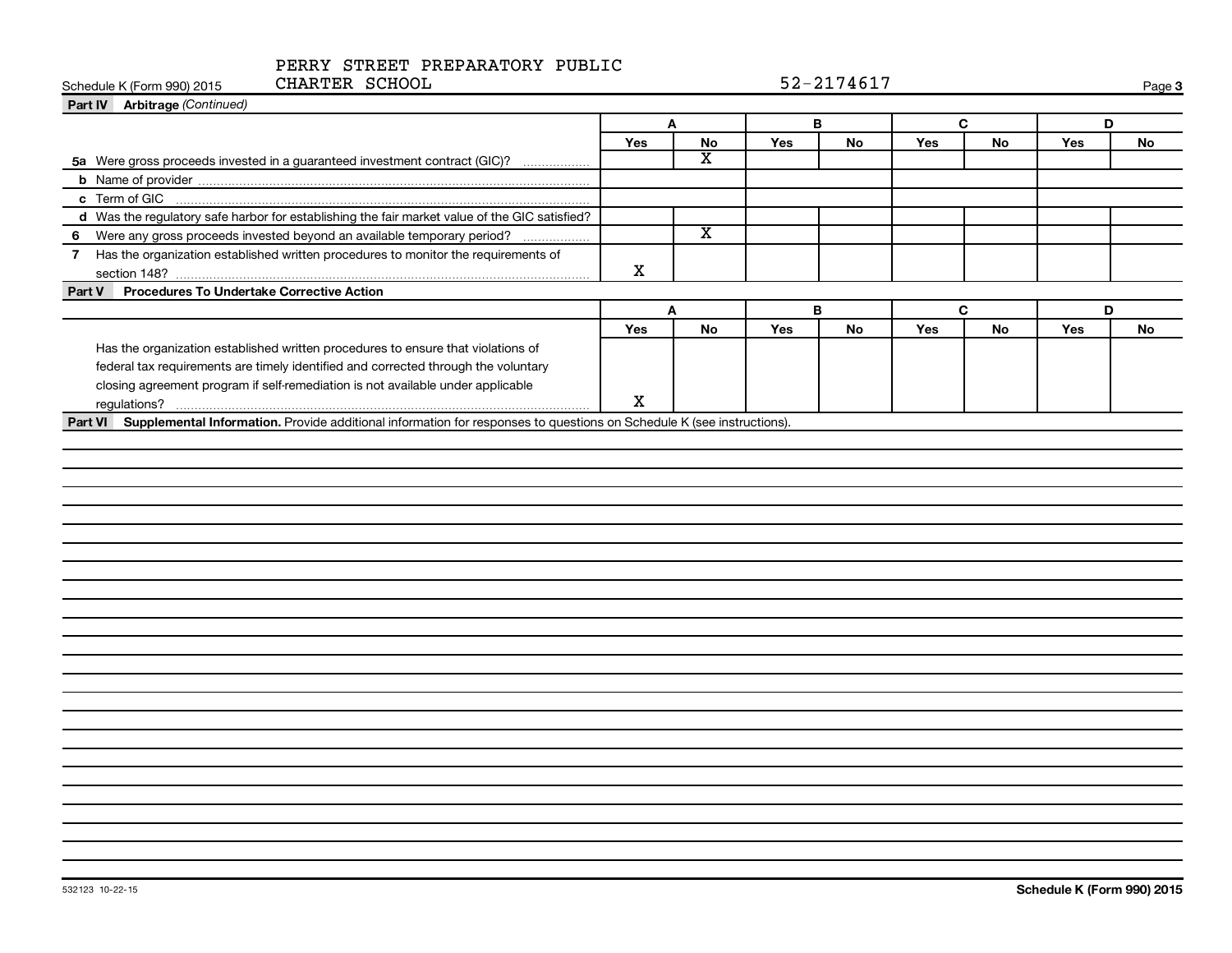**(Form 990 or 990-EZ)**

Department of the Treasury Internal Revenue Service Name of the organization

SCHEDULE O **Supplemental Information to Form 990 or 990-EZ** 2015<br>(Form 990 or 990-EZ) Complete to provide information for responses to specific questions on

**Information about Schedule O (Form 990 or 990-EZ) and its instructions is at WWW.irs.gov/form990. Complete to provide information for responses to specific questions on Form 990 or 990-EZ or to provide any additional information. | Attach to Form 990 or 990-EZ.**



OMB No. 1545-0047

**Employer identification number** CHARTER SCHOOL 52-2174617

#### FORM 990, PART VI, SECTION B, LINE 11:

THE 990 IS REVIEWED BY THE DIRECTOR OF OPERATIONS, THEN BY THE FINANCE

PERRY STREET PREPARATORY PUBLIC

COMMITTEE AND IT IS INCLUDED IN THE BOARD PACKAGE. IT IS SIGNED BY DIRECTOR

OF OPERATIONS AFTER BEING APPROVED BY THE BOARD.

FORM 990, PART VI, SECTION B, LINE 12C:

THE SCHOOL DISTRIBUTES THE POLICY TO EVERY BOARD MEMBERS AND THEY EACH

ACKNOWLEDGE THAT THEY HAVE RECEIVED IT AND READ THE POLICY AND DISCLOSE IF

THERE ARE ANY CONFLICTS OF INTEREST. THE SIGNED POLICIES ARE KEPT IN THE BUSINESS OFFICE.

ALL EMPLOYEES SIGN A STATEMENT SAYING THAT THEY HAVE READ AND UNDERSTOOD THE CONTENTS OF THE EMPLOYEE HANDBOOK. IN THE HANDBOOK EMPLOYEES ARE ENCOURAGED TO AVOID BECOMING INVOLVED IN ACTIVITIES THAT CONFLICT WITH PERRY STREET PREP DUTIES AND RESPONSIBILITIES. REGARDLESS OF THE SOURCE OR VALUE OF ANY GIFT, CASH OR FAVOR, EMPLOYEES AND ANY MEMBERS OF THE EMPLOYEE'S FAMILY MUST DECLINE ANY GIFT OFFERED UNDER CIRCUMSTANCES INDICATING THAT ITS PURPOSE IS TO INFLUENCE THE EMPLOYEE IN THE PERFORMANCE OF HIS/HER JOB. IN ADDITION, EMPLOYEES MUST REFUSE ANY GIFTS OF NOMINAL VALUE IF THEY ARE PART OF A PATTERN OR PRACTICE WHICH, WHEN VIEWED AS A WHOLE, WOULD BE CONSIDERED LAVISH OR EXPENSIVE.

FORM 990, PART VI, SECTION B, LINE 15:

532211  $09 - 02 - 15$ LHA For Paperwork Reduction Act Notice, see the Instructions for Form 990 or 990-EZ. Schedule O (Form 990 or 990-EZ) (2015) THE SCHOOL'S BOARD MEMBERS DETERMINE THE COMPENSATION OF THE HEAD OF SCHOOL AND OTHER KEY EMPLOYEES BY RESEARCHING COMPETITIVE SALARIES VIA THE 990S OF OTHER SCHOOLS, INDEPENDENTLY GENERATED SALARY SURVEYS AND THE EVALUATION OF 30